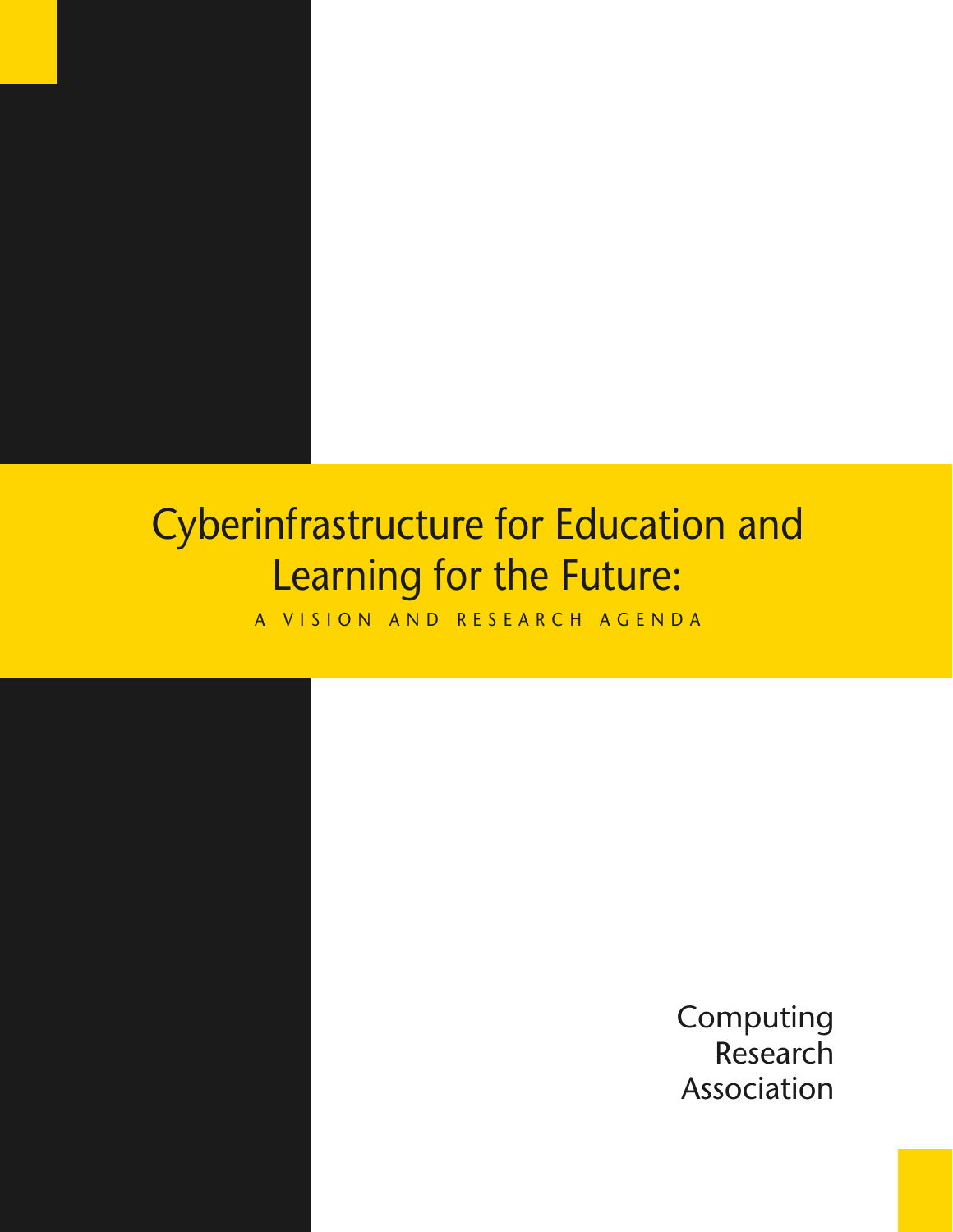This report was made possible by the generous support of the National Science Foundation (Grant No. REC-0449247) Copyright 2005 by the Computing Research Association. Permission is granted to reproduce the contents, provided that such reproduction is not for profit and credit is given to the source.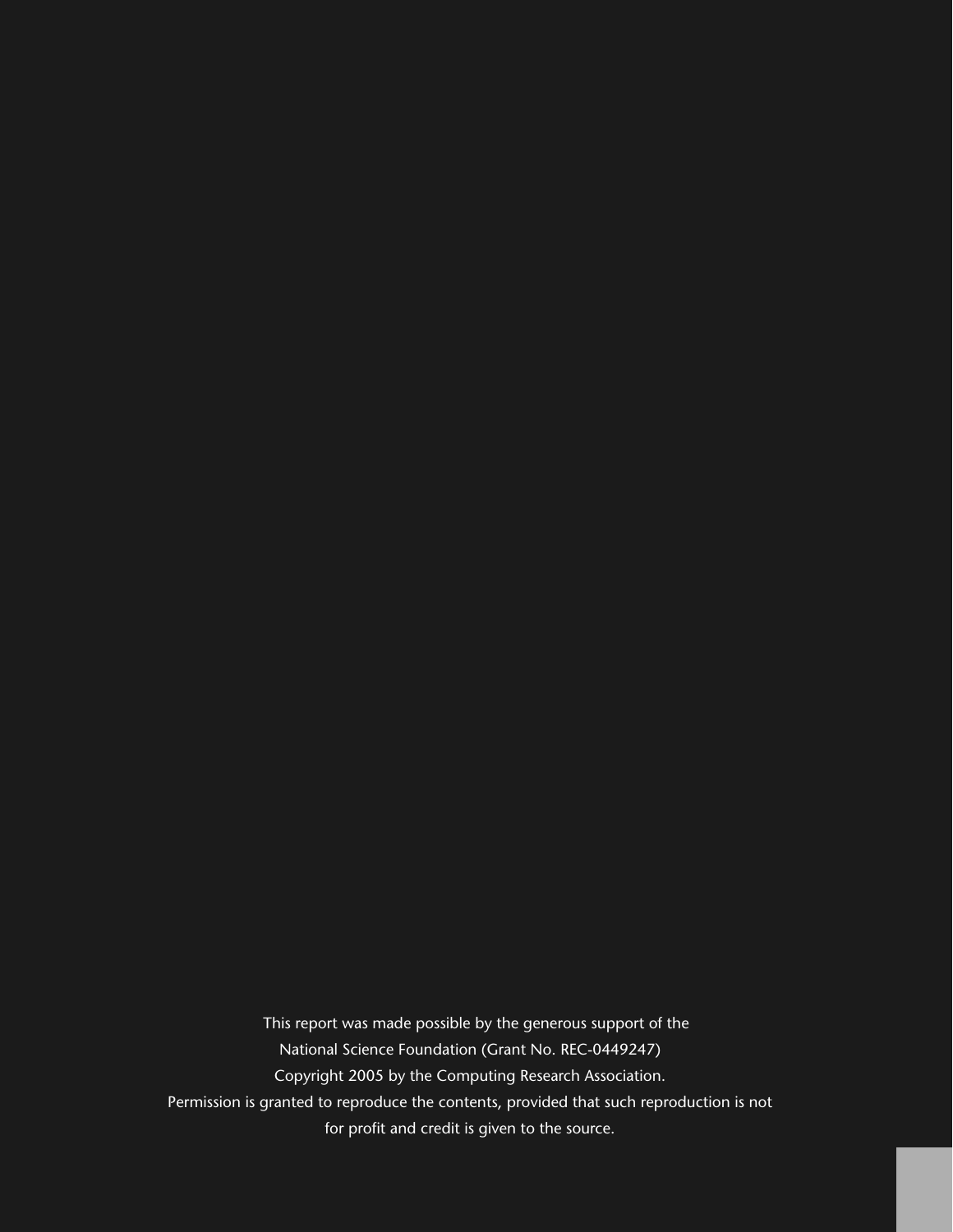### **Foreword**

This report is the result of a series of workshops organized by the Computing Research Association and the International Society of the Learning Sciences with support from the National Science Foundation (Grant No. REC-0449247).

The purpose of the workshop series was to explore where we are in the application of pervasive computing power to education, and where we need to be. In particular, the intent was to develop a map of where NSF can strategically place its resources in creating the learning environments of the future.

The four workshops were:

- 1. Modeling, Simulation and Gaming Technologies Applied to Education, September 27-29, 2004.
- 2. Cognitive Implications of Virtual or Web-enabled Environments, November 30-December 1, 2004.
- 3. How Emerging Technology and Cyberinfrastructure Might Revolutionize the Role of Assessment in Learning, February 16-17, 2005.
- 4. The Interplay Between Communities of Learning or Practice and Cyberinfrastructure, March 24-25, 2005.

This report is based on the results of these four workshops and was written by Shaaron Ainsworth, Margaret Honey, W. Lewis Johnson, Kenneth Koedinger, Brandon Muramatsu, Roy Pea, Mimi Recker, and Stephen Weimar as representatives of the four workshops. A list of the workshops' participants appears in Appendix A. The report was edited by CRA staff Andrew Bernat, Jean Smith, and Daniel Rothschild.

The report is posted on the CRA website (http://www.cra.org/reports/cyberinfrastructure.pdf). To request a hard copy, send an e-mail to info@cra.org.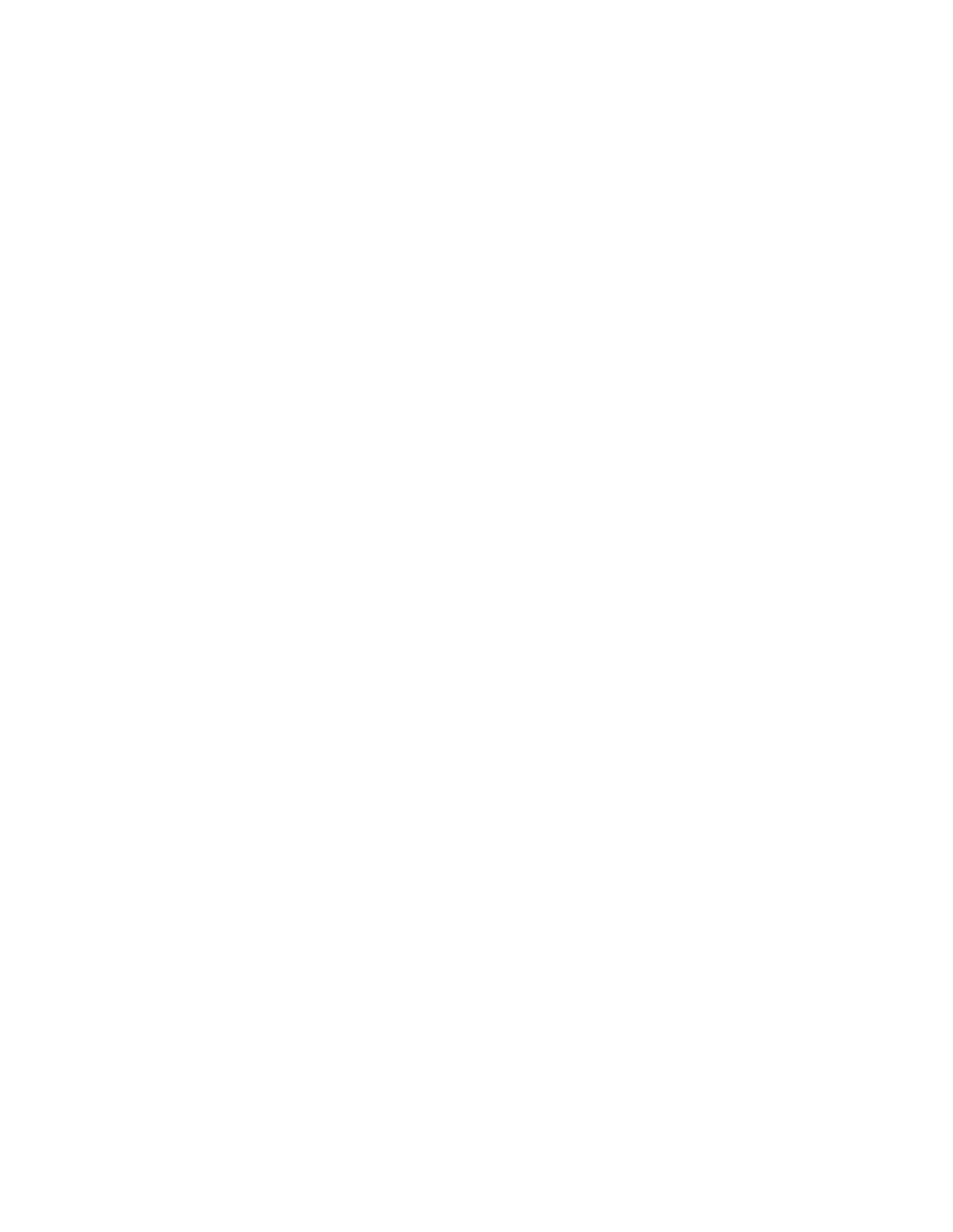### **Contents**

| Transcending the Conventional Boundaries of School-Based Education.                                                                                 |  |
|-----------------------------------------------------------------------------------------------------------------------------------------------------|--|
| How Do We Develop a Rich Qualitative and Quantitative Record of Learning Over Time in a Way that<br>Informs a Multitude of Stakeholders?            |  |
| What Are the New Images of Teaching Afforded by the Cyberinfrastructure?                                                                            |  |
| How Can the Cyberinfrastructure Support and Transform Communities of Learners?                                                                      |  |
| 6. Educational Policy and the<br>What Changes in Processes, Policies, and Support Are Necessary To Achieve those<br><b>Educational Experiences?</b> |  |
|                                                                                                                                                     |  |
|                                                                                                                                                     |  |
|                                                                                                                                                     |  |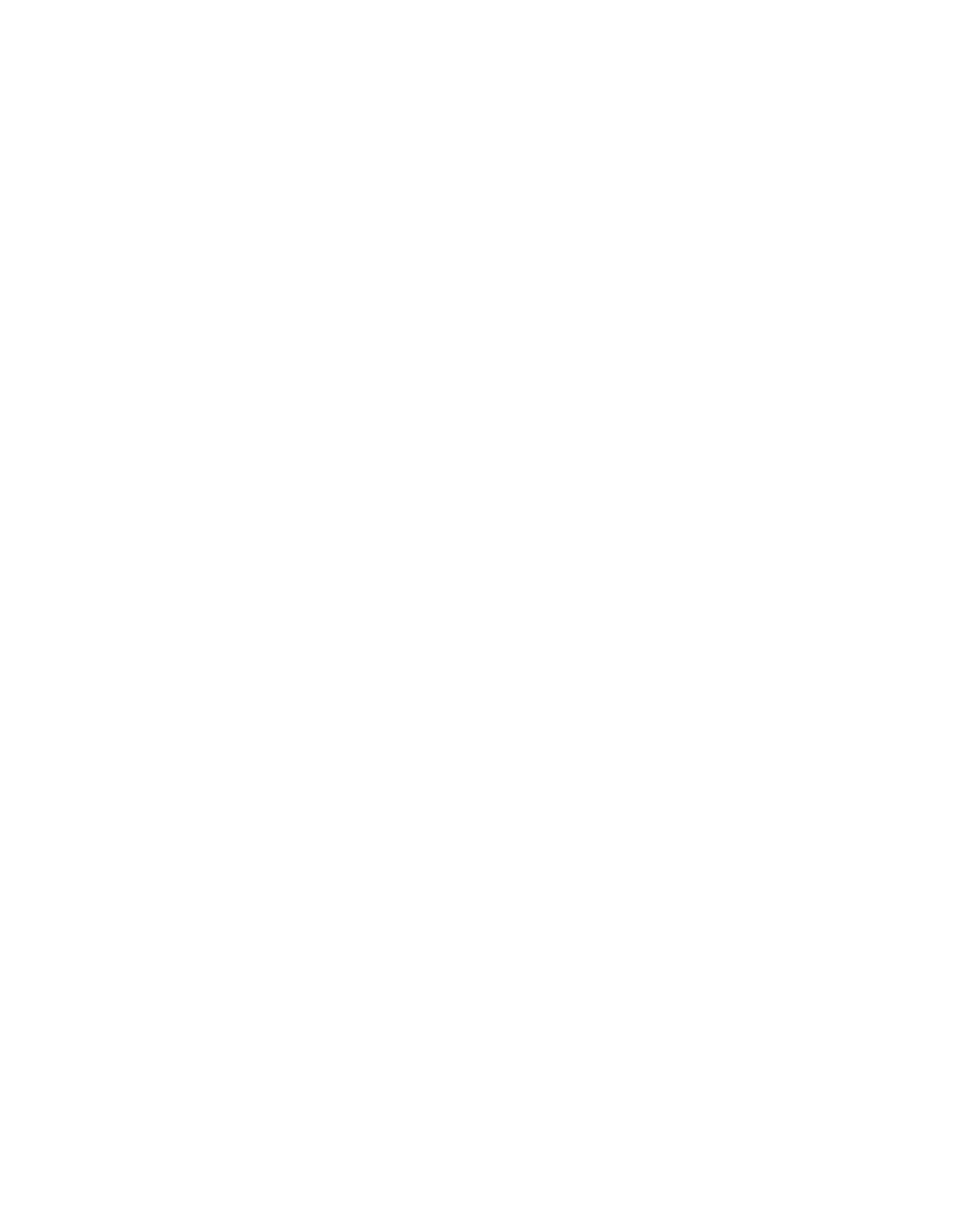There are troubling signs that the United States is failing to train adequate numbers of students for careers in science and technology, or to develop the broad scientific and technological literacies that are necessary for full participation in a democratic society. To meet this challenge, we propose an initiative to develop the *Cyberinfrastructure for Education and Learning for the Future,* or *CELF* (pronounced "self").

We envision a Cyberinfrastructure that provides: 1) unprecedented access to educational resources, mentors, experts, and online educational activities and virtual environments; 2) timely, accurate assessment of student learning; and 3) a platform for large-scale research on education and the sciences of learning. CELF will transcend the boundaries of formal education, informal learning, and lifelong learning. Learners of all ages will be able to reap the full benefits of the nation's scientific Cyberinfrastructure by engaging with scientific models, simulations, data sets, sensors and instruments. Moreover, the new educational Cyberinfrastructure will make it possible to collect and analyze data continually from millions of educational activities nationwide over a period of years, enabling new advances in the sciences of learning and providing systematic ways of measuring progress at all levels.

Cyberinfrastructure has significant potential to radically influence educational practice. We note that it is common to overestimate the near-term effects of technology and to underestimate its long-term consequences. Given the generative importance of education, we must not view the impact of Cyberinfrastructure on education as merely a side benefit of efforts aimed at practicing scientists. The fundamental activities of design, creation, implementation and research concerning educational and learning processes supported by technologies pose a unique set of challenges for Cyberinfrastructure that merit investigation in their own right. For example, CELF must be designed to collect and manage large amounts of data about learners and their activities, and thus must address concerns of privacy, security, and ownership of potentially sensitive data. It must yield technical solutions that are informed by advances in learning sciences research and are appropriate for educational contexts. It must be coupled with research evaluating the effects of CELF on learning to ensure that the benefits can be achieved in a systematic and replicable fashion. Professional development is needed to ensure that teachers can use CELF technologies effectively to promote learning and sustain motivation.

The National Science Foundation (NSF) occupies a unique position among federal agencies that fund science, technology, engineering, and mathematics (STEM) education research and development. By bridging education and the scientific, engineering, and mathematical disciplines that are at the Foundation's core, NSF initiatives are able to draw upon advances in basic cognitive and social sciences research, while integrating new content and exploring the ways in which new technologies can enhance the kinds of learning opportunities available to teachers and students. It is precisely this process that must remain at the core of NSF's investment in next-generation technologies.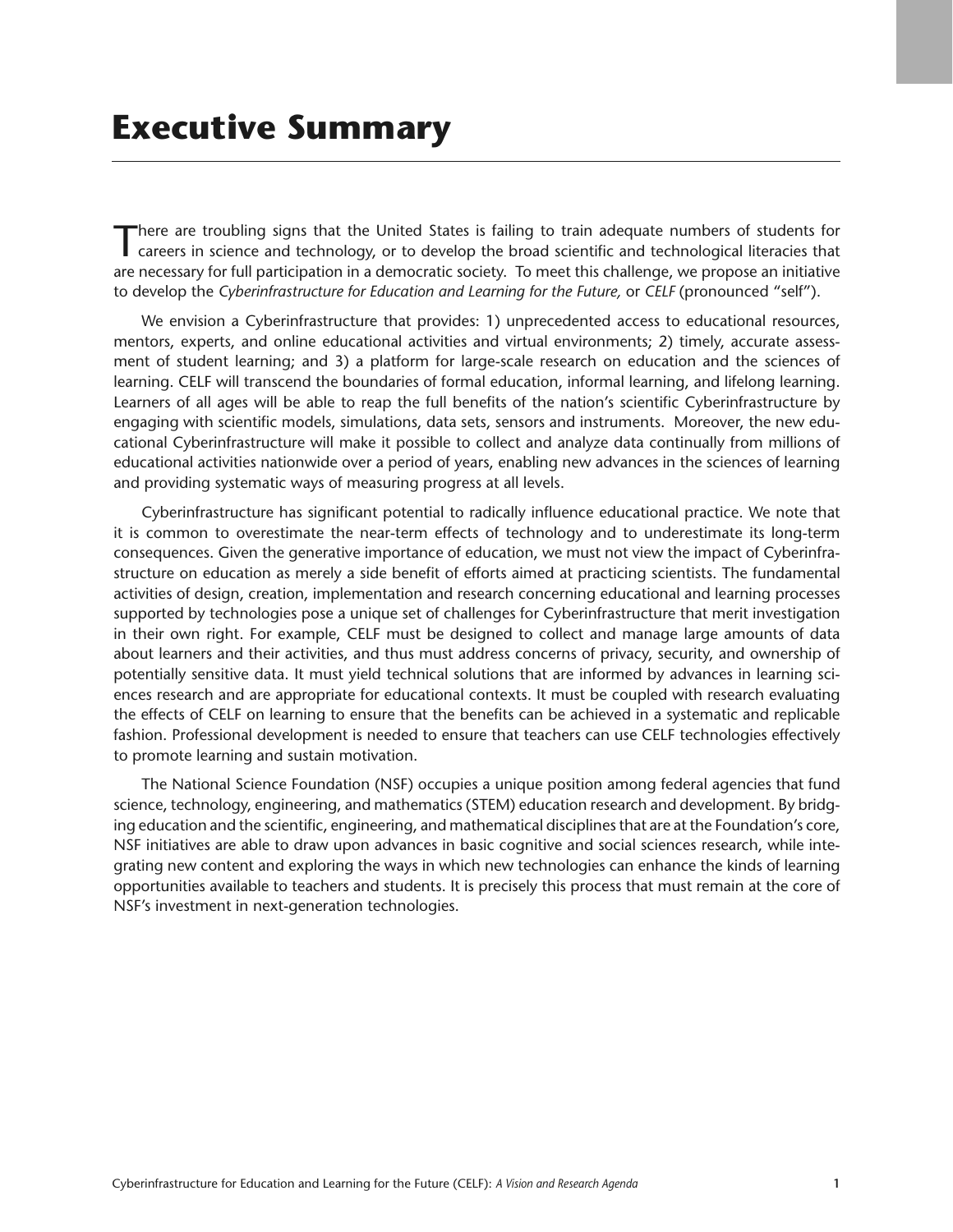This report investigates the following issues relating to CELF:

- **1. Blending Formal and Informal Learning:** How does CELF transcend the conventional boundaries of school-based education to leverage learning taking place across the contexts established by time, space and social arrangements (e.g., non-school activities involving family, community, work and play)? How does it differ from these contexts?
- **2. Lifelong Learning Chronicles:** What forms of rich qualitative and quantitative data need to be collected to dynamically inform the multitude of education stakeholders?
- **3. Teaching Through the Cyberinfrastructure:** What are the new images of teaching and teachers afforded by CELF?
- **4. Communities of Learners:** How can CELF support and transform communities of learners?

Lastly, the report examines some of the policy implications of the CELF initiative, including the risks of not attending to this initiative, privacy and security issues, equity and access issues, and dissemination, including informing the public and decision makers about its potential.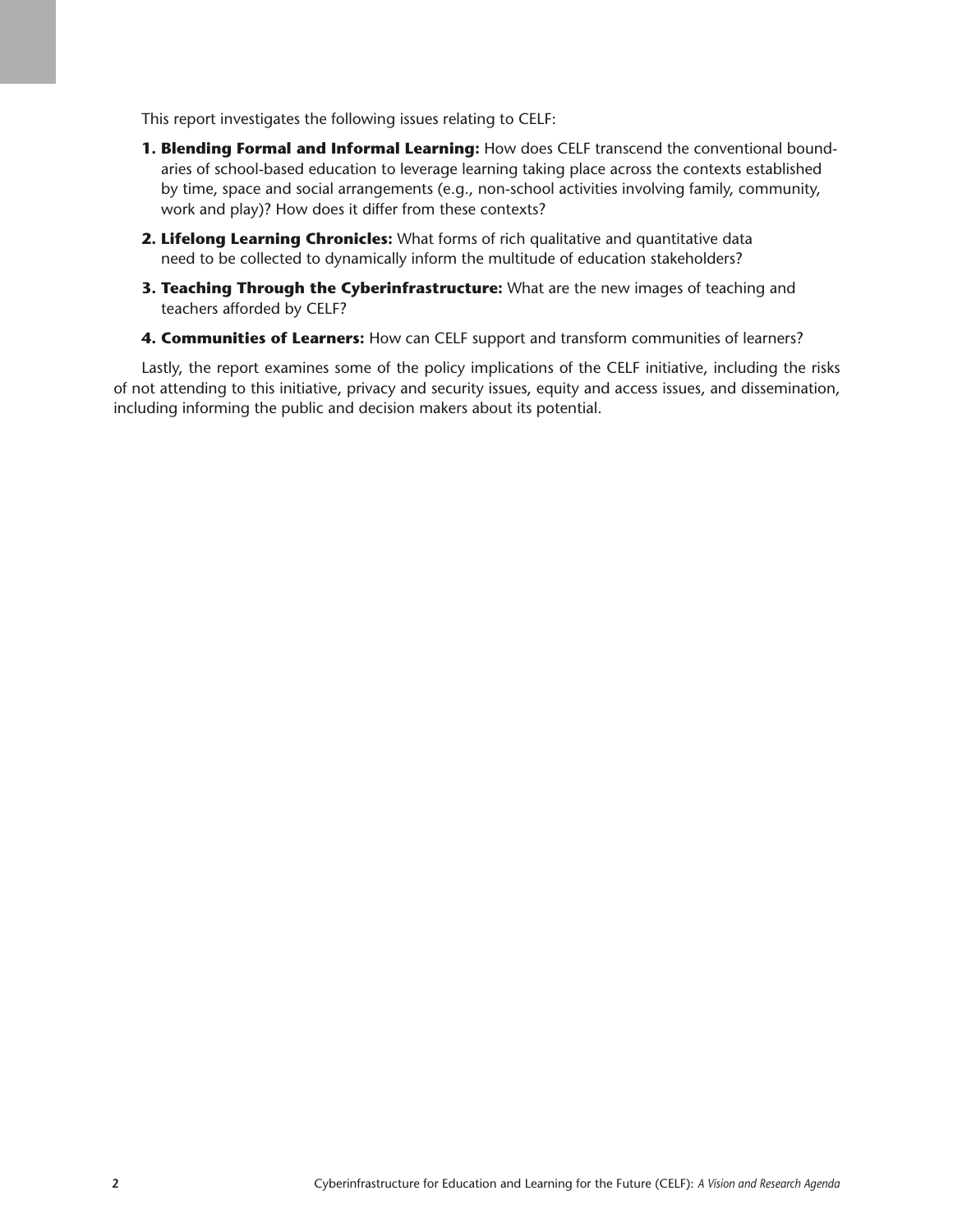### **1. Introduction**

During the past three decades, a radical and transformative technological revolution has unfolded that has resulted in fundamentally new ways of doing business, conducting research, communicating, and seeking and exchanging information.

In the science and engineering fields, computational technologies are changing the ways in which scientific research is carried out. Modeling and simulation tools, along with wide-scale deployment of grid technologies, allow scientists and engineers to work in ways that were not previously possible. Networking tools facilitate the exchange of ideas and scientific instrumentation and data across time, distance, and disciplines, making distributed-knowledge environments an essential component of research-based enterprises. Innovation is more of a necessity now than ever before. And yet a number of recent reports make it clear that the United States is losing ground on key indicators of innovation and progress (e.g., Council on Competitiveness<sup>1</sup> and Atkins, 2003<sup>2</sup>). Pre-college education, in particular, is lagging well behind its mandate to educate all children to higher standards, especially in areas that prepare students for careers in science, technology, engineering, and mathematics (STEM).

In a recent speech before the Education Writers Association, Secretary of Education Margaret Spellings stated: "Our nation's leadership position in the world is being challenged. For example, 38 percent of bachelor's degrees in China were awarded in engineering as opposed to less than 6 percent in the U.S. And in the decade from 1990 to 2000, India increased its number of students enrolled in college by 92 percent" (Spellings, 2005). Meanwhile, science and engineering enrollments at the college and university levels are showing troubling signs of decline. American universities are facing increasing competition from overseas institutions for the best students, resulting in declining enrollments of foreign students.<sup>3</sup> Domestic enrollments are not expanding to fill the gap; in fact, some science and engineering fields such as computer science have experienced precipitous declines in enrollment.<sup>4</sup> If the country does not find ways of increasing college enrollment and retention in science and engineering, the economic competitiveness of the United States will be at risk.

International indicators of pre-college students' progress paint a more troubling picture. Results from the Third International Mathematics and Science Study (TIMSS) show that mathematics performance among U.S. eighth-grade students is lower than that of fourteen other countries (Mullis, Martin, Gonzalez, and Chrostowski, 2004), putting them well behind the highest-performing countries.

Clearly, the challenges facing "pre-K to gray" education are of magnitudes that require grand and ambitious strategies, not only to halt the decline in U.S. students' progress, but also to reinvigorate the system to lead the world in innovation and excellence. Historically, the National Science Foundation (NSF) has been at the forefront of supporting research and development efforts that lead to significant advances in science and industry. Its role in supporting innovation in the K-12, undergraduate, and graduate sectors has been equally significant. For instance, The National Science Digital Library (NSDL) was created by NSF to provide organized access to high-quality resources and tools that support innovations in teaching and

<sup>&</sup>lt;sup>1</sup> See http://www.compete.org/ for these indicators.

<sup>2</sup> Atkins, D.E. (Ed.). (January 2003). *Revolutionizing Science and Engineering Through Cyberinfrastructure: Report on the National Science Foundation Blue-Ribbon Advisory Panel on Cyberinfrastructure*. http://www.cise.nsf.gov/sci/reports/atkins.pdf (Downloaded June 15, 2005).

<sup>3</sup> Dillon, S. (2004). "U.S. Slips in Attracting the World's Best Students." *The New York Times*, Dec. 21, 2004.

<sup>4</sup> Frauenheim, E. (2004). "Computer Science Turns Off Students." CNET News.com, August 12, 2004.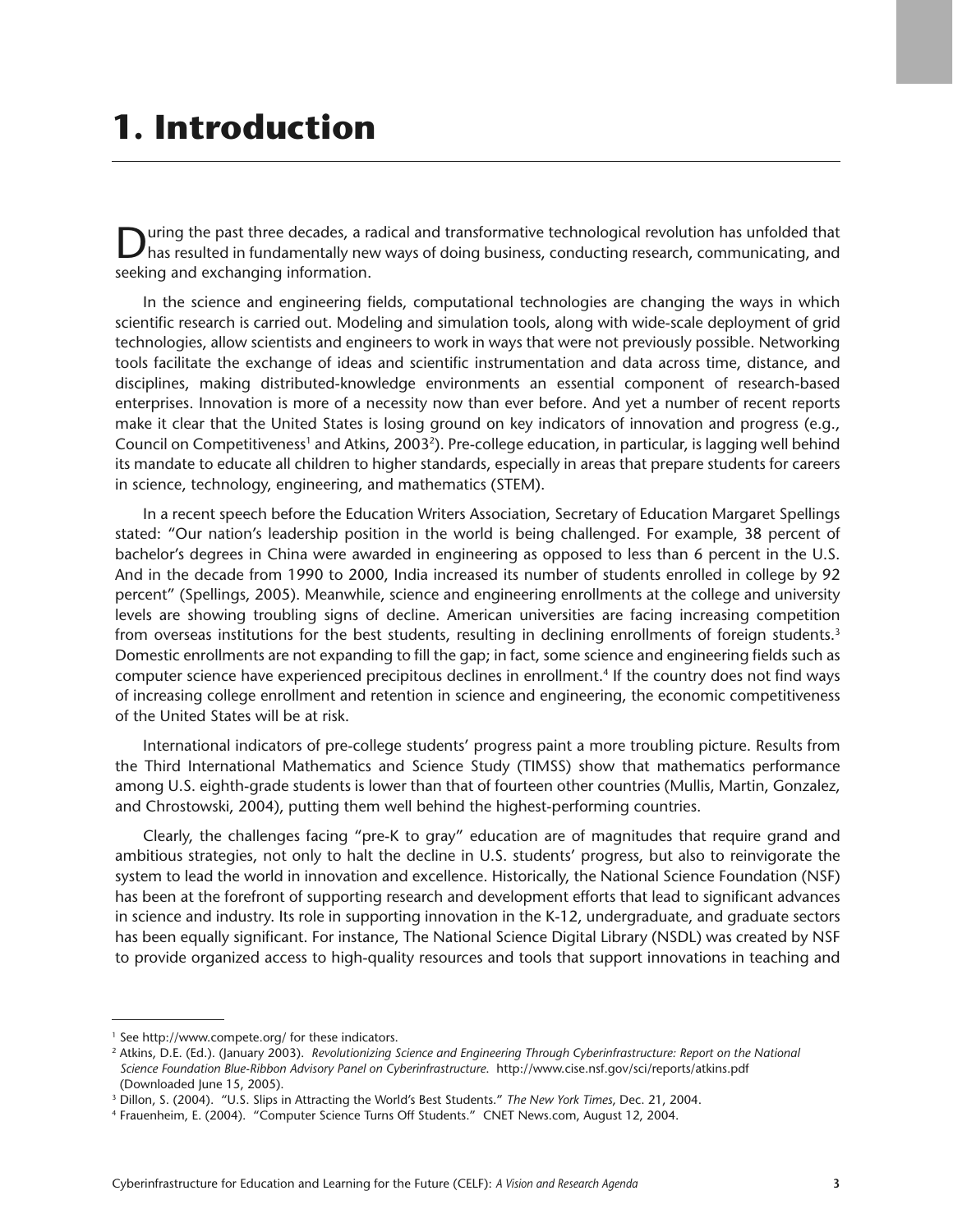learning at all levels of STEM education (Zia, 2001).<sup>5</sup> The library currently contains more than 800,000 STEM educational resources from 500 partner libraries. NSF funding also helped to create Cognitive Tutor Algebra, a full-year algebra course based on cognitive psychology theory and artificial intelligence technology that is associated with increased student achievement<sup>6</sup> and is now in regular use in 2,000 U.S. schools (see http://carnegielearning.org). Another example of NSF's influence across the STEM curriculum includes the Technology Enhanced Learning in Science (TELS) Center (http://www.telscenter.org/) at one of the NSF Centers for Learning and Teaching. TELS is building upon NSF-funded research to support science learning mediated by Web-based technologies, such as modeling and simulation, for all science courses in grades 6-12.

The objective of *The CELF Initiative* to create the *Cyberinfrastructure for Education and Learning for the Future* is to ensure that "pre-K to gray" learning and teaching are informed by 21<sup>st</sup> century technological developments, learning sciences, and STEM research. We envision a CELF that: 1) could support unprecedented access to educational resources, mentors, experts, and online educational activities and virtual environments; 2) provides timely, accurate assessment of student learning; and 3) provides a platform for large-scale educational research. Learners of all ages would be able to reap the full benefits of the nation's scientific Cyberinfrastructure by engaging with scientific data sets, instruments, models, and simulations. Moreover, the new educational Cyberinfrastructure will make it possible to collect and analyze data continually from millions of educational activities nationwide over a period of years, enabling new advances in the sciences of learning and providing systematic ways of measuring progress at all levels. However, creating such an infrastructure in a way that meets the needs and respects the rights of all participants in the educational process requires that significant technical challenges be addressed.

Although the envisioned Cyberinfrastructure alone cannot cure the problems of lagging performance and inadequate enrollments in STEM fields, it could have a significant impact if it is properly informed by learning sciences research and linked to educational practice. By transcending the boundaries of formal and informal learning—and by helping students experience what it is like to engage in scientific inquiry, evidence-based argumentation, and engineering practice—we can engage their interests and motivate them to pursue scientific and technical careers. At the very least, we can encourage them to participate more meaningfully in deliberations and decision making involving the STEM disciplines that are essential to the democratic ideals of an educated society. Having more quantitative data available on learner performance will make it possible to optimize each learner's educational experience, identifying strengths and needs and providing online or real-time support as it is required. The ability to respond and provide remediation based on individual needs should improve the performance of educational systems at all levels.

 $5$  Zia, L. (2001). Growing a national learning environments and resources network for science, mathematics, engineering, and technology education: Current Issues and Opportunities for the NSDL Program. Retrieved 17 July, 2003, from http://www.dlib. org/dlib/march01/zia/03zia.html.

<sup>6</sup> Koedinger, K. R., Anderson, J. R., Hadley, W. H., & Mark, M. A. (1997). Intelligent tutoring goes to school in the big city. *International Journal of Artificial Intelligence in Education*, 8, 30-43.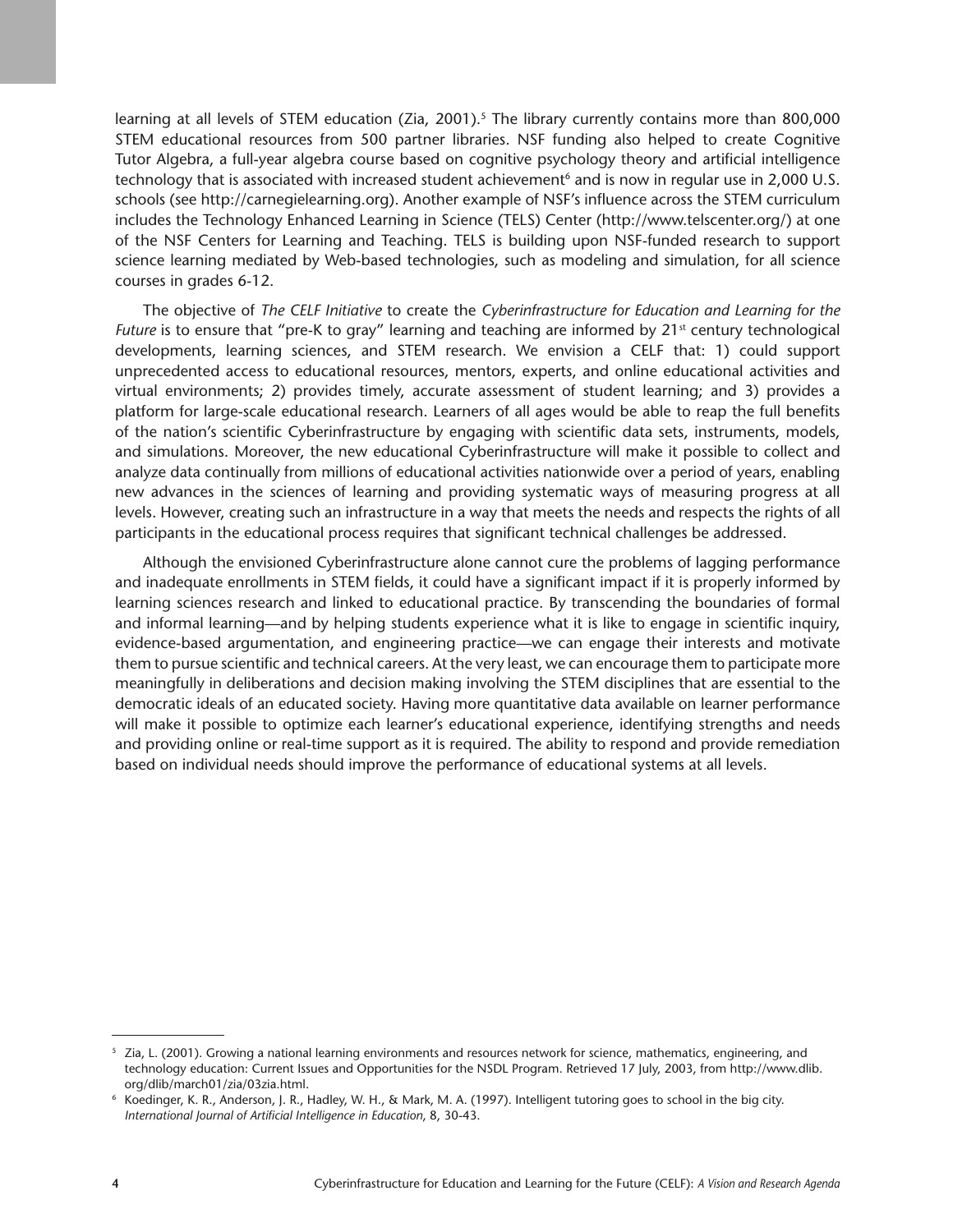More than three decades of investment in multiple pre-college R&D programs have generated valuable lessons that can be used to inform this next generation of education funding at all levels. These lessons include:

- Instructional approaches based on solid science on how people learn can yield large gains in student learning and engagement.<sup>7, 8, 9</sup>
- The claim that technology holds the promise of radically changing the learning of science, technology, engineering, and mathematics should be pursued with a clear understanding of the impact of the fundamentally cultural, social, and contextual nature of both learning and technology use. Professional training ideally will support teachers to further solidify their own content knowledge and skills, as well as increase their ability to effectively impart this knowledge to their students. The power of new technologies to advance learning will not be fully realized without *close attention to the social context in which those technologies are used*. 10
- Teachers need pre-service and in-service professional development on using technology, but most importantly on how best to use it to support the acquisition of domain knowledge and reasoning skills, metacognitive development, and sustained interest and motivation.<sup>11</sup> The need for highly qualified teachers is well documented,<sup>12</sup> and Cyberinfrastructure technologies and methodologies will place new demands on their talents.
- Education and educational technology use must keep up with ever-changing economic, social, and cultural needs.
- Assessment practices must be adapted to these changes and better represent the true needs of society, and not simply pursue an uninvestigated repetition of K-12 formal education.<sup>13</sup> Cyberinfrastructure offers the potential to improve or reinvent assessment practices. Given the strong impact the nature of assessment has on how and what students learn, testing must be adapted to emphasize the opportunities that Cyberinfrastructure offers for allowing students to go beyond *knowing* science to *understanding* science.

There are also important concerns for the future:

• As STEM research becomes increasingly collaborative, distributed, and dependent upon access to large amounts of computational power and data, students as well as teachers and educational decision makers at all levels will need to learn how to *think with data*—using diverse forms of data, information resources, tools, and services in many different fields of study to support making a broad range of decisions. They will need to become proficient in navigating a rich universe of data resources;

<sup>7</sup> Bransford, J. D., Brown, A., & Cocking, R. (2000) (Eds.), *How People Learn: Mind, Brain, Experience and School, Expanded Edition.* Washington, DC: National Academy Press.

<sup>8</sup> Clark, R. C., and Mayer, R. E. (2003). *e-Learning and the Science of Instruction : Proven Guidelines for Consumers and Designers of Multimedia Learning*. San Francisco: Jossey-Bass.

<sup>9</sup> Bransford, J., Vye, N., Stevens, R., Kuhl, P., Schwartz, D., Bell, P., Meltzoff, A., Barron, B., Pea, R., Reeves, B., Roschelle, J., & Sabelli, N. (2005, in press). Learning theories and education: Toward a decade of synergy. In P. Alexander & P. Winne (Eds.), *Handbook of Educational Psychology, 2nd edition*. Mahwah, NJ: Erlbaum.

<sup>&</sup>lt;sup>10</sup> For example, Corbett, A. T., Koedinger, K. R., & Hadley, W. H. (2001). Cognitive Tutors: From the research classroom to all<br>classrooms. In P. S. Goodman (Ed.), *Technology-Enhanced Learning: Opportunities for Change*

<sup>&</sup>lt;sup>11</sup> Wallace, R., Kupperman, J., Krajcik, J., & Soloway, E. (2000). Science on the Web: Students online in a sixth-grade classroom. *Journal of the Learning Sciences, 9*(1), 75-104. Recker, M., Dorward, J., Dawson, D., Halioris, S., Liu, Y., Mao, X., et al. (2005). You Can Lead a Horse to Water: Teacher Development and Use of Digital Library Resources. In *Proceedings of the Joint Conference on Digital Libraries* (pp. 1-9). NY, NY: ACM.

<sup>12</sup> For example, Darling-Hammond, L. (2001). Who is teaching our children? The challenge of staffing our schools. *Educational Leadership, 58* (8).

<sup>&</sup>lt;sup>13</sup> For example, Pellegrino, J. W., Chudowsky, N., and Glaser, R. (Eds.). (2001). *Knowing What Students Know: The Science and Design of Educational Assessment*. National Research Council, Washington, D.C.: National Academy Press.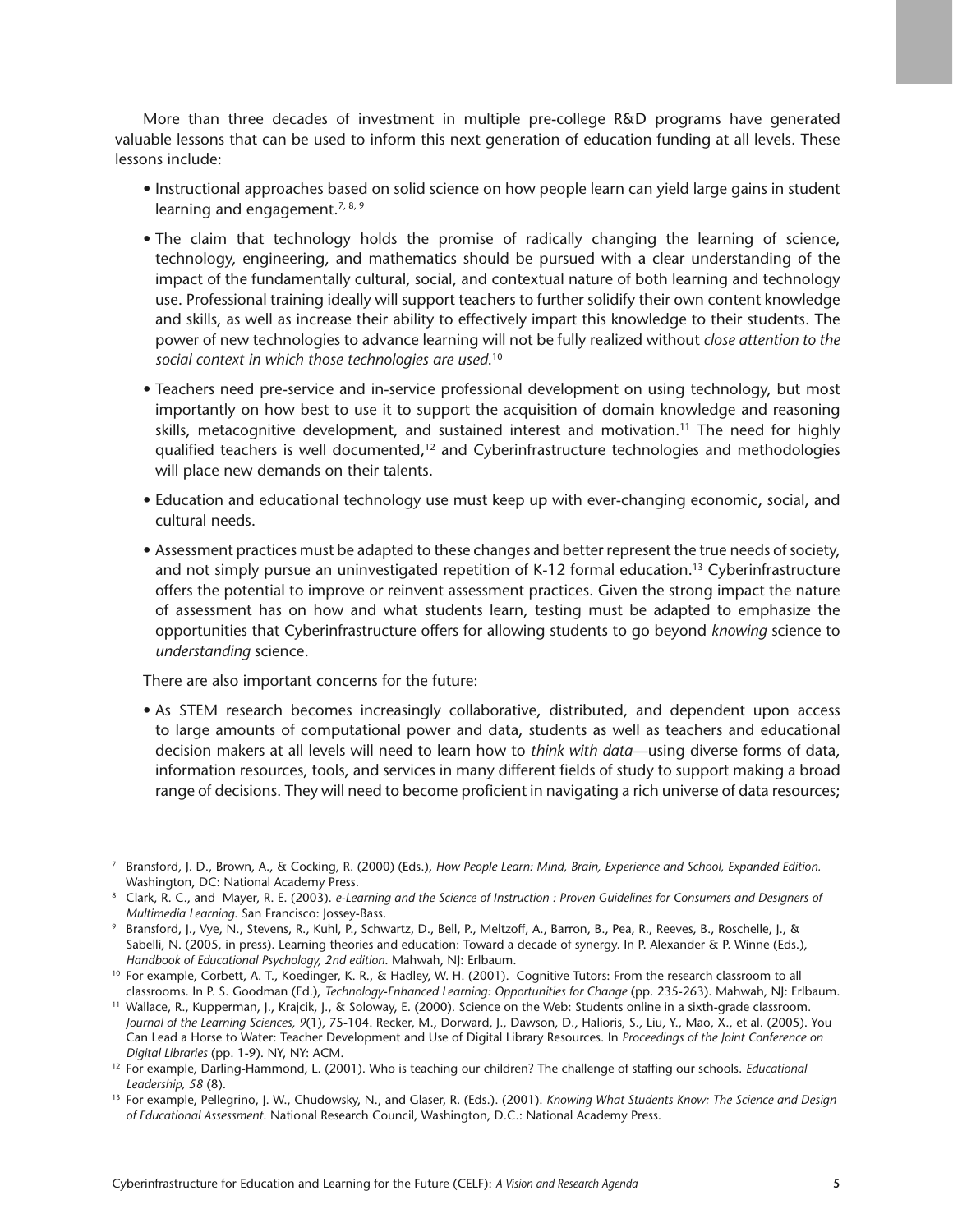in engaging with statistics, probability and evidence-based argumentation; and in discerning the authenticity, quality and reputation of these data sources. Emerging tools and frameworks for interactive and dynamic visualizations of patterns in data will be integral to these new literacies for thinking and decision making.

- Equity issues must remain a central concern in the CELF R&D agenda. Today, students do not have equal access to high-quality instructional resources, nor do they have equal access to highly qualified teachers, particularly for higher-level science and mathematics courses,<sup>14</sup> as recognized, *inter alia*, by the Taxpayer-Teacher Protection Act of 2004.15 With the increasing diversity of native languages in the nation's schools and workplaces, the challenges of meeting multilingual needs are an important aspect of this access problem.<sup>16</sup> Ensuring that materials are designed to address the learning challenges of underserved populations and communities is a national imperative.
- We know too little about the second-order effects that emerge when networked systems create impacts that were both unplanned and unanticipated.17 This emerging issue in complex systems will have its own special shape in learning and teaching environments that engage ubiquitous computing across formal settings of school and informal settings in home and community. For example, how will concerns about data and usage privacy and accessibility be resolved across these boundaries? How will the large amount of learning that takes place in informal and workplace settings, and is increasingly incorporating digital forms, be reconciled with formal schooling and assessment?

In keeping with scientific trends and developments, we propose CELF as an expanded vision of Cyberinfrastructure R&D. In this vision, CELF will provide learners, educators, and other stakeholders with access to, and the ability to participate in, long-lived, large-scale educational experiences, encompassing real-world experiential learning, simulation, modeling, educational games, automated assistance from virtual peers and intelligent tutors, and Web-based access to authentic learning resources and scientific data. It will include tools that facilitate the creation and adaptation of learning experiences with digital resources, and data collection and analysis tools that make it possible to evaluate a learner's progress on a continual and longitudinal basis. CELF will make possible the compilation, analysis, and distillation of unprecedented amounts of human performance and learning data, with built-in provisions for data protection, privacy, and control. It will provide a foundation for science learning that is computationally enabled and empirically based, coupled with innovations in educational practice.

Consider the following scenario. The context of this particular image is a "serious game," that is, an interactive experience that promotes learning and is entertaining.

<sup>14</sup> California Council of Science and Technology (April 2002). *Critical Path Analysis of California's S&T Education System*. ISBN 1-930117-21-3. (Downloaded July 6, 2005 from http://www.ccst.us/ccst/pubs/cpa/cpadex.html).<br><sup>15</sup> HR 5816, 108<sup>th</sup> Congress of the United States, 2004.

<sup>&</sup>lt;sup>16</sup> For example, Fradd, S. H., & Lee, O. (1999). Teachers' roles in promoting science inquiry with students from diverse language backgrounds. *Educational Researcher, 28*(6), 4-20, 42, and Lee, O., & Fradd, S. H. (1998). Science for all, including students from non-English language backgrounds. *Educational Researcher, 27*(3), 12-21.

<sup>&</sup>lt;sup>17</sup> Examples include voice-over-Internet phone networks (VOIP) developed to avoid personal long-distance telco charges that are now transforming the economics of business communications; computer spam and viruses and the large global businesses that were developed to protect computer enterprises and users from them; peer-to-peer networking architectures developed for personal music file-sharing have spawned new legitimate broadband businesses; and the Internet itself morphed into a commercial medium (e.g., EBay, Amazon, Yahoo!, Google) from its origins as a military communications network distinct from telephone networks.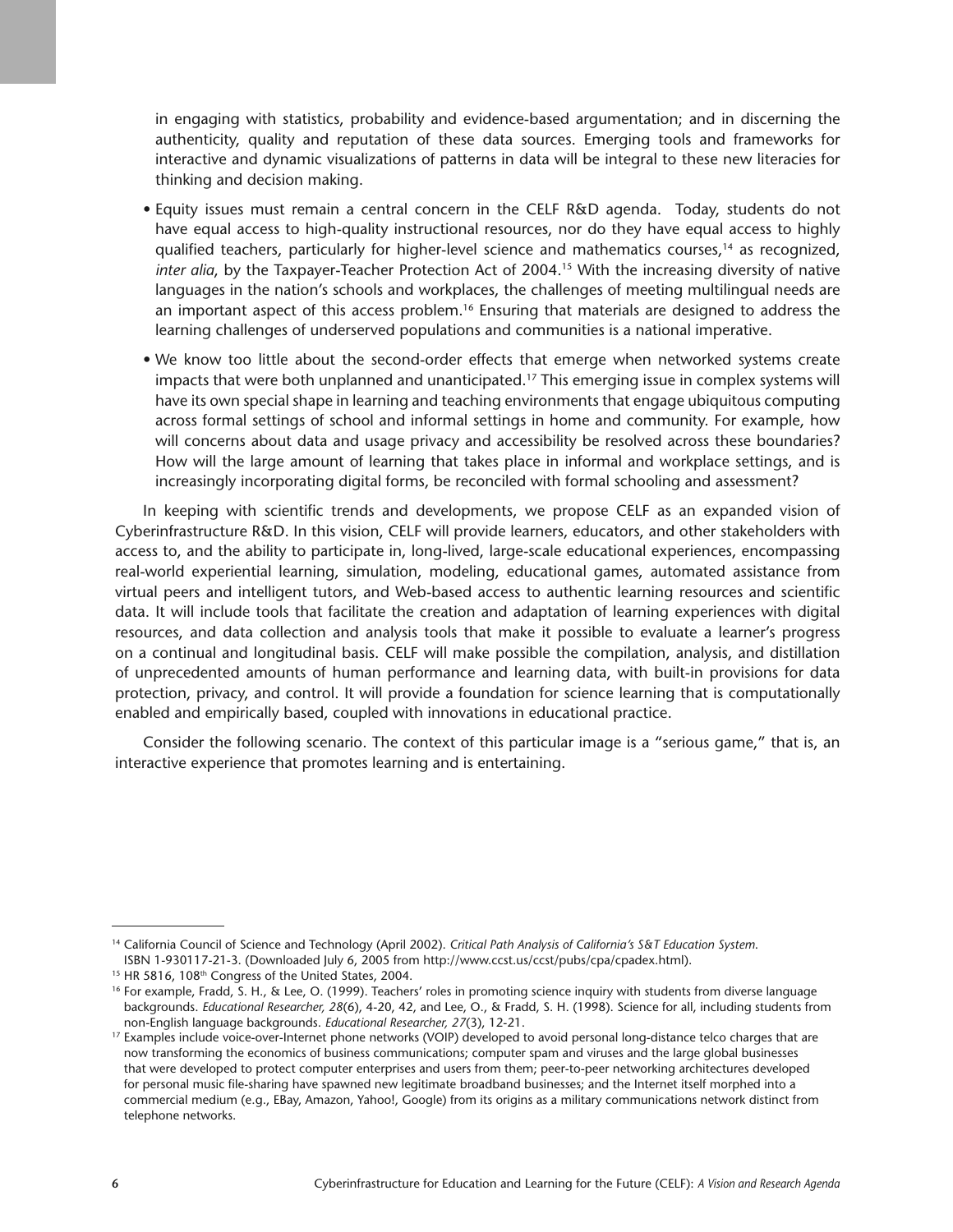*Learners cooperate in designing and conducting a mission to Mars, in the context of a game-based simulation. In the course of the project they carry out a variety of STEM-related learning activities, spanning physics, chemistry, biology, engineering and mathematics. These become springboards for seeking other learning resources outside the game, and collaborating with other learners in online working groups. Learners access online science and engineering data sets and models in order to compare their predictions against results from space scientists. They receive guidance in inquiry skills, metacognitive learning skills, and collaboration skills. The game itself is constructed and adapted through the collaborative efforts of the participating learners. In his earth sciences course, John, for example, studies terrain data from Mars Rover missions and creates a model of the Martian terrain to be explored by others. Manuela, in her high-school engineering class, designs an autonomous rover vehicle to collect geologic samples and constructs a simulation of her rover design for use in the mission. She can then compare her model's performance in the simulation against records of actual Mars Rover missions. Sherry, the teacher, is assisted by virtual assistant teachers (intelligent tutors) embedded in the game that help her monitor learner progress and offer guidance and challenges. One of Sherry's virtual assistants reports that Manuela is having difficulty getting the controller of her virtual robot to work, and is not availing herself of online resources, so Sherry suggests that she discuss her design with an online community of robot enthusiasts. Data collected from learner performance within and surrounding the game provide the teacher with documentation and evidence of learning progress relating to curriculum standards and goals. In some contexts this may replace the need for standardized tests, but in others the teacher already has sufficient evidence to predict that the learners will meet the required standards.*

Serious games such as this are becoming increasingly common in public policy, healthcare, and military training,<sup>18</sup> as well as for corporate training and all levels of education.<sup>19</sup> CELF can help turn serious games from narrowly focused experiences created for special purposes to a broad-based, long-lived experience.

Such research is inherently multidisciplinary, involving the entire NSF, STEM professionals in partnership with computer and information science and engineering (CISE), social, behavioral and economic (SBE) researchers, and a full range of educational researchers (e.g., learning scientists, sociologists, psychologists and cognitive scientists, and teacher educators). Furthermore, given the integrated and long-term nature of such an endeavor, every effort must be made to ensure that CELF research is coordinated and inclusive.

It is expected that learning and education through CELF should be increasingly personalized, interactive, and tailored to meeting a learner's curricular, motivational, metacognitive and social needs. Personalized learner interactions should be realized not only in formal classes with "conventional" computers, but also in informal educational settings where they are mediated through a range of personal ubiquitous devices. To meet individual needs, assessment will be continuous and dynamic, aimed at monitoring and supporting learners to develop their cognitive and metacognitive skills. Such learning is not the right of a privileged, digitally and educationally sophisticated few, but instead is inclusive and accessible for all.

<sup>18</sup> Wertheim, M. (2004). A virtual camp teaches soldiers in Arabic, and more. *The New York Times*, July 6, 2004.

<sup>&</sup>lt;sup>19</sup> In 2004-05, major activities have included the Serious Games Summit at the 2004 Game Developers Conference, a panel at SIGGRAPH-2005, and the forthcoming DC-based Serious Games Summit in Autumn 2005. Another phrase to describe this category is "social impact games," those that are entertaining games with non-entertainment goals, and for more than 200 examples, see: http://www.socialimpactgames.com/.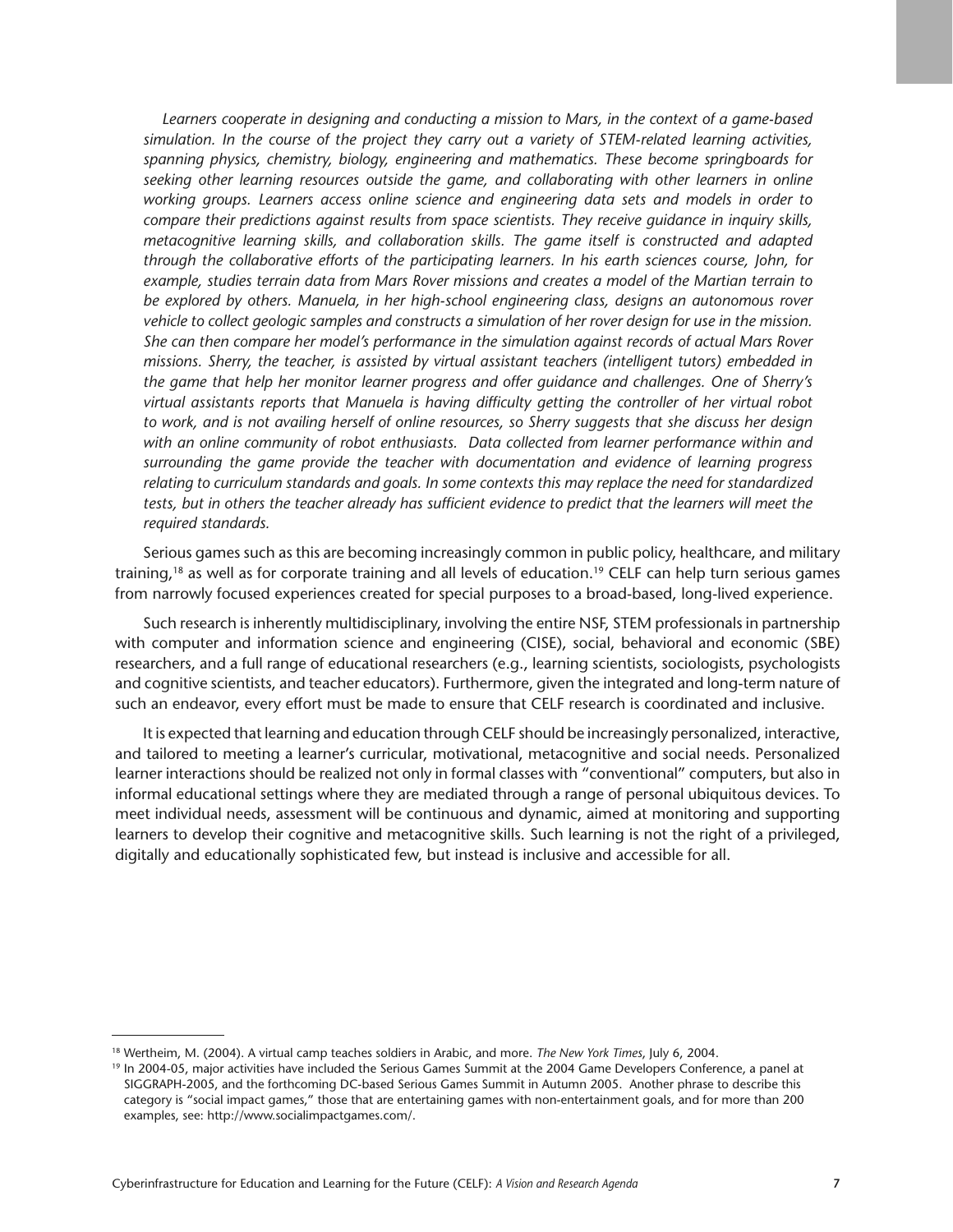To realize this vision, we identified five issues that illustrate the potential of the Cyberinfrastructure for transforming educational practice, given the appropriate conditions, that will need to be addressed.

- **1. Blending Formal and Informal Learning:** How does the Cyberinfrastructure transcend the conventional boundaries of school-based education?
- 2. Lifelong Learning Chronicles: How do we develop a rich qualitative and quantitative record of learning over time in a way that dynamically informs a multitude of stakeholders?
- **3. Teaching Through the Cyberinfrastructure:** What are the new images of teaching and teachers afforded by the Cyberinfrastructure?
- **4. Communities of Learners:** How can the Cyberinfrastructure support and transform communities of learners?

The final issue considered is what policy and societal changes might be needed to ensure that the vision presented in these sections can be realized.

**5. Educational Policy and the Cyberinfrastructure:** What changes in processes, policies, and support are necessary to achieve those educational experiences?

Each issue is discussed in the following chapters 2 through 6. Concluding remarks appear in chapter 7, followed by a list of workshop participants in Appendix A and a list of questions sent to participants prior to each workshop in Appendix B.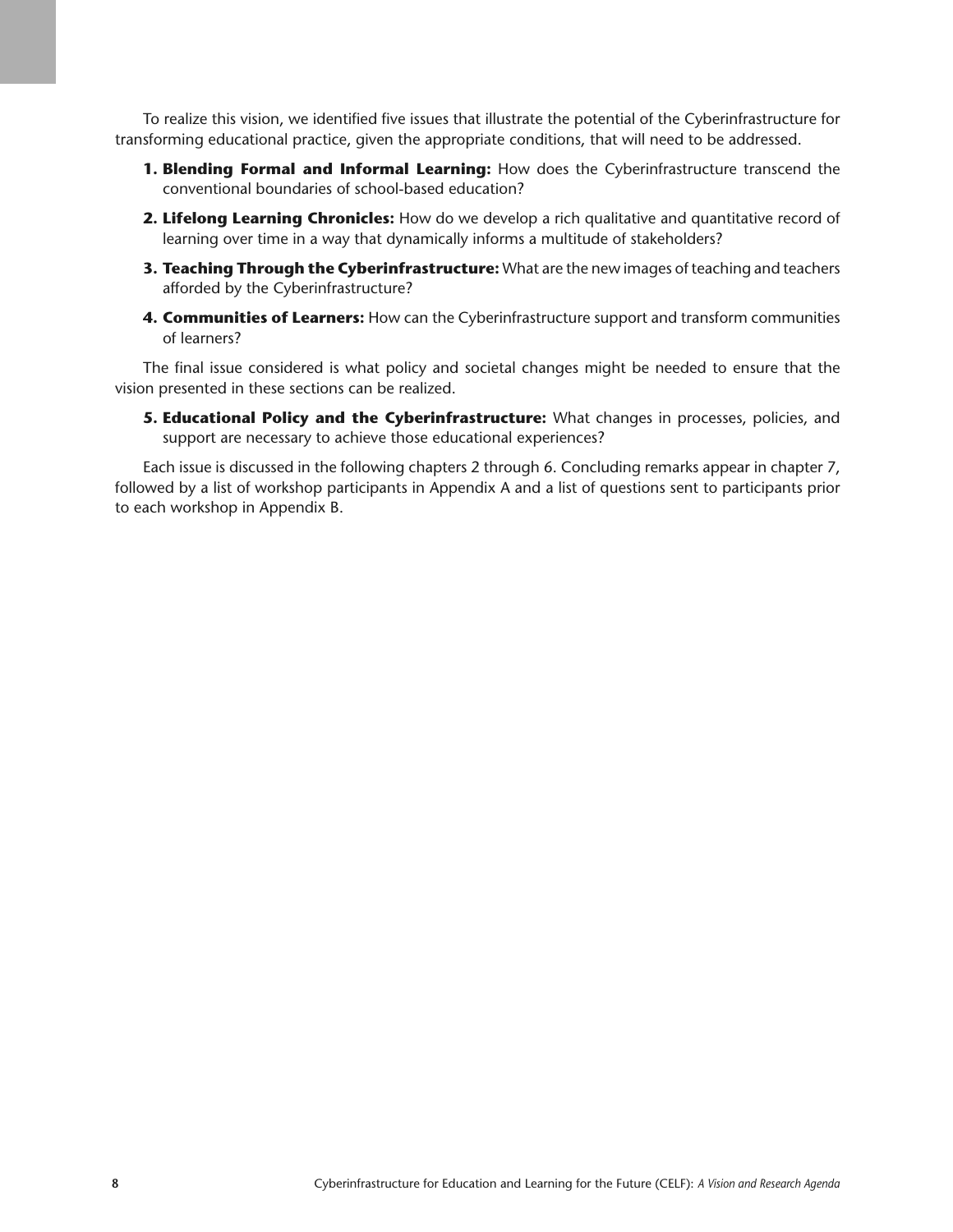### **2. Blending Formal and Informal Learning:**

*Transcending the Conventional Boundaries of School-Based Education*

yberinfrastructure for Education and Learning for the Future (CELF) will change the way learning takes place both inside and outside the classroom, blurring the distinctions between the two.<sup>20</sup> Technologymediated learning will take place in the context of computationally augmented real-world environments, online communities of practice, interactive virtual environments, games, simulations, models, and audio/ video/IM/SMS communications—not just in classrooms. Learning occurs now in these milieus, but largely independent of one another and uninformed by educational research. It is increasingly apparent that informal and lifelong learning is the key solution to equipping people with the evolving knowledge and skills that will be needed to adapt to the continuously changing nature of society.

Consider the following scenario for its image of blending formal and informal learning:

 *The classes John and Manuela attend take mobile devices [including a phone, camera, personal digital assistants (PDAs), embedded sensors, location-aware global positioning systems (GPS)] into a local town. They explore the town, learning about its history over the past 100 years and the people who have lived in the town, as well as its physical and political geography. As they reach hotspots they receive specific information, which will be different according to different learner profiles. John's PDA speaks some of this information once it detects that he is having difficulty reading some of the texts and is becoming distressed by his inability to keep up. The students take photographs, record audio messages and video and take sensor readings of temperature, pollution, and humidity. Manuela has a particular interest in geology and is collecting soil samples. When her digital agent tells Manuela that her friend Beth is near the town museum, she asks Beth to check out what's available. The students share the information they are collecting with each other and with other students back in school. The next day, the whole class interacts with these data to collate, represent and analyze them. They compare their data to those collected by students in other schools and in previous years. Manuela sends some of her results of the geological survey back to the museum where it is incorporated into the exhibition. Several weeks later, a proud Manuela takes her parents back to the museum to see the results of her work.* 

We need to integrate the best aspects of technology-mediated informal learning into classroom learning, making it possible for in-class and out-of-class learning to support each other to a greater extent than they do now. Furthermore, the opportunities for learning are not limited to a classroom, but can occur in any place and at any time. They do not suddenly stop when a school bell rings or the semester ends. To effectively achieve this vision, innovations in the Cyberinfrastructure itself will be needed, as well as coordinated multidisciplinary and interdisciplinary research in how best to exploit the potential of the new Cyberinfrastructure.

 $20$  For example, see Barron, B. (2004). Learning ecologies for technological fluency: Gender and experience differences. *Journal of Educational Computing Research, 31*(1), 1-36.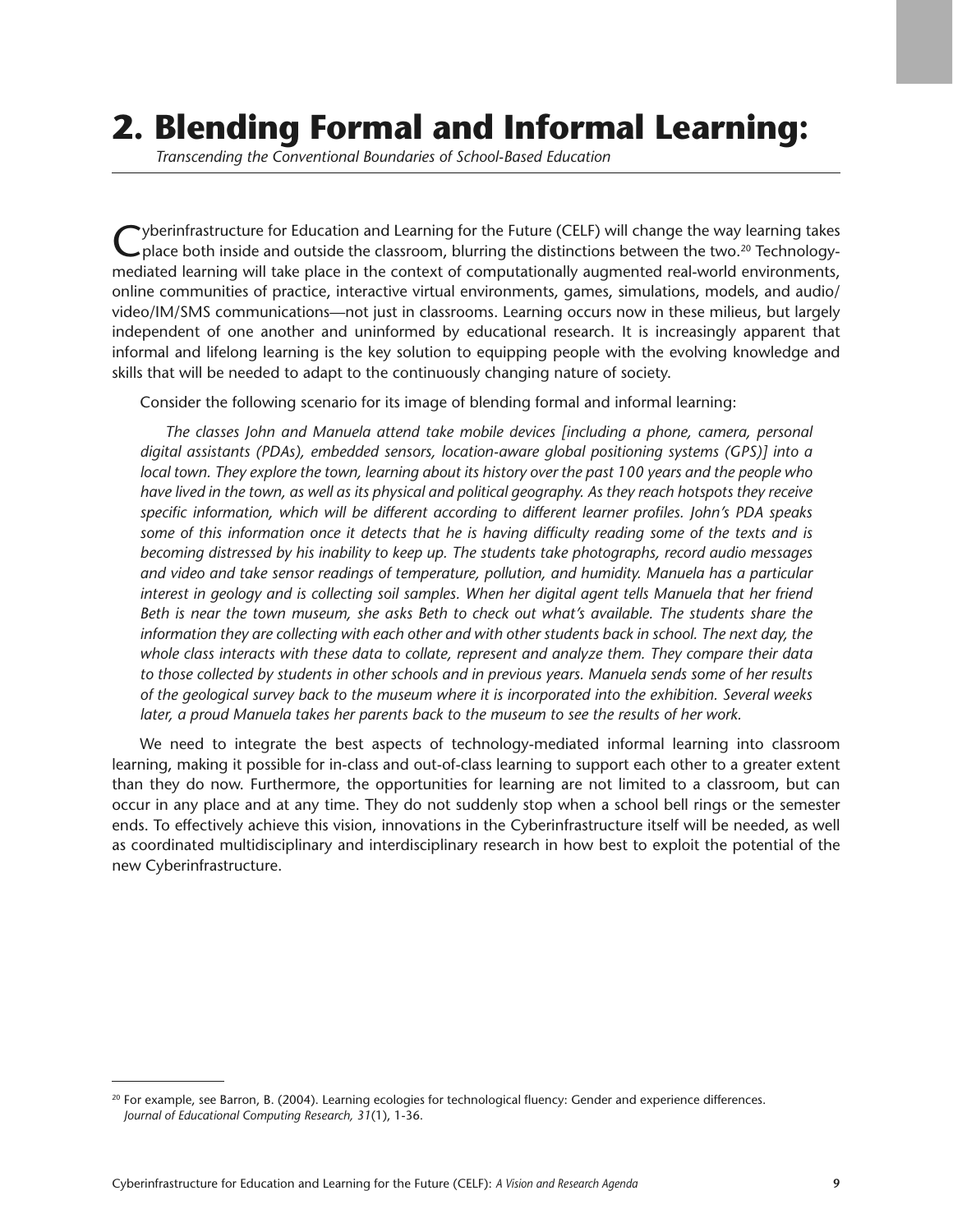Two important areas for CELF—1) portable and personal technologies, and 2) virtual learning environments, including virtual resource centers and digital libraries, games, simulations and modeling are identified below and characterized in some detail.

#### **Portable and Personal Technologies**

Portable and personal technologies are a ubiquitous part of modern life. For example, Prensky (2005)<sup>21</sup> estimates that there are 1.5 billion mobile phones in the world (no doubt an underestimate by the time this report is published), and 80 percent of the world's population lives within range of a cellular network.<sup>22</sup> In some countries, particularly in Europe, mobile penetration is at 100 percent; in the United States, 40 percent of junior high students and 75 percent of high school students have mobile phones.<sup>23</sup> Furthermore, the processing power of top-end mobile phones and PDAs is only a decade behind the computing power of desktop computers. For current and future generations of learners, it is increasingly likely that their main interaction with the digital world will be through such devices. Consequently, one of the main challenges facing educators is to move from the prevailing view of mobile technologies as disruptive devices that have no place in a classroom to understanding how best to exploit the substantial opportunities that such devices offer.

We are only beginning to understand the opportunities that portable and personal technologies known as "mobiles"—provide for learning.<sup>24</sup> However, they have a number of distinct characteristics. They are lightweight and highly portable, encourage communication and connectivity, enable new forms of collaborative learning, can respond or gather information from the environment in a time- and locationaware manner, and can be personalized to meet different learners' requirements.<sup>25,26</sup> These characteristics of mobiles support many different innovative learning practices:

- They can be used as classroom response systems to gather student responses, showing anonymized individual views as well as aggregate data.<sup>27</sup>
- They can provide mixed reality tours of museums, galleries, and the wider environment. For example, the Archeoguide project aims to provide an augmented reality reconstruction of the ruins in ancient monuments, which are adapted to the specific interests of each visitor.<sup>28</sup>

<sup>21</sup> Prensky, M. (2005). What can you learn from a cell phone? Almost anything! *Innovate* 1 (5). http://www.innovateonline.info/

index.php?view=article&id=83 (accessed June 7, 2005). 22 "Mobile Phones and Development: Less is More," *The Economist*, North American edition, July 7, 2005.

<sup>&</sup>lt;sup>23</sup> NOP World (2005). Backpacks, lunch boxes and cells? . . . Nearly half of US teens and tweens have cell phones, according to NOP World mKids study. March 9. http://www.nopworld.com/news.asp?go=news\_item&key=151 (accessed June 7, 2005).

<sup>24</sup> Pea, R. D., & Maldonado, H. (2005, in press). WILD for learning: Interacting through new computing devices anytime, anywhere. In K. Sawyer (Ed.), *The Cambridge Handbook of the Learning Sciences*. New York: Cambridge University Press.

<sup>&</sup>lt;sup>25</sup> Roschelle, J., & Pea, R. D. (2002). A walk on the WILD side: How wireless handhelds may change computer-supported collaborative learning (CSCL). *The International Journal of Cognition and Technology*, 1(1), 145-168.

<sup>26</sup> Naismith, L., Lonsdale, P., Vavoula, G. & Sharples, M. (2005). *Literature Review in Mobile Technologies and Learning*. A Report for NESTA Futurelab. http://www.nestafuturelab.org/research/lit\_reviews.htm#lr11 (accessed June 7, 2005).<br><sup>27</sup> Penuel, W.R., Roschelle, J., Crawford, V., Shechtman, N. & Abrahamson, L. (2004). Workshop report: Advancing resear

*transformative potential of interactive pedagogies and classroom networks.* Menlo Park: SRI International.

http://ctl.sri.com/publications/downloads/CATAALYST\_Workshop\_Report.pdf (downloaded June 15, 2005). 28 Papageorgiou, D., Ioannidis, N., Christou, I., Papathomas, M., and Diorinos, M. (2000). ARCHEOGUIDE: An augmented reality based system for personalized tours in cultural heritage sites. *Cultivate Interactive*, 1. http://www.cultivate-int.org/issue1/archeo/ (downloaded June 7, 2005).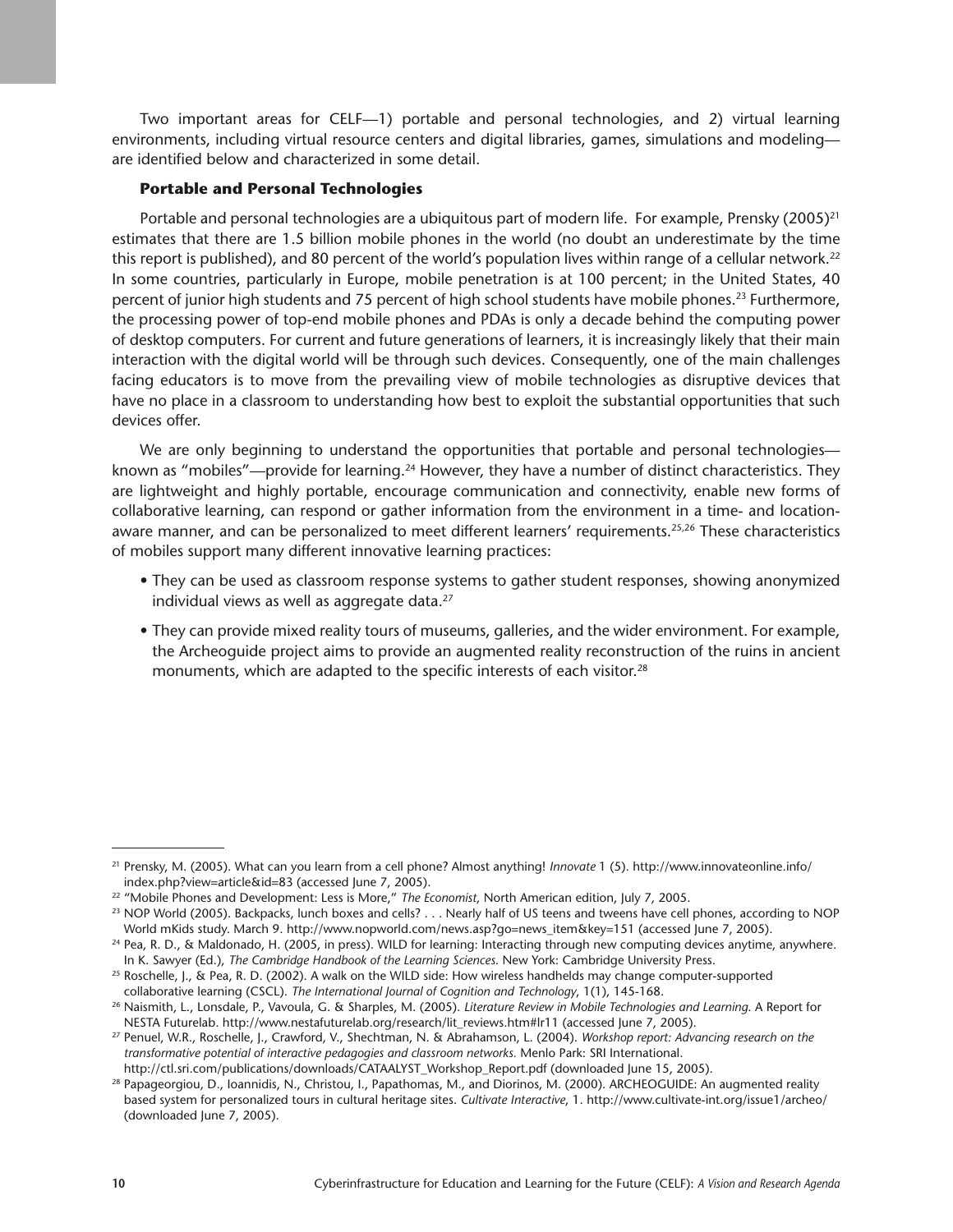- They allow learners to take part in participatory simulations and games. For example, in the Savannah project,<sup>29</sup> school children play the part of lions roaming around their environment (a school playing field) using location-aware PDAs. They learn how to mark their territory (with scents indicated on PDAs), collaborate to hunt large prey (when they reach a hotspot they may be told they are hungry or that there is an elephant nearby), and retreat to a den to reflect on success and failure. By becoming lions, children have many opportunities to understand the reasons for lions' behavior. Similarly, the Environmental Detective project uses related technology to help learners understand the sources of water pollution.<sup>30</sup>
- They can support teachers in their professional practice. Perry (2003)<sup>31</sup> found the practical features of PDAs—such as size, synchronization features and battery life—helped school administrators and teachers coordinate meetings, assess attendance and truancy, and organize lesson plans. Tatar et al. (2003)<sup>32</sup> emphasize the importance of teacher involvement in the design of these learning technologies.
- They may be able to reach learners who are disadvantaged by the digital divide: Naismith et al. (2005) report that in Europe up to 80 percent of young homeless people have access to mobile phones, and a new family of extremely inexpensive cell phones are already patented and being manufactured (Prensky, 2005). The M-learning project<sup>33</sup> is exploring how mobile phones can improve basic literacy and numeracy skills for disadvantaged young people. Typical applications include the use of phones to provide games, multimedia messaging to add visual and audio material to Web-based graphics, and text messaging to supply quizzes.<sup>34</sup> It is encouraging that initial user trials report not only increased skills, but an increased appreciation for education.
- They also have a role to play in assessment as well as learning. In the United Kingdom, eVIVA is exploring innovative ways of assessing the Information and Communication Technologies (ICT) capabilities of students. Students compile online portfolios of their ICT work to show what they know and can do, the processes they have used, and the decisions they have made. Annotating their work gives them an opportunity to show their thinking. Teachers and other students can then provide feedback. Once students have completed their portfolios, they have a unique assessment their viva<sup>35</sup>—which they can take on their mobile phone. In the United States, Wireless Generation's mCLASS mobile technology, with a special focus on early literacies with its DIBELS software, has been used by 75,000 teachers in 43 states for time-saving handheld assessments with more than one million K-3 students.<sup>36</sup>

<sup>29</sup> Facer, K., Joiner, R., Stanton, D., Reid, J., Hull, R., and Kirk, D. (2004). Savannah: mobile gaming and learning? *Journal of Computer Assisted Learning, 20, 399–409*. 30 http://www.educationarcade.org/gtt/

<sup>31</sup> Perry, D, (2003). *Handheld computers in schools.* http://www.becta.org.uk/page\_documents/ research/handhelds.pdf

<sup>(</sup>downloaded June 7, 2005)<br><sup>32</sup> Tatar, D., Roschelle, J., Vahey, P., & Penuel, W. R. (2003). Handhelds Go To School: Lessons Learned. *IEEE Computer, 36(9), 30-37.*<br><sup>33</sup> Attewell, J (2005) *Mobile technologies and the m-lea* 

<sup>(</sup>downloaded June 7, 2005).

<sup>34</sup> See http://www.m-learning.org/

<sup>35</sup> See http://www.eviva.tv/

<sup>36</sup> See http://www.wirelessgeneration.com/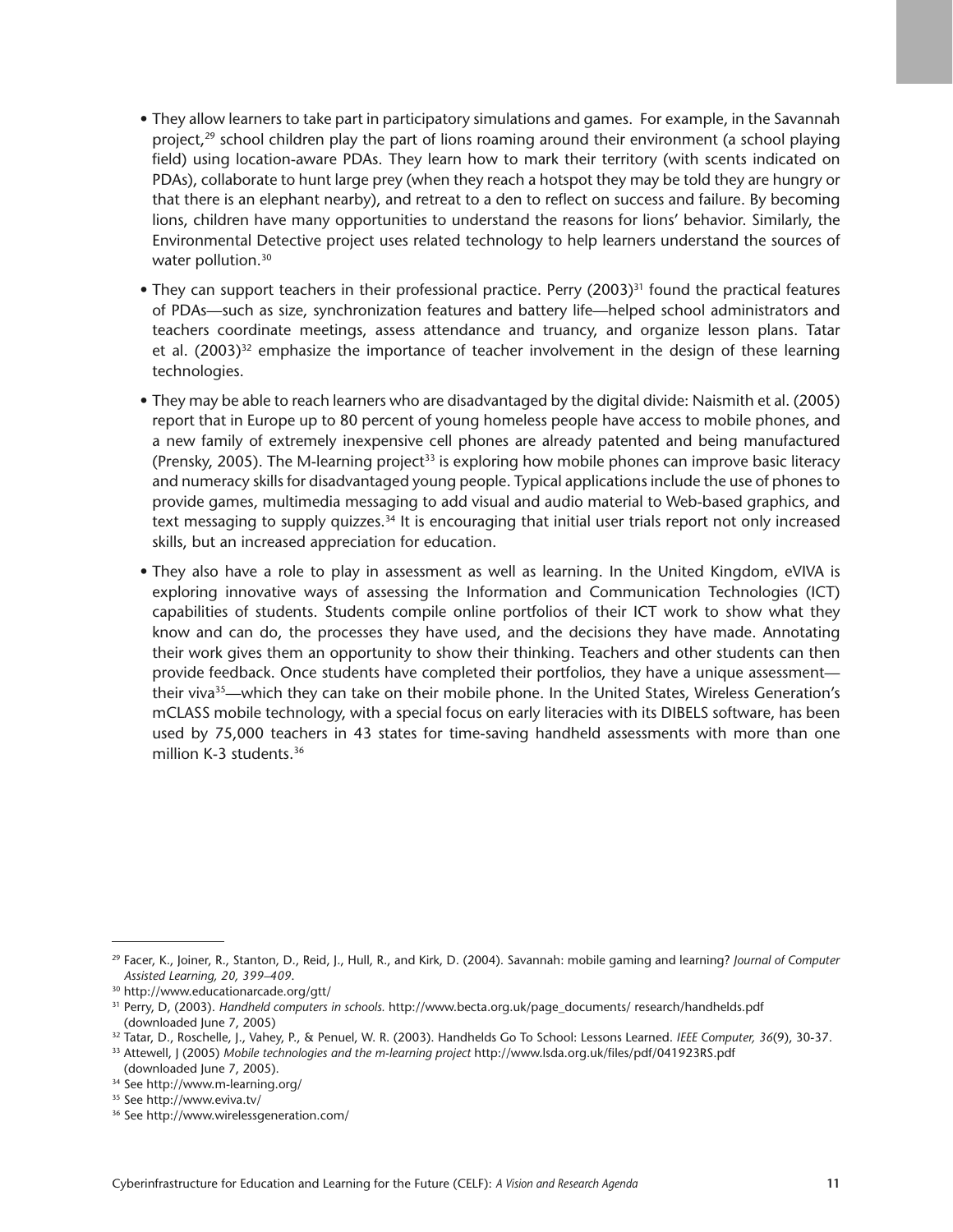• They can support learning by allowing individuals involved in informal science to engage with the scientific enterprise. For example, citizens around the country can contribute their observations and counts of birds to support a national bird census, $37$  or participate in other scientist-citizen partnerships such as Salmon Watch programs where volunteers contribute data from throughout a region.

However, to fully realize the potential of personal and portable technologies for learning, a number of CELF research challenges must be effectively addressed. These infrastructure and research challenges include:

- How can CELF help to link computer-based and real-world experiences into augmented-reality, seamless, experiences through the use of GPS, wireless devices, sensors, and handheld or wearable mobile devices?
- How can CELF be used to successfully mediate learning across all the contexts in which it happens?
- How can personal and portable technologies provide learners with access to the full range of resources afforded by CELF, including scientific data sets and online communities of practice?
- How should Lifelong Learning Chronicles (LLCs) be developed to include information from such a wide range of experiences and using such a broad range of technologies? How should privacy be ensured and consent appropriately sought?
- How should personal and portable technologies be designed, developed and assessed to support the flexible needs of mobile learners across the boundaries of all of their living contexts?
- How should theories of learning and metacognition be adapted to recognize that learning can be distributed, transient and mobile? What scaffolding systems are necessary to support learning in these distributed learning environments?
- How can teachers' professional development exploit personal and portable technologies, and how should we enable teachers to adapt, manage, and create learning experiences that involve these technologies?
- Will the generally successful and personal relationship that users of mobile technologies form with their devices continue if they are made part of a culture of formal schooling?

#### **Virtual Learning Environments: Virtual Resource Centers and Digital Libraries, Gaming, Simulation, and Modeling**

There is a growing use of virtual learning environments such as virtual resource centers and digital libraries, games, simulations, and models for work, play, entertainment, and scientific inquiry. Their potential for learning appears to be substantial as well.

*Virtual resource centers and digital libraries*. Virtual resource centers and digital libraries, for example, are known to impact the learning of students and teachers who continue to re-engage with them over time because they include opportunities for interaction, knowledge-building, and autonomy.<sup>38</sup> In such

<sup>&</sup>lt;sup>37</sup> See http://www.birdsource.org/gbbc/<br><sup>38</sup> Renninger, K. A., & Shumar, W. (2002). Community building with and for teachers: The Math Forum as a resource for teacher professional development. In K. A. Renninger & W. Shumar (Eds.), *Building Virtual Communities: Learning and Change in Cyberspace* (pp. 60-95). New York: Cambridge University Press.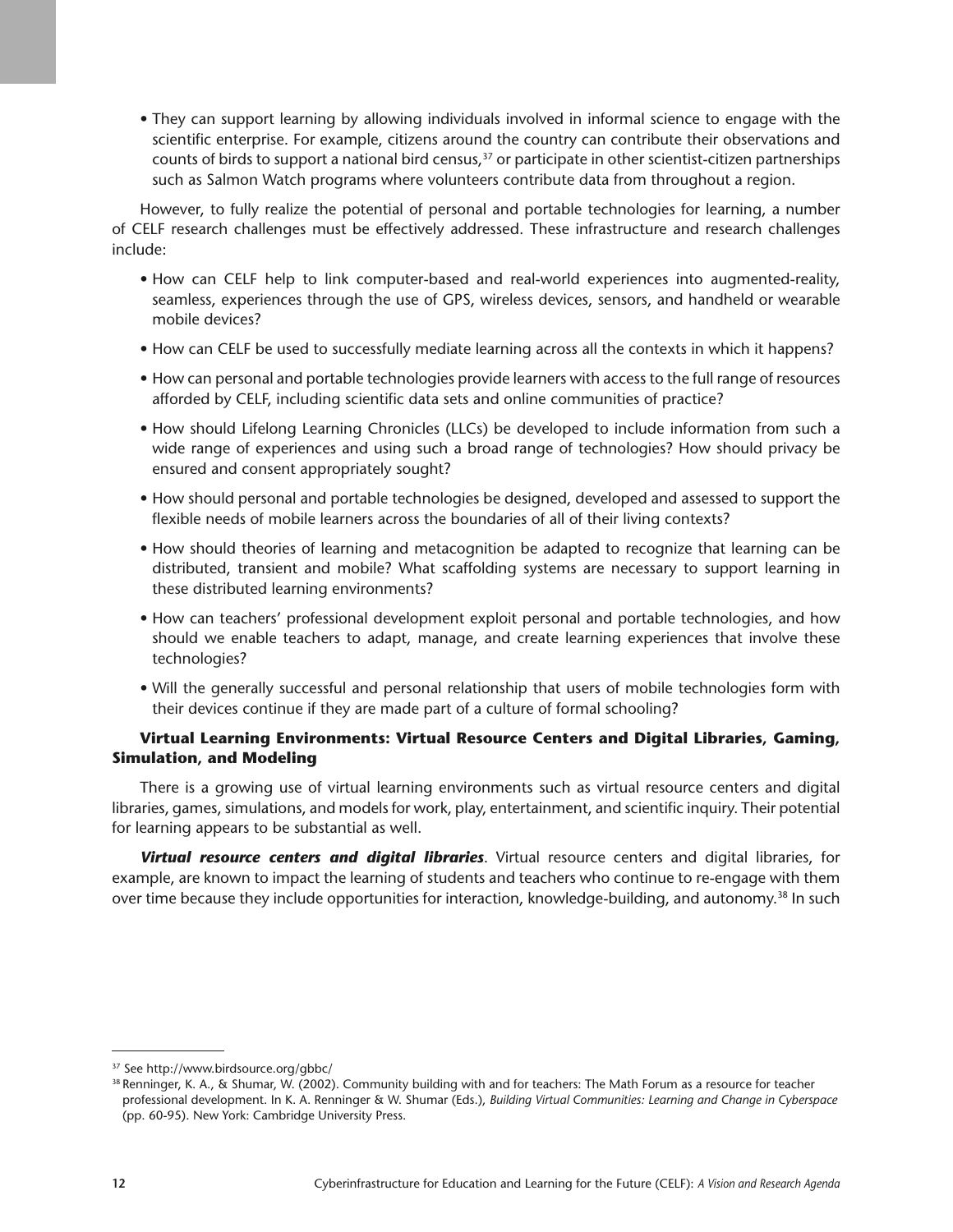contexts, the community of participants serves to support learners to stretch their understanding and to enable changes in their sense of possible selves<sup>39</sup> that differs from those available in their local school.<sup>40</sup> In-depth interviews with 42 teachers over a three-year period revealed that it would not be unusual for a teacher who may not think she is strong in mathematics to become a lead teacher in mathematics and technology at another school. Similarly, students working with online interactive non-routine challenge problems in mathematics have been found to strengthen and deepen their mathematical thinking.<sup>41</sup>

Of note in each of these contexts is the role of interacting with others as a resource for developing knowledge. For teachers, the community that emerges online is one that extends the possibilities of the local school district. On a heterogeneous site, this means not only a range of other teachers, but also tradespeople (e.g., roofers or pipe fitters who work and apply mathematics in their daily lives), mathematicians, scientists, researchers, educators, and parents from all over the world. There is a wide range of expertise and models of ways to think and talk about mathematics or science and resources that others have used effectively. In addition, the possibility of working alongside others grappling with similar issues in their classrooms, with the likelihood of finding oneself in the position of being both a learner and a supporter of others, is powerful for teachers.

A wide range of connections to others who are doing and thinking about subject content and pedagogy, coupled with the presence of interactive online services that have immediate possibilities for classroom use and/or discussion of applications to the classroom (e.g., technology-enhanced problems that fit reform practice and challenge students to stretch their understanding; question-and-answer services that enable students and/or teachers to think and talk with others about mathematics or mathematics pedagogy; an archives of like problems, already answered problems, and lesson plans), allow teachers to find and use materials that match the questions and needs that teachers bring to a virtual resource center or digital library.<sup>42</sup>

For students, working with content online can provide direct contact and interaction with people whose content knowledge is rich and deep—for example, others who are interested in thinking at length about a mathematics issue that their teachers or peers are not. Technology-enhanced problems provide visual representations of mathematics that are not possible in pencil-and-paper formats; they also afford the possibility of interaction that allows the student to explore a concept—moving an axis or inserting a large number, for example—to see the impact of making such a decision. Importantly, students really like this form of online mathematics, and even weaker students are likely to persevere and develop a mental model of what the problem is asking.<sup>43</sup>

<sup>39</sup> Markus, H., & Nurius, P. (1986) Possible selves. *American Psychologist*, 41, 954-969.

<sup>40</sup> Shumar, W., & Renninger, K. A. (2002). On community building. In K. A. Renninger & W. Shumar (Eds.), *Building Virtual* 

<sup>&</sup>lt;sup>41</sup> Renninger, K. A., & Farra, L. (2003). Mentor-participant exchange in the Ask Dr. Math service: Design and implementation considerations. In M. Mardis (Ed.), *Digital Libraries as Complement to K-12 Teaching and Learning* (pp. 159-173). ERIC Monograph Series.

 $42$  Renninger, K. A., & Shumar, W. (2004). The centrality of culture and community to participant learning at and with The Math Forum. In S. Barab, R. Kling, & J. Gray (Eds.), *Designing for Virtual Communities in the Service of Learning* (pp. 181-209). New York: Cambridge University Press.

<sup>43</sup> Renninger, K. A., Sinclair, N., Hand, V.M., Stohl, H., Alejandre, S., & Underwood, J. (2004). Students' interest for and work with applet-enhanced word problems. *Proceedings of the International Conference of the Learning Sciences.*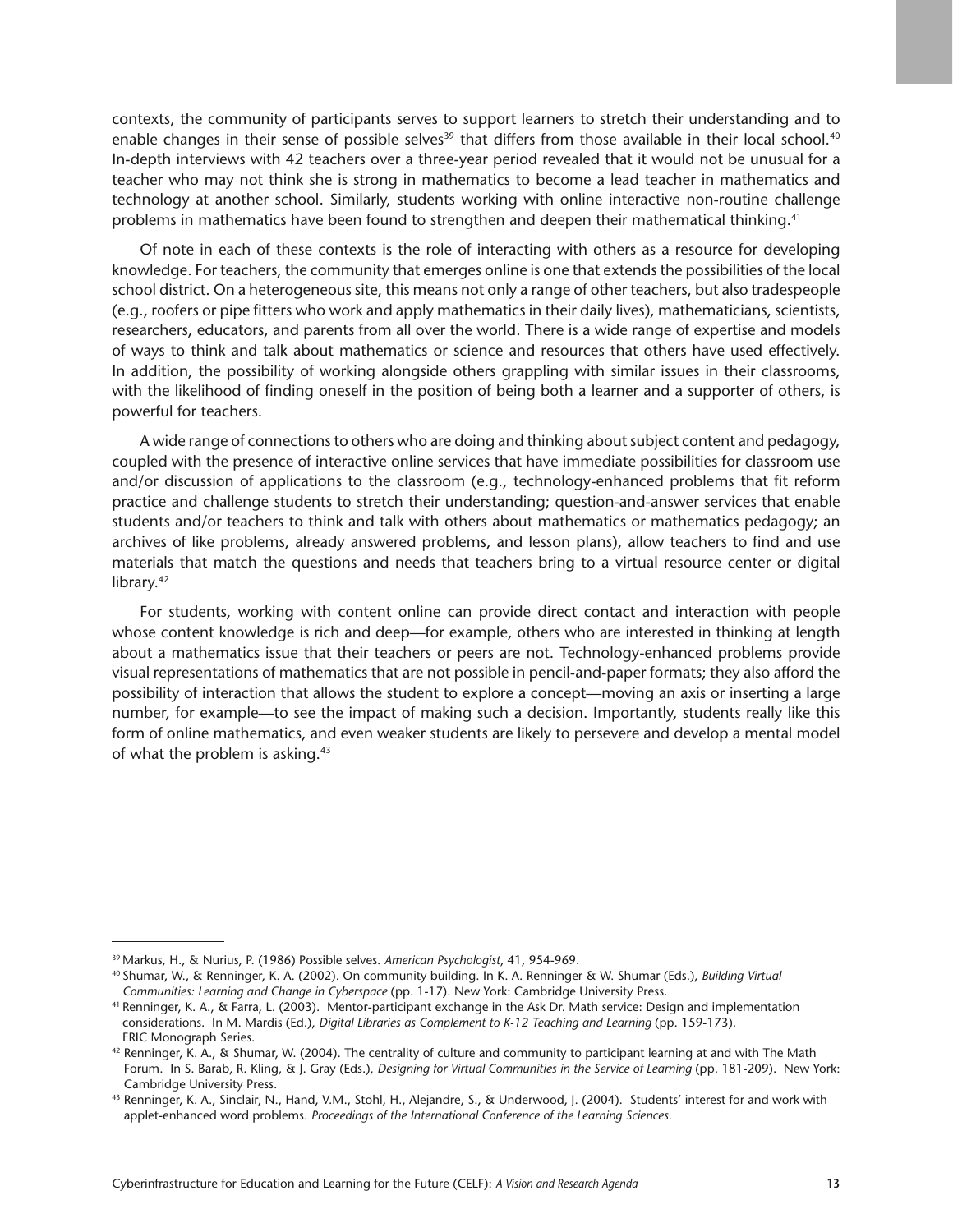Online interaction with others, such as that built into exchanges and feedback about the online problems, provides students with individualized feedback about their work, the kind of exchange in which others think with them, point them to related resources, and so on. A recent study of students working with technology-enhanced mathematics challenge problems, however, suggests that students who are best positioned to work with feedback about this type of problem online may be those who have an interest in mathematics. Although they may like working with the online non-routine challenge problems, students with less, or no, interest in mathematics need support from their teacher to seriously engage in the feedback they receive.<sup>44</sup>

*Gaming, simulation, and modeling***.** Games clearly motivate users in ways that much conventional instruction, including online non-routine challenge problems, does not.<sup>45</sup> Some have observed<sup>46</sup> that game players learn implicitly in the context of playing games, and are motivated to continue learning outside of the game in order to improve their game play. Game players are motivated to continue playing out of a sense of fun and enjoyment, characteristics that are often lost in formal instruction.

Simulations and models help provide (but do not guarantee) insights into scientific concepts and phenomena.47 Difficult abstract concepts and large data sets can be accessed in ways that are more visual, interactive, and concrete. As such, simulations and models, and the games that incorporate them, have much to offer throughout a student's learning experience. Just as simulations and computational models play an increasing role in scientific and engineering practice, they can and should play a prominent role in learning. The challenge is to lay the scientific and technical groundwork to ensure that games and simulations have a positive influence on learning, not one that is negative or distracting.

To achieve these goals, a number of Cyberinfrastructure and research challenges must be addressed, including:

- Virtual learning environments need engines, authoring tools, and other modeling tools that make it easy for students, educators and other practitioners to create interactive services, games and simulations—quickly and at low cost. The current commercial game industry is characterized by proprietary platforms and licensing restrictions that create barriers for their educational applications. NSF and other government agencies can play a role in promoting interoperability standards, and in promulgating tools, platforms, and protocols for creating and modifying games.
- An infrastructure for data collection and analysis needs to be built into virtual learning environment engines to inform the development of Lifelong Learning Chronicles (LLCs; see chapter 3). Instrumentation is lacking from commercial game engines, yet is critical for the Cyberinfrastructure in general. This infrastructure must support distributed data collection, both at home and in school, yet be secure, sensitive to privacy concerns, and tolerant of network connectivity problems in real-life educational settings.

<sup>44</sup> Renninger, K. A., Boone, S., Luft, I., & Alejandre, S. (in press). Working with tPoWs (technology-rich problems): Learning in and from practice. In L. Van Zoest (Ed.), *Teachers and Researchers in the High School Mathematics Classroom.* Alexandria, VA: National

Council of Teachers of Mathematics.<br><sup>45</sup> For a study of 30,000 game players, see Yee, N. (2005, in press). The demographics, motivations and derived experiences of users of massively-multiuser online graphical environments. *PRESENCE: Teleoperators and Virtual Environments, 14*.

<sup>&</sup>lt;sup>47</sup> DiSessa, A. (2000). Changing minds: computers, learning, and literacy. Cambridge, MA: MIT Press; Frederiksen, J. R., White, B.Y., & Gutwill, J. (1999). Dynamic mental models in learning science: The importance of constructing derivational linkages among models. *Journal of Research in Science Teaching, 36*(7), 806-836.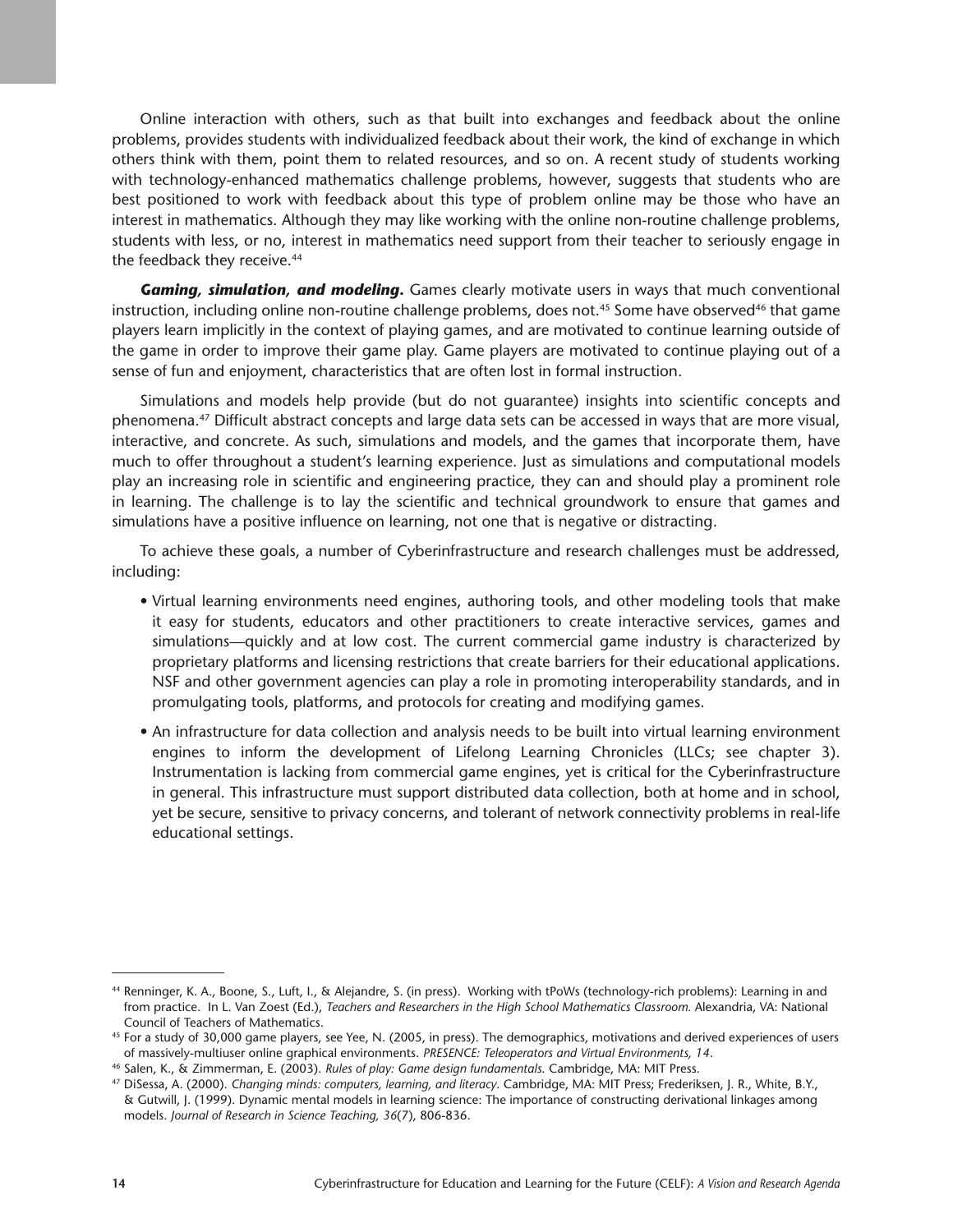- Cyberinfrastructure is needed to coordinate between virtual and real activities and resources. For example, learners need to be able to move seamlessly between game scenarios, Web-based resources relating to the concepts in the game scenarios, and online discussion groups and communities of learners employing these scenarios. Learner profiles and histories need to be portable between games and worlds, and through experiences spanning the learner's educational career, so that the learner need not start afresh with each new game-based learning experience.
- We need tools and infrastructure that help bridge the gap between models and simulations used in scientific and engineering practice and those used in education. Models used by practicing engineers and scientists tend to be highly detailed and require significant expertise to understand. However, if properly abstracted, simplified, annotated, and augmented, they can be transformed into learning resources as well.48
- Cyberinfrastructure must address a range of digital divide concerns, including low-cost delivery options and interfaces that support all learners to access Web content, including those with diverse linguistic abilities and those with disabilities who need assistance in perceiving, understanding, navigating, and interacting with Web sites and applications.49 Novel interface modalities and participation structures are needed to support pre-K, primary, and secondary learners, as well as adult learners across the life span.

Although some evaluations of learning in virtual environments have been performed50,51,52,53 and others have been proposed,<sup>54</sup> more empirical research needs to be done, particularly of modern highly immersive games and learning environments. The field of K-12 learning in virtual environments may also benefit from lessons learned in the thriving field of simulated training environments, including those of the military, and in the convergence of work in medicine and virtual reality.<sup>55</sup>

• Multiple researchers<sup>56</sup> have observed that good games motivate learners to seek knowledge outside of the game in order to improve their performance within the game. Research in curriculum design and evaluation is needed to establish design principles for adapting curricula—to include interactive services such as online non-routine challenge problems, Web resources, integration of games and simulations—and to deepen our understanding of how to exploit the use of CELF to enable learners to work effectively with game-based and non-game-based materials.

<sup>48</sup> For one example in the atmospheric and environmental sciences, see Edelson, D.C., Gordin, D.N., & Pea, R. D. (1999). Addressing the challenges of inquiry-based learning through technology and curriculum design. *Journal of the Learning Sciences*, 8(3&4), 391-450. For a molecular simulation engine designed specifically to support pre-college learning, see the Concord Consortium's *Molecular Workbench* (http://workbench.concord.org/), and other contributions of Concord's "Modeling across the curriculum project" (http://mac.concord.org/).

<sup>49</sup> See the Web Accessibility Initiative of the World Wide Web Consortium (http://www.w3.org/WAI/).

<sup>50</sup> White, B. (1993). Thinkertools: Causal models, conceptual change, and science education. *Cognition and Instruction*, 10, 1–100.

<sup>51</sup> Salzman, M. C., Dede, C., Loftin, B., & Chen, J. (1999). A Model for Understanding How Virtual Reality Aids Complex Conceptual Learning. *Presence: Teleoperators and Virtual Environments* 8 (3), 293-316.

<sup>52</sup> Dev, P., Montgomery, K., Senger, S., Heinrichs, W.L., Srivastava, S., & Waldron, K. (2002). Simulated medical learning environments on the Internet. *J. Am. Med. Inform. Assoc.*, 9(5):437-447.

<sup>53</sup> Virvou, M. Katsionis, G., & Manos, K. (2005). Combining software games with education: Evaluation of its educational effectiveness. *Educational Technology & Society* 8 (2), 54-65.

<sup>54</sup> Winn, W. Learning in Virtual Environments. http://www.hitl.washington.edu/projects/learnve/

<sup>55</sup> http://www.nextmed.com/mmvr\_virtual\_reality.html

<sup>56</sup> For example, Gee, J. (2003). *What Video Games Have to Teach Us about Learning and Literacy*. New York: Palgrave Macmillan.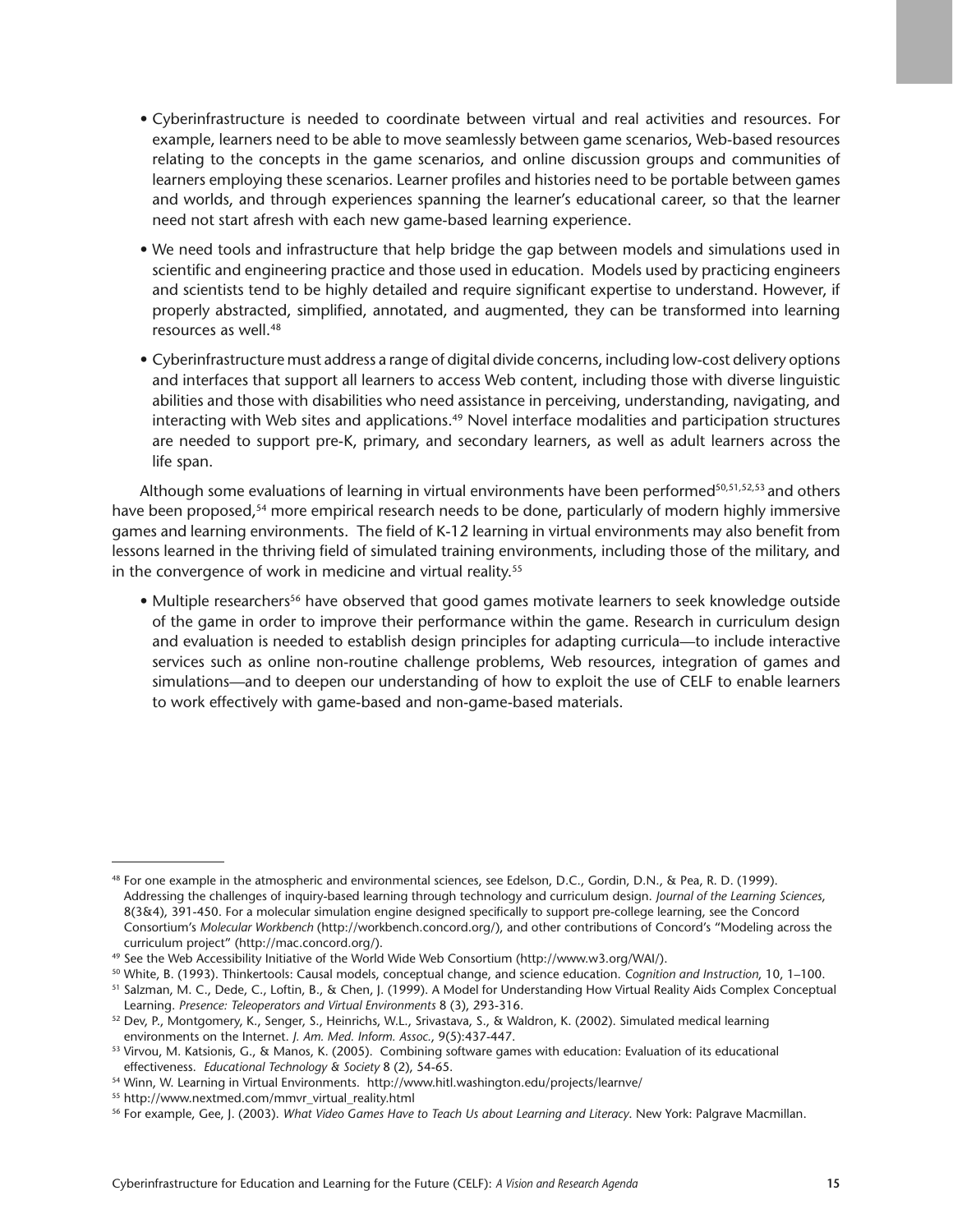- Studies must be conducted to assess the roles of motivation in online services and game-based learning that require self-regulation. Should design be undertaken such that learners are motivated to learn the concepts underlying a game, for example, as opposed to simply learning tricks for playing the game?<sup>57</sup> This will require enhancement of our basic understanding of motivation and engagement at the neurobiological, cognitive, and sociocultural levels.
- We need comparative analyses of learning where conjectured key features of interactive online services, gaming, and simulation environments are systematically removed, added, or altered in order to assess their impacts in relation to the strength and needs of learners. This requires the flexible, reconfigurable virtual environment engines alluded to above, as well as the instrumentation infrastructure to monitor, measure, and summarize learner performance using multiple media data streams and modalities, such as physiological sensing,<sup>58</sup> not only traditional input device data. It also requires that support be provided to ensure effective use by learners, teachers and parents.
- We need a better understanding of the important role of virtual-environment-oriented "learning communities." There is a common misconception that collaboration does not arise in connection with such virtual environments unless it is itself a multi-player world. Conversely, the effectiveness of virtual world online communities in promoting learning offers valuable lessons in how self-organized online communities can promote learning and the sharing of knowledge.
- We need studies and theoretical frameworks that help us to understand and critically evaluate the role of fidelity and immersiveness in virtual-world learning experiences, and in enhancing human task performances. In certain contexts, or for particular purposes, 'less' can be 'more.'
- We need studies to assess the potential negative effects of game-oriented learning. These include negative transfer from faulty simulation models, reinforcement of gender biases, the "rich-get-richer" effects in social networks and learning communities [the modern-day equivalent of what Merton (1968)<sup>59</sup> called "The Matthew Effect"—see also Barabasi (2002)]<sup>60</sup> for these "highly interlinked hub" effects in networks], emphasizing action/"twitch" effects over reflection, and overemphasis of "eye candy" and other distracting details to the detriment of substantive learning.
- We need research projects that will investigate the use of models and simulations to convey highly abstract conceptual ideas that are suited to the developmental level of learners.

<sup>57</sup> Prensky, M. (2000). *Digital game-based learning*. New York: McGraw-Hill. Cordova & Lepper, 1992.

<sup>58</sup> Allanson, J. (2002). Electrophysiologically interactive computer systems. *IEEE Computer, 35*, 51-59; Picard, R.W. (2000). Towards computers that recognize and respond to user emotions. *IBM Systems Journal, 39* (3–4), 705–719; Predinger, H., Mori, J., & Ishizuka, M. (2005), Using human physiology to evaluate subtle expressivity of a virtual quizmaster in a mathematical game. *International Journal of Human-Computer Studies, 62, 231-245.*<br><sup>59</sup> Merton, R. K. (1968). The Matthew Effect in science: The reward and communication systems of science are considered.

*Science*, 159(3810), pp. 56-63.

<sup>60</sup> Barabasi, A. (2002). *Linked: The new science of networks.* New York: Perseus.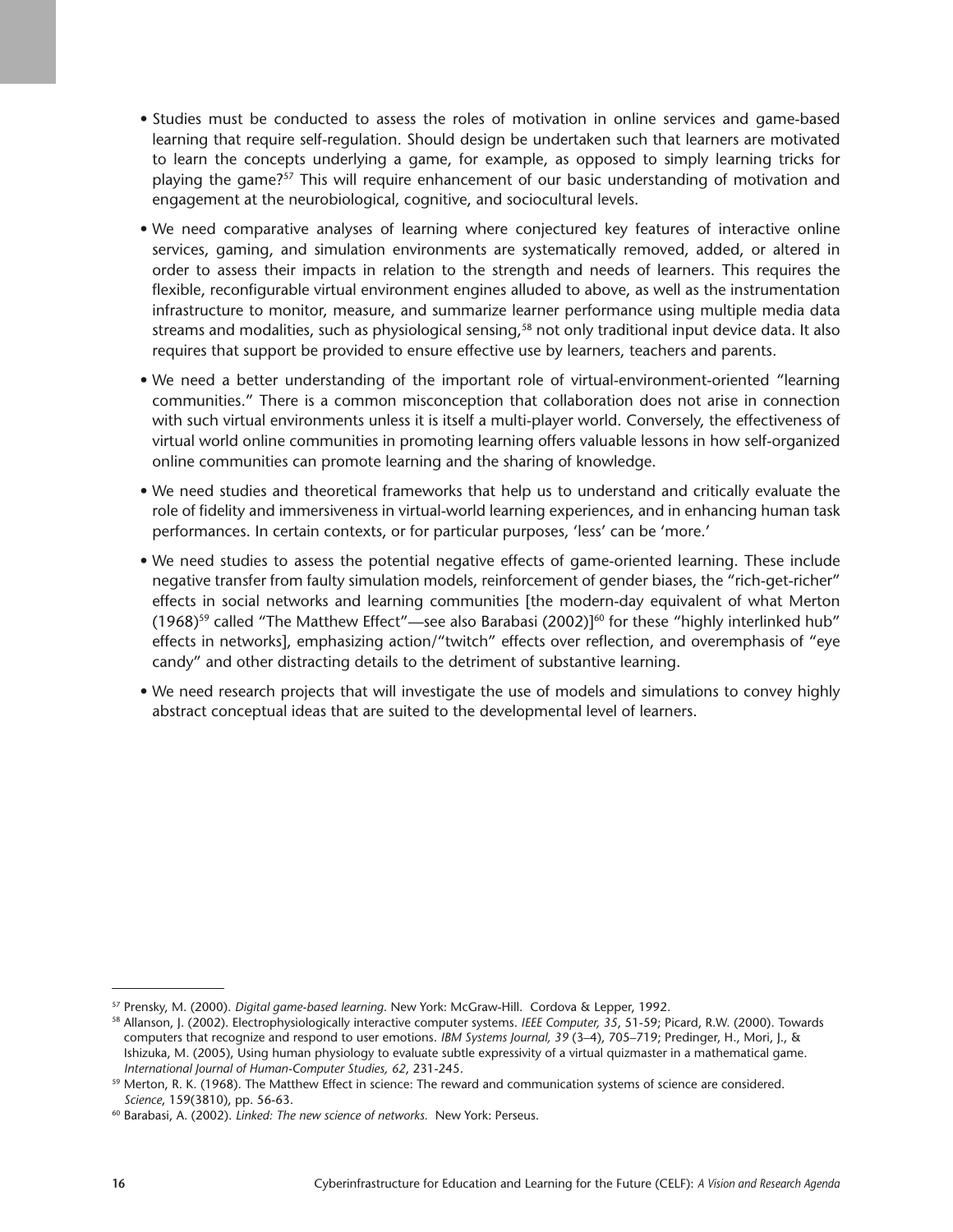- We need to study the sociocultural differences in preferred gaming metaphors, graphical worlds, and avatars for different learner groups, and investigate how to create game-based media that are sensitive to, and even can exploit, these factors without reinforcing negative stereotypes. Virtual reality environments for research enable nuanced social science research questions<sup>61</sup> to be addressed concerning such learning-relevant topics as identity presentation and interactional consequences (e.g., when a young white male can be represented as an adult black man—how is stereotype threat experienced?).
- Games and simulations raise new professional development issues for teachers. The new literacies involved in such media need to be developed for teachers, as well as methods that enable them to adapt, manage, and create virtual-world learning experiences and curricula for their purposes (see chapter 3).
- The role of scaffolding in virtual learning environments needs to be carefully studied and developed.<sup>62</sup> For example, games provide a range of scaffolding techniques, including simplified game modes ("fishtanks" and "sandboxes") with interaction that provides players with immediate feedback on their actions. Scaffolding can be embodied in characters, such as buddies and mentors, that are "embodied conversational agents" that engage in dialogic support for learners.63 These techniques should complement, and not duplicate, the kinds of scaffolding common in intelligent tutoring systems. Moreover, the role of scaffolding changes when learners become self-motivated to improve their own skills.
- The roles of narrative, stories, goal-based scenarios, and vignettes in virtual learning environments need to be properly understood. Story lines can make learning experiences more memorable and salient, but can also reduce the scope of learner control and can make it more difficult to introduce repetitive practice where it is needed and valuable.

<sup>&</sup>lt;sup>61</sup> Blascovich, J., Loomis, J., Beall, A., Swinth, K., Hoyt, C., & Bailenson, J.N. (2002). Immersive virtual environment technology as a methodological tool for social psychology. *Psychological Inquiry, 13*, 103-124.

 $62$  Pea, R. D. (2004). The social and technological dimensions of "scaffolding" and related theoretical concepts for learning, education and human activity. *Journal of the Learning Sciences, 13*(3), 423-451.

<sup>&</sup>lt;sup>63</sup> Maldonado, H., Roselyn Lee, J., Brave, S., Nass, C., Nakajima, H., Yamada, R., Iwamura, K., & Morishima, Y. (2005). We learn better together: Enhancing eLearning with emotional characters. *Proceedings of Computer Supported Collaborative Learning 2005.* Mahwah, NJ: Erlbaum.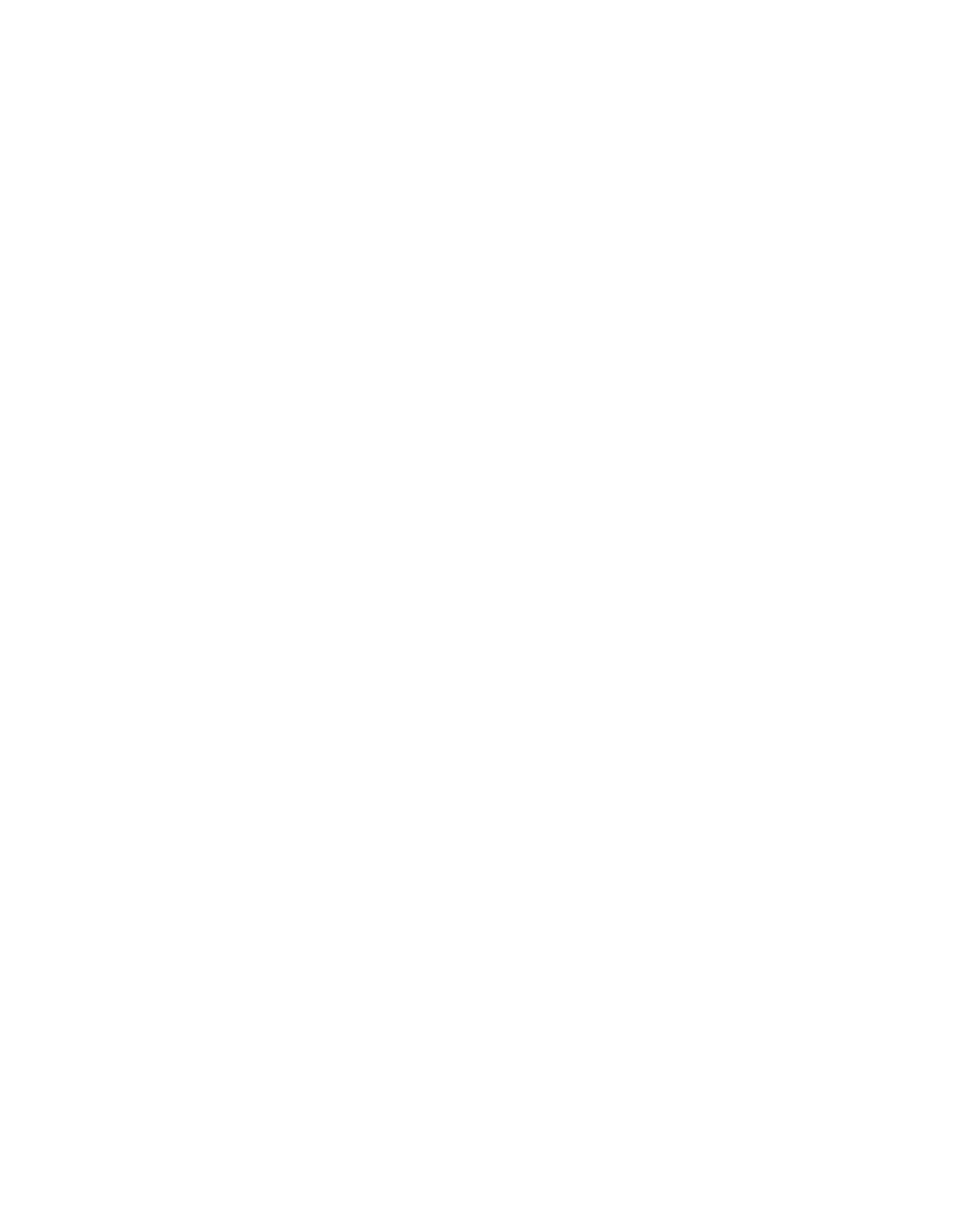### **3. Lifelong Learning Chronicles:**

*How Do We Develop a Rich Qualitative and Quantitative Record of Learning Over Time in a Way that Informs a Multitude of Stakeholders?*

Educational innovations and improvements are greatly hampered by the lack of sufficient quantitative data to properly assess their effectiveness and optimize their use. This is the motivation for a major thrust within the educational Cyberinfrastructure initiative to create a digital "Lifelong Learning Chronicle" (LLC) for each learner to collect and track the breadth and depth of that learner's experiences over his or her lifetime, and usefully indexes them for both personal reflective learning and certification purposes.

The use of digital learning portfolios for personal ownership by learners has been a recurrent concept in recent history. It was intimated in Vannevar Bush's pioneering 1945 "As We May Think" essay through his imagined digital notebooks for the scientist, which portended today's hypermedia systems and the World Wide Web. Massive reductions in the size and cost of digital storage, now less than the cost of paper, make progress on this issue more tractable. Similarly, recent advances in machine learning and vision provide support for more robust person and object recognition, speech recognition, purposeful data-mining, and so on. In sum, the proposed LLC is an application of the frontiers of computing research—as described in, for example, the "Personal Memex" and "World Memex" (Jim Gray's 1998 Turing Award Speech),<sup>64</sup> Gordon Bell's work on MyLifeBits,<sup>65</sup> and the UK "Memories for Life" Grand Challenge Project<sup>66</sup>—to learning and education.

LLCs can offer rich and compelling information to a wide variety of stakeholders. For example, individual learners would have the data they need to make informed decisions about their own learning—what knowledge they need to study, what learning resources are available that best align with their interests and learning style (instead of the one-size-fits-all textbook), what metacognitive skills could be improved, and what strengths and weaknesses they have that may influence future academic and employment choices. Learners will no longer have to take a single-shot, high-stakes assessment, but instead can benefit from continuous embedded assessments that provide both multiple opportunities to demonstrate their strengths and more rapid and accurate feedback to help in remediating their weaknesses.

However, the benefits of an LLC do not end with the learner—teachers, parents, administrators, researchers, policy makers, and society in general can all benefit from such a rich record. *Teachers* can guide their students' learning more effectively, professional development can be enhanced, and ultimately teaching can become more rewarding. *Parents* can also help their children learn, monitor their ongoing progress and make informed decisions about how to support their education. *Administrators* will have information for use in allocating resources appropriately so they can guide, support and reward teachers. *Researchers* can use LLCs to more deeply understand the processes involved in learning, particularly with respect to the new educational possibilities that Cyberinfrastructure affords. As a result, they will be able

<sup>64</sup> Gray, J. (2000). *What Next? A Few Remaining Problems in Information Technology,* SIGMOD Conference 1999, ACM Turing Award Lecture, Video. ACM SIGMOD Digital Symposium Collection, 2(2).

<sup>65</sup> http://cimic.rutgers.edu/~sigmod05/SIGMODkeynote.htm; also see http://research.microsoft.com/CARPE2004/ for *CARPE 2004: The First ACM Workshop on Continuous Archival and Retrieval of Personal Experiences*. 66 http://www.memoriesforlife.org/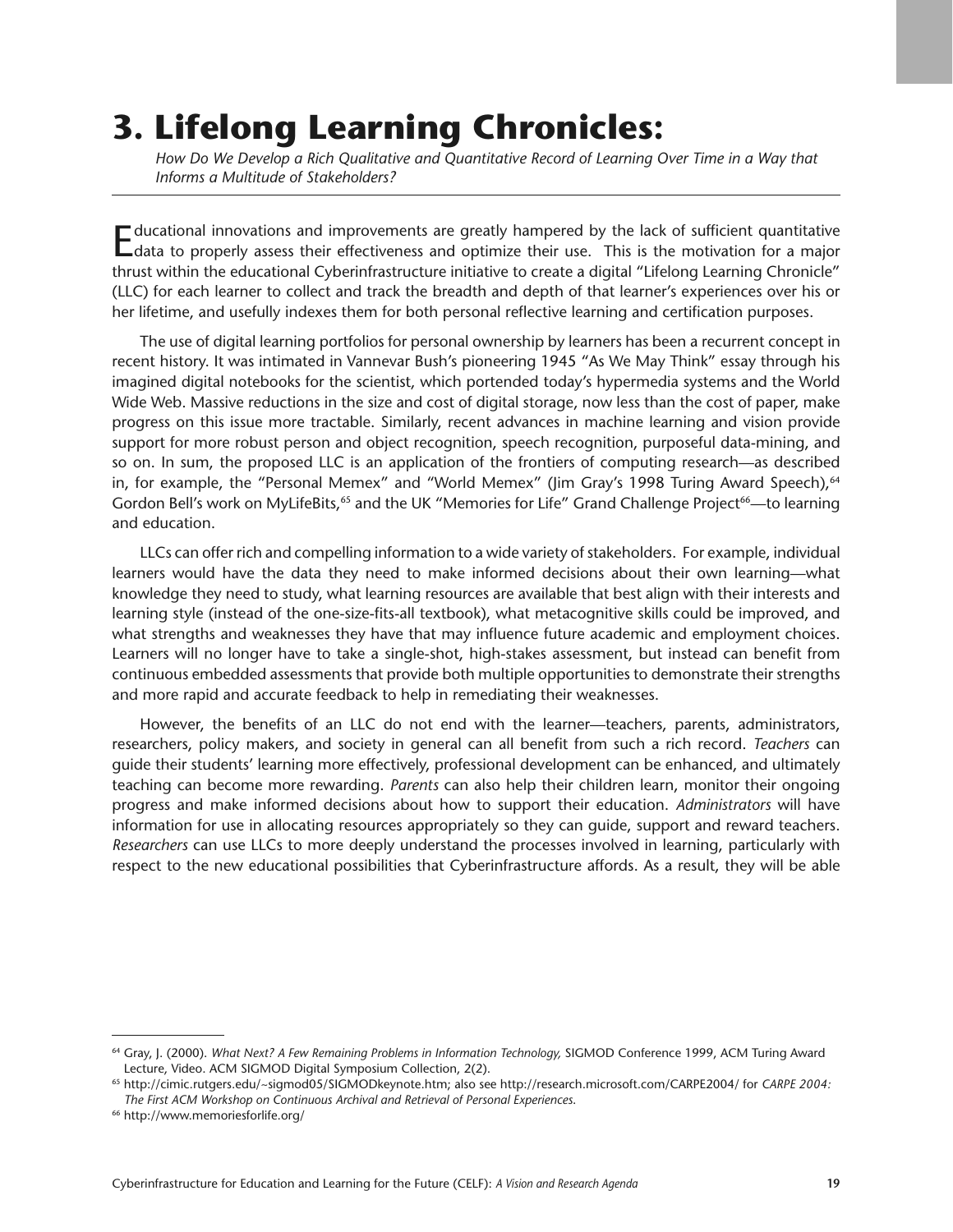to develop better Cyberinfrastructure learning technologies. *Policy makers* will have the opportunity to judge the effectiveness of new policies more quickly and accurately and respond accordingly. *Workforce and training departments* would be better able to account for workers' prior learning (including in informal settings) and develop individualized training. *Industry* would better understand what is required of the technologies when applied to the purposes of learning and education, and develop services that would better support them. Combining all these benefits, the better-educated and more adaptive workforce that will result from the use of LLCs should increase economic competitiveness.

For all these stakeholders, a major benefit of the continuous learner data collection is the possibility of much more rapid, informative, and accurate feedback and responsiveness than is possible with today's practices of occasional high-stakes and summative tests administered by teachers, instructors, and testing agencies during the school year. Data collection can go beyond traditional measures of domain content acquisition to include records of such factors as the processes learners have used in solving problems, information about whether learners are asking for help appropriately, and the way that learners may collaborate, cooperate and argue with each other. Faster cycles of feedback not only would foster better instructional decision making, but research in learning technology that is better focused on effective design and appropriate uses of that technology as well.

More generally, CELF should improve partnerships among these key education stakeholders and enable the tighter coupling of research, educational design, classroom practice and assessment, and industry's technical developments.<sup>67</sup> Among other things, this would have implications for how NSFsupported learning sciences research and development is conducted, including that of NSF's Science of Learning Centers program. Currently, most research projects are very loosely coupled and results rarely are cumulative in the knowledge that they produce. Too often learning technology research projects are far removed from classroom practice and its exigencies. The Cyberinfrastructure provides the opportunity for these projects and communities to work together more effectively.

A dramatic characterization of how the Cyberinfrastructure could radically transform educational research and its connection to practice is captured by the phrase contributed by workshop attendees: "Make America one big research school." Some Cyberinfrastructure tools will capture fine-grained information on how students perform, and others will enable us to do sense-making by mining these data in order to address important questions related to assessment and learning sciences research. Distributed databases (from classrooms and other venues across the country) could aggregate these data on a continuing basis, and the learning research community could tap the data to address important questions on learning, cognition, and design.

The technical viability—as well as research challenges—of a digital LLC should be evident. Cyberinfrastructure technology developments will make it possible to store, search, and access records from LLCs. There has been continued exponential growth from 1990 to 2003 in hardware capabilities, including processor speed by a factor of 400, memory by a factor of 120, wireless speed by a factor of 18, and fiber channel bandwidth by a factor of 10,000 (Atkins, 2003, see footnote 2). In five to seven years,

<sup>67</sup> On these points, see: Pea, R., Wulf, W., Elliot, S.W., & Darling, M. (2003, August). (Eds.). *Planning for two transformations in education and learning technology* (Committee on Improving Learning with Information Technology). Washington, DC: National Academy Press.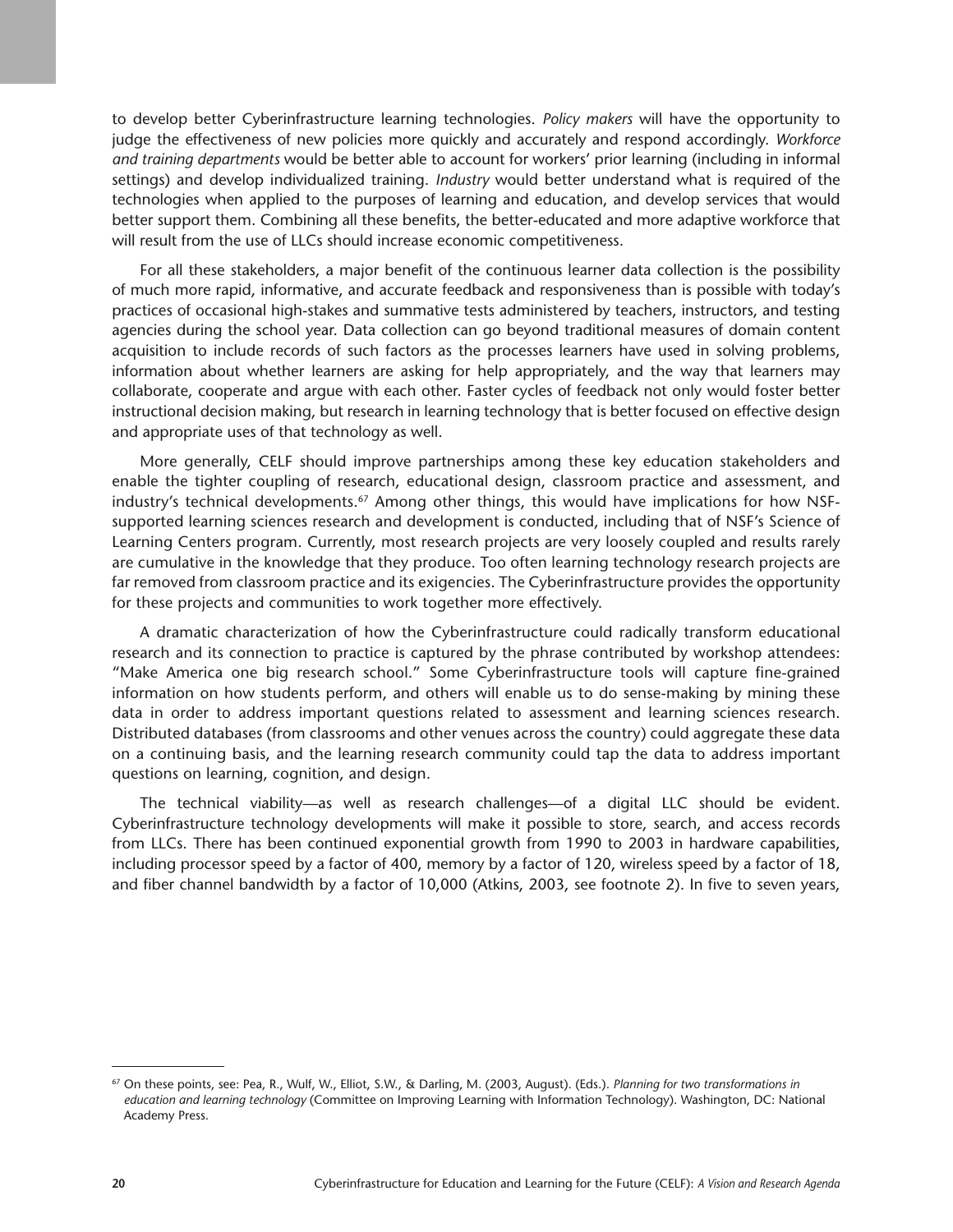mobile "phones" will have gigahertz processors and a gigabyte of memory. And as one UK report on "memories for life" notes, "The digital archive of even one person in the year 2019 is likely to consist of petabytes of linked images, documents and audio; the potential for extracting useful knowledge from this archive is stupendous, and only limited by our imagination."<sup>68</sup>

The data-mining opportunities and challenges for LLCs are evident in considering even a basic data model. Consider the situation if and when each learner has a wireless handheld or laptop computer, and learning environments enable teachers and instructors to sustain regular learning conversations with their students that are technology-mediated in some measure. We see this trend emerging now with "classroom response and communication systems" in which teachers can pose questions (multiple choice and other designs) to which all their students can immediately respond, either anonymously or with identification. These responses help teachers quickly gauge the students' conceptual understanding. Meanwhile, aggregate displays of student responses become visually available to the whole class through the teachers' projected computer display, enabling students to see the views of their peers. Archiving interactions, furthermore, permits study of the exchanges, providing a basis for assessment and feedback to the learner and the teacher, as well as needed information for service and/or gaming, simulation, and model refinement and development.<sup>69</sup>

For the 180 school days, each of 55 million U.S. K-12 students has about six periods of 50 minutes per class. If the teacher provides an occasion for each student to provide a response to his or her queries only once every five minutes of classroom time on such a technology platform, each student would have more than 10,000 such learning transactions in an academic year. This base model alone would generate 500 billion data points annually for U.S. K-12 students—and we are not yet even considering the need to capture each learner's background or profile data and relate it to this emerging data stream or to other data streams (such as interaction patterns with software systems during individual or group learning, audio or video data, and so forth; see below).

 The LLC that the Cyberinfrastructure enables will extend beyond the walls of the classroom to include learner interaction data from a wide variety of information and communication technologies and media data streams. These include educational, performance, and entertainment technologies software (virtual laboratories, modeling tools, intelligent tutors, online assessments, and games), chat rooms, discussion boards, interactions with science museum exhibits, GPS-enabled cellular phones, and phone and grid conferences. This will require storing recordings of learner activities with both standard and novel recording techniques that capture *synchronized data streams.* The use of audio, video, scanners (e.g., for paper homework and tests), eye tracking, emotion sensing (e.g., galvanic skin response, or GSR), location/ proximity sensing (e.g., GPS), and brain imaging has tempting potential for deepening the scientific understanding of learners and how learner profiles and contextual factors contribute to learning processes and outcomes.

<sup>68</sup> Fitzgibbon, A., & Reiter, E. (2003). *Memories for life: Managing information over a human lifetime*. Paper presented at UKCRC (UK Computing Research Committee's) Grand Challenges in Computing workshop. (http://www.memoriesforlife.org/documents.php)

 $69$  Renninger, K. A., and Shumar, W. (2004). The centrality of culture and community to participant learning at and with The Math Forum. In S. Barab, R. Kling, & J. Gray (Eds.), *Designing for Virtual Communities in the Service of Learning* (pp. 181-209). New York: Cambridge University Press.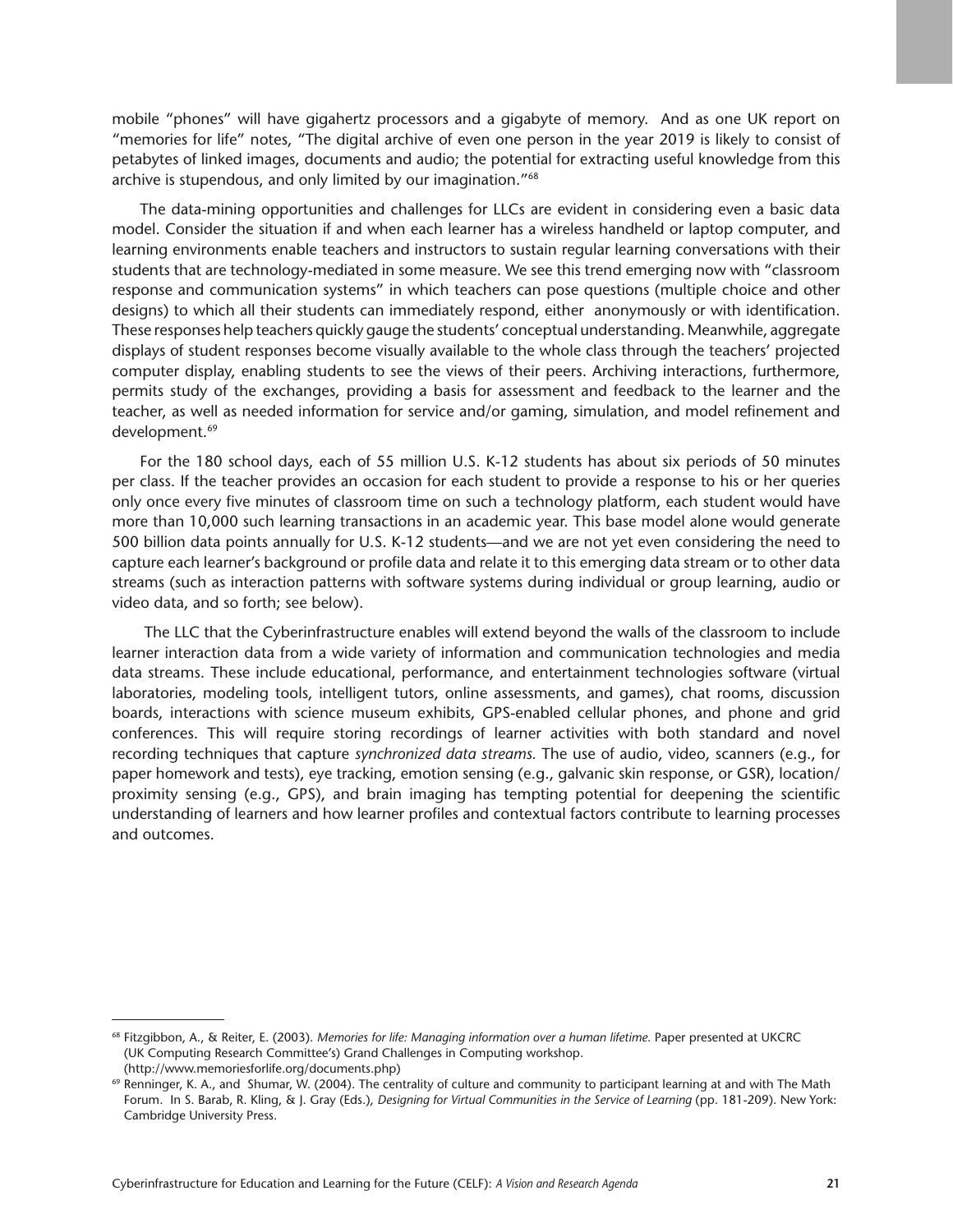Cyberinfrastructure and research challenges include:

- Analysis and visualization methods for distilling meaningful assessments from LLC data must be developed and presented in a form that learners, teachers, and other stakeholders can use. New methodologies of "visual analytics" will be needed for the analysis of enormous, dynamic, and complex information streams that consist of structured and unstructured text documents, measurements, images, and video. Significant human-computer interaction research will be required to best meet the needs of the various stakeholders. Stakeholders ought to be able to "drill down" into these assessments to see the justification for them in terms of learner performance. Analyses should be auditable, particularly when they have an impact on decision making, including college admissions and school-system performance assessments. These tools must be designed to give high priority to protecting the privacy and security of the data and users.
- There are many challenges and opportunities in collecting data for the LLC once it is understood that so much of learning occurs outside formal schooling. For example, how should educational games be instrumented to collect data, or children's interaction with mobile technologies be logged as they participate in field trips and visit museums, libraries, and other events? This information can provide for a deeper understanding of the way that informal learning supports formal schooling, but the technological and societal issues associated with its collection, analysis, and interpretation are more complex.
- The problems of protecting privacy and securing appropriate access permissions will need to be addressed. Fundamental computer science research will be needed to address such challenges (e.g., face tracking to anonymize video, more automated parsing and semantic coding of speech and video). Social scientists will also need to address privacy and security issues from a policy perspective.
- How should *learning environment design* be re-conceptualized? It is inevitable that unforeseen data patterns will emerge from the multiple synchronized data streams of learners and groups, given the present state of "data poverty," when we consider how little we currently capture about learners and their conditions of learning. Identification of emergent data patterns from these data streams could be defined as new "sensed quantities" in a classroom—properties of the classroom as a learning system that are changing over time. Such measures could be taken and used as *inputs* that would serve as triggers for dynamically changing the affordances of the learning environment. In short, we see great potential for using wireless sensor networks for gauging the dimensions of learning, and the design of learner-learner-teacher-media interactions as a challenging and exciting area of inquiry for CELF to tackle.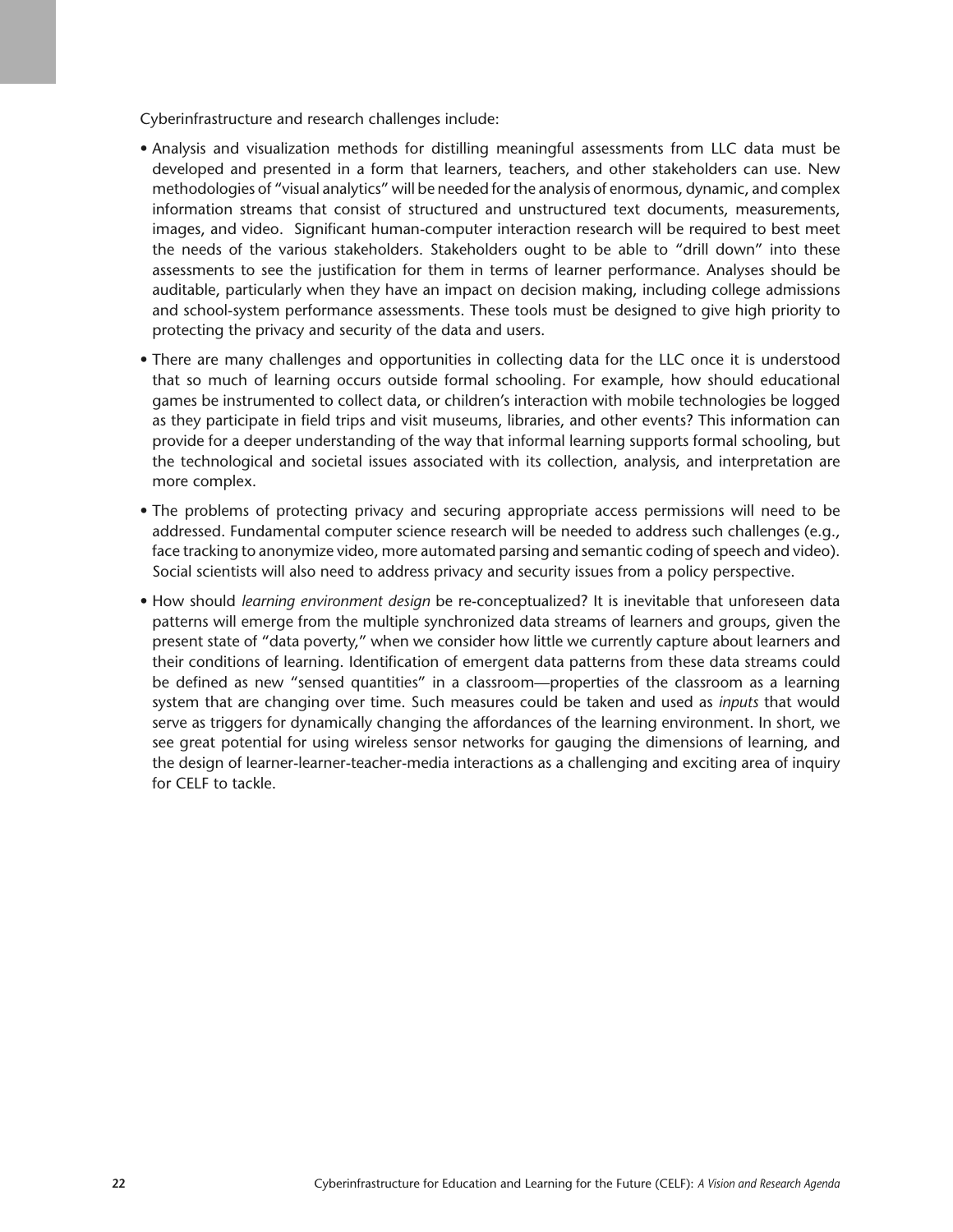- Identify relevant variables for analysis. What, for example, "counts" as scientific or mathematical thinking or literacy, and how can it be assessed online?
- Develop methods for comparative analysis of learner performance across LLC data nationwide. This is a major challenge for distributed computing, exacerbated by the fact that the necessary data are likely to be distributed in heterogeneous databases that may be intermittently disconnected from the Internet.
- Psychometric validation of LLC-based assessments is needed so they can be compared with conventional assessments, and complement and ultimately supplant them.
- How should the multiple data streams be synchronized (e.g., audio, video, scanners, eye tracking, emotion sensing, location/proximity sensing and brain imaging) to allow the rich descriptions that qualitative information provides to be coupled with precise quantitative accounts?
- Preservation and migration of data must be addressed. LLCs will have a lifetime that far exceeds the specific technologies used to store them. Moreover, as needs and capabilities change, LLC data formats and protocols are bound to change as well. Preservation and maintenance of LLC data will be a continual problem, and will require innovative solutions.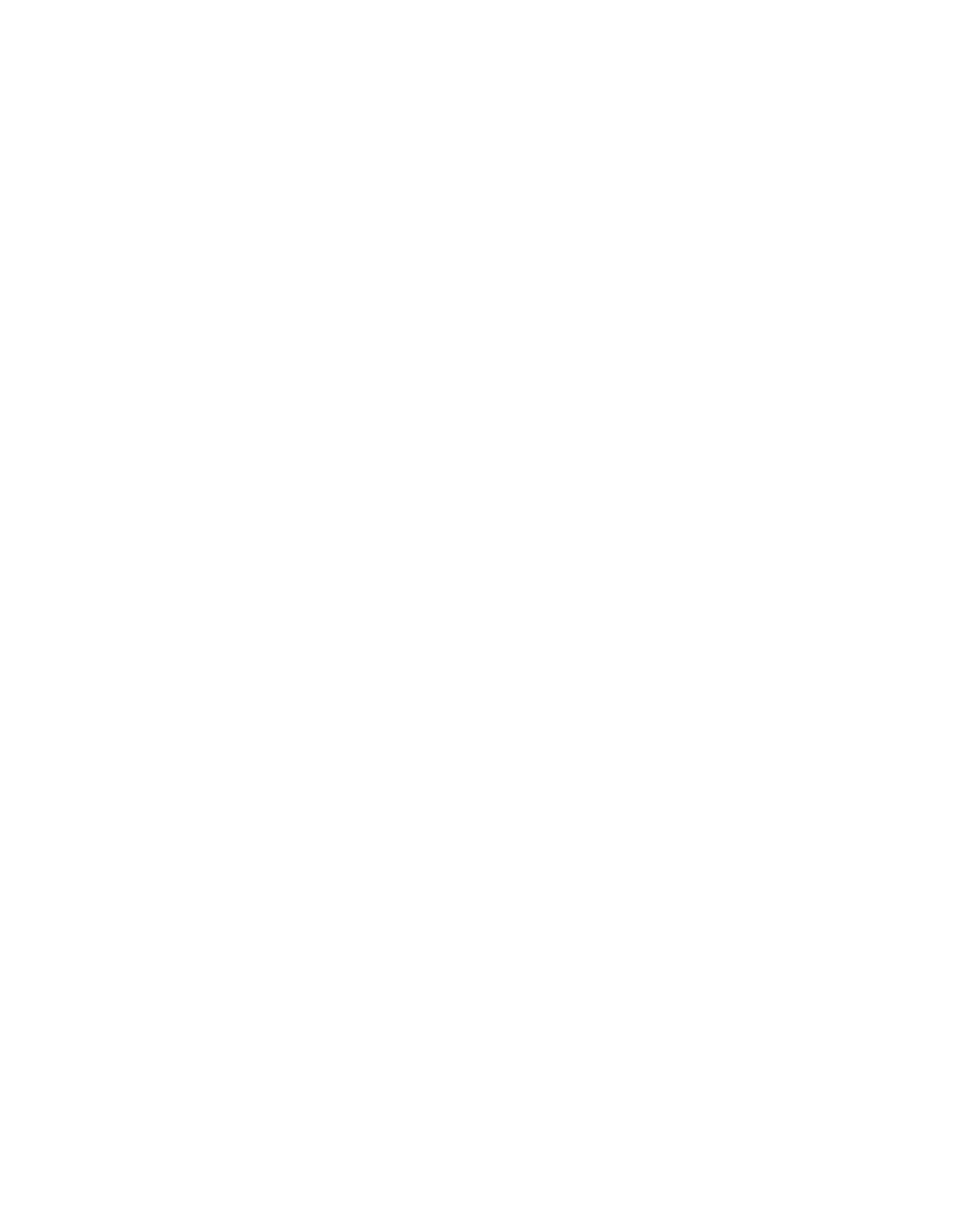### **4. Teaching Through the Cyberinfrastructure***:*

*What Are the New Images of Teaching Afforded by the Cyberinfrastructure?*

While the Internet has clearly influenced the opportunities available to a number of teachers, the working environment for many who have yet to connect to it may be unsatisfying professionally and lacking in intellectually enriching experiences, pathways for professional advancement, and sufficient resources for teaching their classes. Poor performance nationally and locally has led to increased demands for accountability and the record-keeping and testing that goes along with this. As these demands increase, the inadequate allotments of time and resources for professional development are further constrained, while new requirements such as technological competence and literacy are added.

The Cyberinfrastructure for education presents the opportunity to address many of the existing challenges. It will also extend already documented possibilities for teachers' professional development, while introducing new contexts demanding new modes of teaching and assessment. It can enable teachers to further develop their own knowledge and skills in the context of supporting them to work with these.<sup>70</sup> In the K-12 arena, numerous studies and reports have documented the shortage of qualified teachers, related to poor preparation in pedagogical content knowledge and large turnover in the profession.

Consider the following scenario depicting an enriched classroom environment using Cyberinfrastructure:

*Sherry is a tenth-grade science teacher. In preparing an earth sciences class, she downloads recent seismological data and incorporates them into a game-like, inquiry-based classroom activity. She feels a bit unsure about how to best structure the student groups and how to design her class activity, so she logs into her online professional development environment where her mentors provide advice and assistance. Her refined activity then becomes available to other teachers for use and adaptation. Along the way, Sherry learns more about the physics of shock wave propagation. Indeed, she learns to use a software tool that models this phenomenon.*

*In class, Sherry walks about the room, offering help and advice as students work through the activities. Because of the extended nature of the activity, students continue working collaboratively on the project at home. The environment includes a simulated scientist agent who can offer advice. As part of the activity, they use sensors connected to handheld devices to explore and collect vibration data in different physical environments. One student continues working on the problem during his after-school technology club. Other students in the club become engaged and suggest other resources for solving the problem.*

*Sherry, meanwhile, can assess students' progress and learning activity by accessing tools that visually display real-time analyses of their performance, attitudes, and the nature of their collaborative activity. She can consult her online assessment mentor to help her interpret these dynamically generated analyses, and offer tailored and developmentally appropriate feedback. Report generation software helps her prepare reports for parents and district administrators. These analyses can also help Sherry reflect on the quality of the instructional activity, student learning, and ways to implement improvements.*

 $70$  Existing large-scale commercial efforts using Cyberinfrastructure to serve these needs with digital video and media-rich interactive learning resources and online community include Teachscape and LessonLab.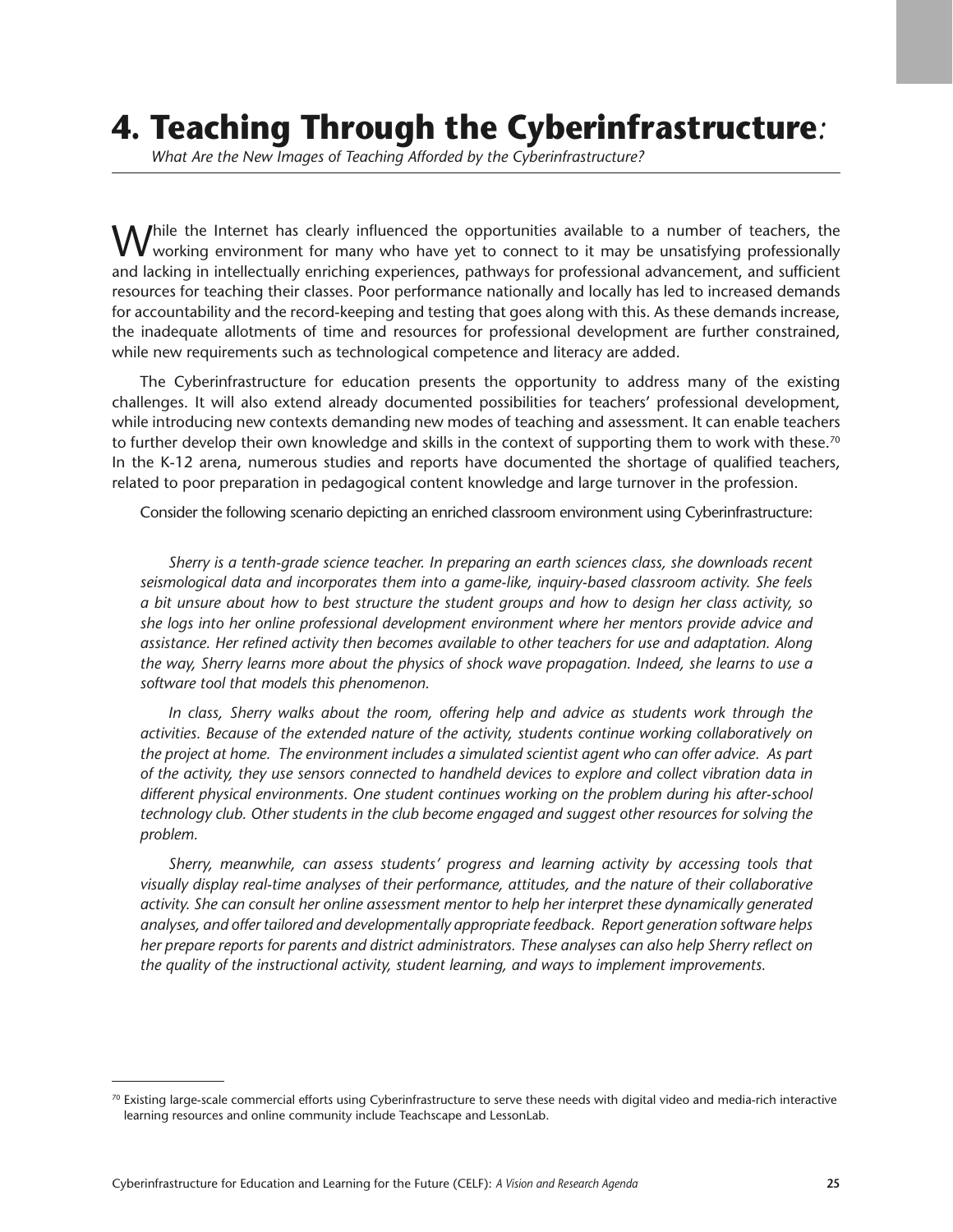As described above, CELF can change the landscape by supporting student-directed inquiry using services and activities that provide scaffolds and generate Lifelong Learning Chronicles (LLCs) that model and analyze a student's performance and learning activities. For teachers, the Cyberinfrastructure provides a means for connecting their students to new virtual communities of practice and, through this, expanding the teaching and mentoring resources available to students. Cyberinfrastructure can also change the nature of the classroom, enabling early pre-service access to students and classrooms, supporting them to target and develop particular competencies such as analyzing students' efforts—for example, in the process of mentoring elementary students who are encountering online problems with their work—and connecting them to the range of possible ways to access other professional roles and activities.

In turn, these changes will introduce the need for new competencies in teaching. The availability of richer performance data will require that teachers integrate new skills in technology use, interpretation of student performance based on a wide range of data, and designing interventions in order to yield the desired improvements to education. As students can have more direct access online to current and highquality content and engaging experiences, the role of the classroom teacher as facilitator becomes even more important, helping students manage their online learning relationships and activities, articulate and share their learning, and assess their progress.

Online communities of learning have the potential to strongly support professional development. Early research suggests that participation in these communities supports a changed sense of identity and possibility because of their availability, comprehensiveness, and user-centered control over participation; their relative anonymity; the ease of movement within and between communities and roles; and the strength of engagement that comes from interest and access to strong community members.<sup>71</sup> The ability to easily try out roles, from lurking participant to author or program facilitator, provides motivation and opportunity for teachers to reflect on their professional activity, receive feedback and affirmation, and pursue advancement.72

*A "teacher" for every student and every student a teacher.* Interestingly enough, this has been previously identified as a Grand Research Challenge for Information Systems (*Grand Research Challenges in Information Systems*, Computing Research Association, September 2003, http://www.cra.org/reports/gc.systems.pdf). There are multiple emerging forms of providing more Socratic tutoring and interactive and individualized support more cost-effectively. These include interactive services (e.g., Ask Dr. Math, TeacherToTeacher, or Problems of the Week, on The Math Forum site<sup>73</sup>), educational games, and intelligent tutors. There is also the opportunity to better tap the distributed expertise that is available in the learner population to enhance the learning that goes on at the system level. That is, any student can also serve as a teacher to other students and, as CELF develops, it will be easier to recognize which learners could serve as teaching resources for which of the other learners, pending their reputation authentication and availability and mechanisms for brokering such learning interchanges effectively. CELF could change the opportunities for a wider range of people to have more ways of playing a teaching role, bringing their expertise to students as education breaks out of the normal classroom structure. We can foresee a different process for

<sup>71</sup> See discussions in Barab, S., Kling, R., & Gray, J. (2004). (Eds.), *Designing for Virtual Communities in the Service of Learning.* New York: Cambridge University Press; and Shumar, W., & Renninger, K. A. (2002). On community building. In K. A. Renninger & W. Shumar (Eds.), *Building Virtual Communities: Learning and Change in Cyberspace* (pp. 1-17). New York: Cambridge University Press.

 $72$  Renninger, K. A., & Shumar, W. (2004). The centrality of culture and community to participant learning at and with The Math Forum. In S. Barab, R. Kling, & J. Gray (Eds.), *Designing for Virtual Communities in the Service of Learning* (pp. 181-209). New York: Cambridge University Press.

<sup>73</sup> http://www.mathforum.org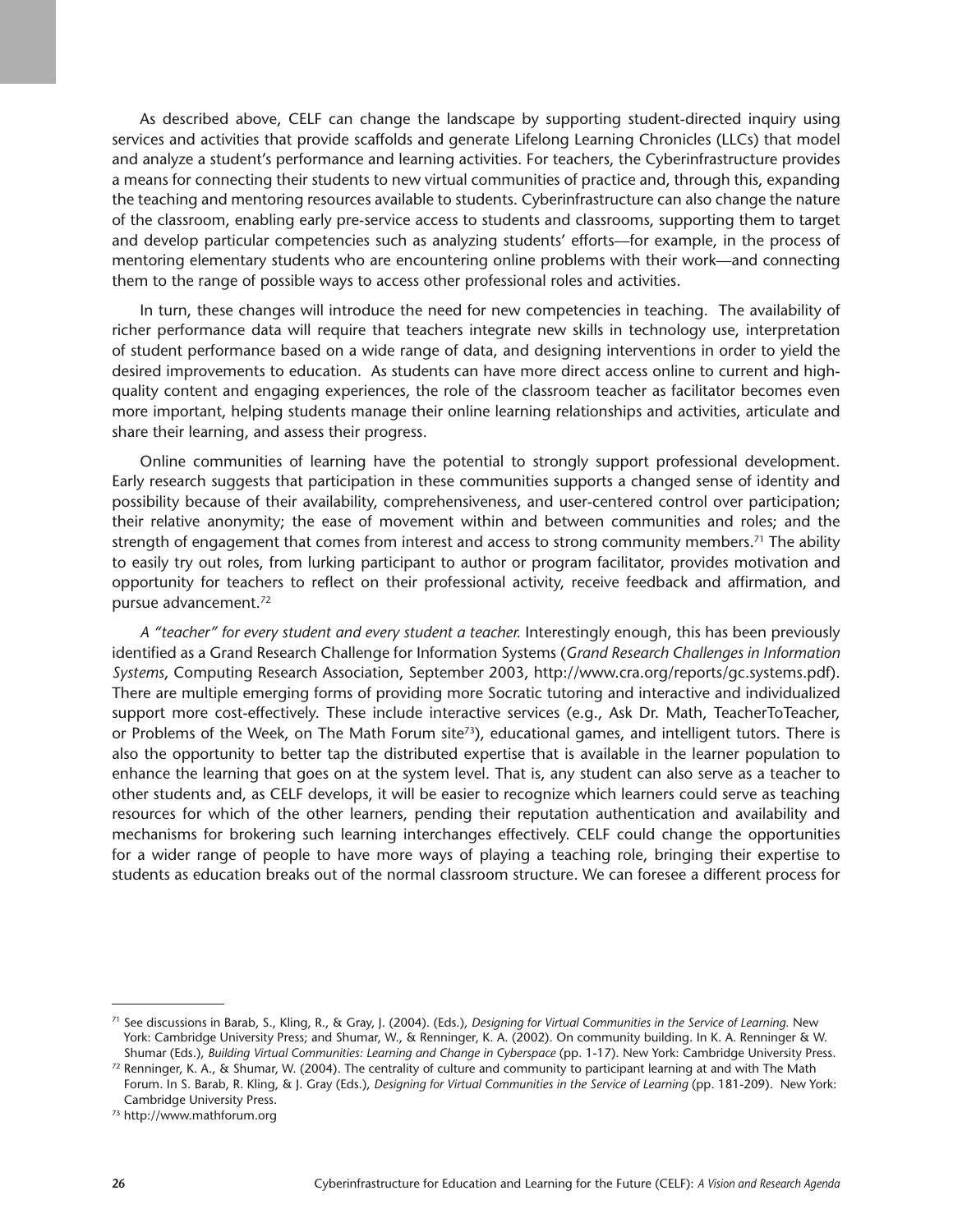cultivating interest in serving in teaching roles and in becoming a teacher, including building interest over a longer cycle of continuous connection in mentoring activities, or transitioning from other jobs later in the life course.

In the higher education realm, new instructors, who often have little formal preparation as teachers, can become part of online communities where they can consult mentors, other new teachers and more experienced teachers, tradespeople using their discipline in the field, and others to find high-quality learning resources for their courses.

This vision of teaching and teachers in the Cyberinfrastructure environment raises a number of research challenges. The research on learning and teaching in these different types of online and hybrid communities is very preliminary, and there is much to be understood. It is critical that strong models and communities of learners be developed to support teacher learning so that CELF supports the improvement of education rather than competing with it. This research must lead to design requirements and criteria for assessment that are used to develop platforms for collaboration and community development on which educational program leaders can participate and refine their curricula and pedagogies.

Cyberinfrastructure teaching and research challenges include:

- Developing models of effective mentoring and approaches for supporting the development of identitychanged learning in online professional development environments. Addressing issues of incentives, release time, recognition, and rewards for participation in such environments (see chapter 5).
- Developing models for supporting sustainable, productive online communities (see chapter 5).
- Supporting the meaningful integration of Cyberinfrastructure skills and resources (e.g., networked instruments, data sets, visualization, and modeling software) into formal learning environments. Providing the means for harnessing the potential of Cyberinfrastructure resources for teachers to engage in developing and deepening subject content knowledge and pedagogical content knowledge.74
- Understanding teaching as a complex work environment. This includes providing effective tools, mentors, and support in teaching environments with integrated student learning, performance, assessment, and feedback (see section on Lifelong Learning Chronicles, chapter 3).
- Developing robust models of teaching and curriculum development that prepare all kinds of students to work in the Cyberinfrastructure world, including models for designing interdisciplinary and collaborative curricula.
- Fostering teaching across boundaries: supporting students' transitions in learning from virtual learning environments with formal and non-formal learning environments. Developing standards supporting the transparent portability of information about user capabilities across contexts. Developing social and technical theory that supports seamless navigation between life spheres.

<sup>74</sup> Davis, E., & Krajcik, J. (2005). Designing educative curriculum materials to promote teacher learning. *Educational Researcher, 34*(3), 3-14.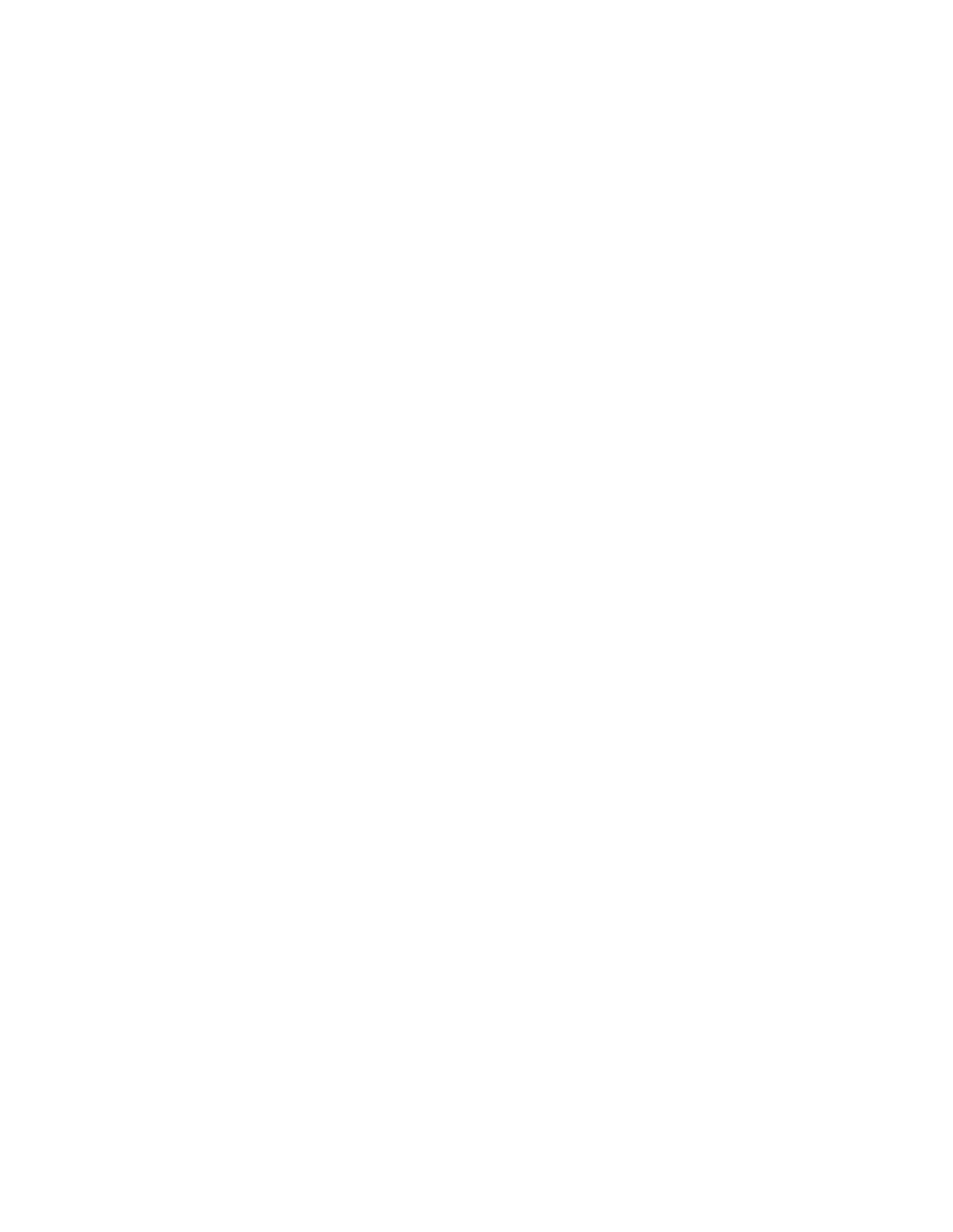## **5. Communities of Learners:**

*How Can the Cyberinfrastructure Support and Transform Communities of Learners?*

The virtual world has expanded the communities of learning in which students and teachers can participate<br>and the roles that virtual environments can play in the educational system. Even more, communities of learning are situated in a context of social networking that has already been and will continue to be transformed by Cyberinfrastructure. In the virtual world, social networking functions (such as face books and recommender systems)<sup>75</sup> can enable learners to aggregate into communities of interest and evolve into communities of learning or practice.<sup>76</sup> We need to understand the formation of these communities and ways to facilitate the contribution of cybersocial networking to the learning and engagement of students and teachers. Additionally, social capital influences who participates and the focus of community activity, which leads to various learning outcomes for different types of learners and groups.<sup>77</sup>

Virtual communities of learning also offer the promise of bridging the worlds of work and education. Cyberinfrastructure will make it possible for students in school settings to be more directly engaged with life beyond the classroom, and to observe and interact with communities of professionals and others who develop products and results that matter, both within and outside of their communities. Additionally, experience with virtual communities of learning directly prepares students for working in such environments outside of school-based education. Much work needs to be done to manage layers of participation that enable students and others to participate, at levels appropriate to their interest and competencies, in ways that do not intrude on the work of the others yet make their results and activity accessible as appropriate.

Virtual communities of learning can help address many of the issues raised above about the need to retain qualified and talented teachers and support them in their professional practice. They can provide personal support as well as access to professionally interesting conversations and resources; connections to practicing scientists and education researchers; and more opportunities for advancement than the local context often can offer.

CELF research challenges include:

- Managing the need for large-scale, robust production systems upon which practitioners can rely and researchers can do research, coupled with the ongoing need for innovative experiments.
- Developing shared standards and specifications to enable the collection and analysis of data about communities of learning.
- Understanding and planning for educating teacher practitioners to use Cyberinfrastructure for learning collaboratively and across groups.

<sup>75</sup> See, for example, Recker, M., Walker, A., & Lawless, K. (2003). What do you recommend? Implementation and analyses of collaborative filtering of Web resources for education. *Instructional Science, 31(4/5)*, 229-31.

<sup>76</sup> Renninger, K. A., & Shumar, W. (2002). Community building with and for teachers: The Math Forum as a resource for teacher

professional development. In K. A. Renninger & W. Shumar (Eds.), *Building Virtual Communities: Learning and Change in Cyberspace* (pp. 60-95). New York: Cambridge University Press.

<sup>77</sup> Castells, M. (1996). *The rise of the network society*. Oxford and Malden, MA: Blackwell.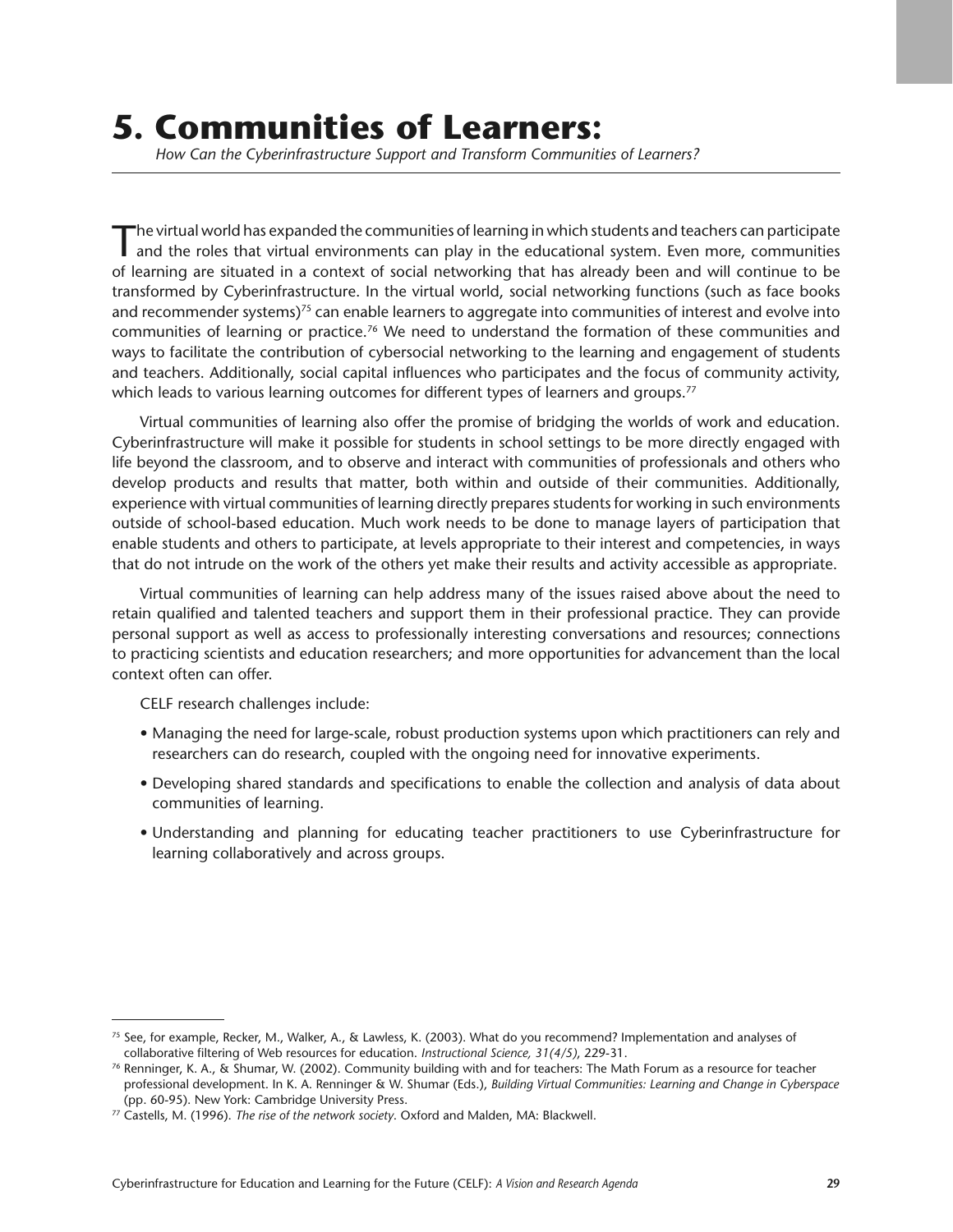- Understanding the affordances of the virtual context for individuals and groups to develop multiple competencies and various senses of belonging that they and others can manage to construct, and adapt the learning environments to their needs.
- Understanding how social capital influences the participation of different types of learners and, in turn, how various forms of participation impact learning.
- Identifying and learning to assess criteria for engagement and success within communities of learning. Integrating across different forms of assessment data, such as interviews and observation, discourse and conversation analysis, log analysis, and performance evaluations (see LLCs, chapter 3).
- Developing effective community feedback mechanisms for "reading" member engagement and perspectives78 and facilitating various forms of decision making.
- Understanding how access, availability, and ubiquity affect the development of Communities of Learners enabled by CELF.
- Understanding how pedagogical content knowledge<sup>79</sup> and related principles should influence the design of infrastructures to support communities of learning.
- Understanding how to support cross-project collaboration and fertilization. Understanding how Cyberinfrastructure can bridge projects both within and across traditional disciplines. Understanding how projects move from pilots to large-scale efforts and from grant-funded to sustainable.
- Understanding the *global* nature of Cyberinfrastructure. Although the Internet and much of industry are already internationally oriented, education in the United States is remarkably parochial. Cyberinfrastructure can help bridge learners across countries (pilots, and small-scale individual efforts) and make it possible (time zones notwithstanding) for class projects to consist of team members worldwide, and to bring in experts from around the world.

<sup>&</sup>lt;sup>78</sup> Kim, A. J. (2000). *Community building on the web.* Berkeley, CA: Peachpit Press.<br><sup>79</sup> Knowledge about how students develop knowledge that is used to guide effective instruction, see Shulman, L. (1986). Those who understand: Knowledge growth in teaching. *Educational Researcher, 15* (2), 4-14.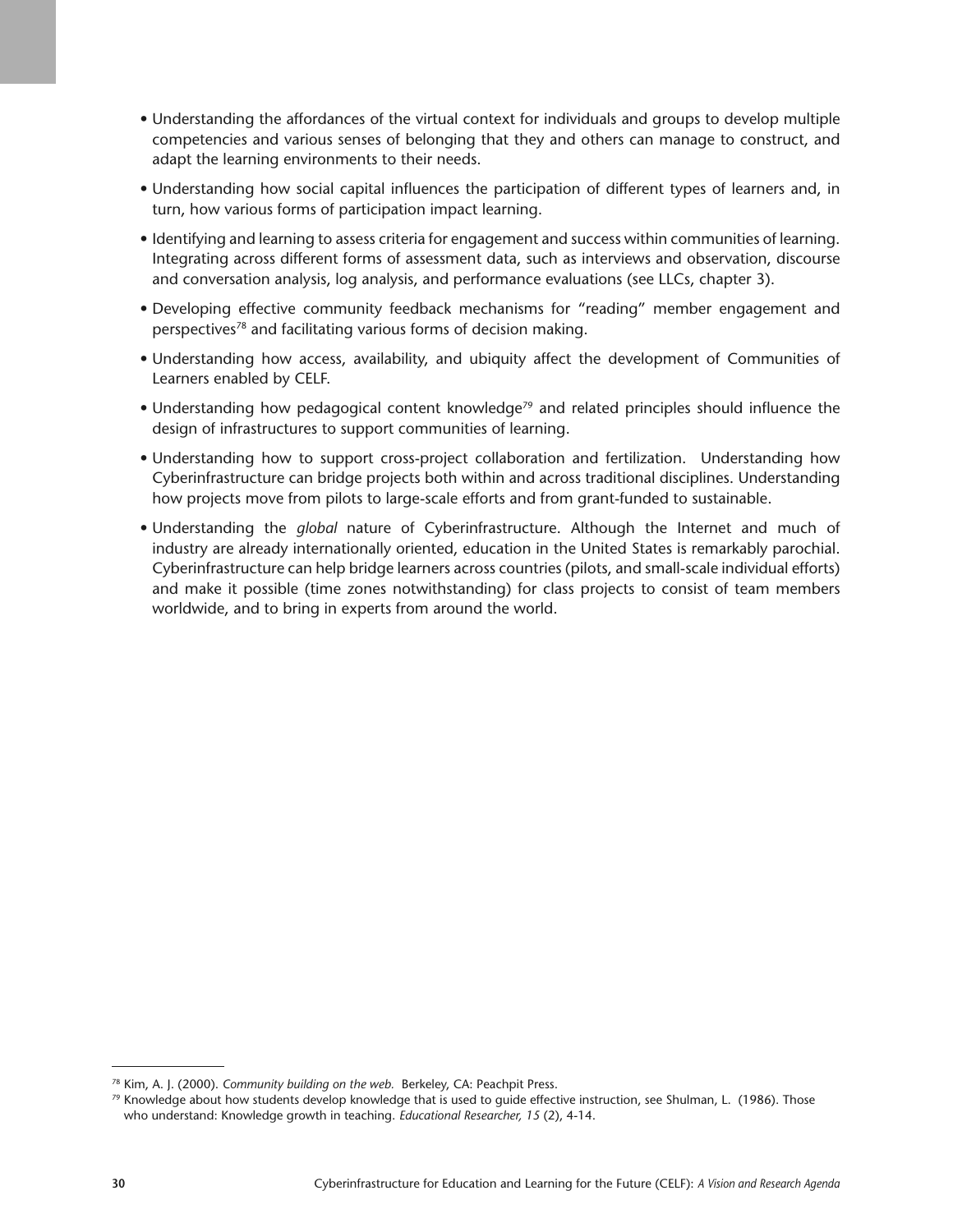### **6. Educational Policy and the Cyberinfrastructure:**

*What Changes in Processes, Policies, and Support Are Necessary To Achieve Those Educational Experiences?*

This report highlights the unique opportunities and challenges that the Cyberinfrastructure presents in promoting innovation and reform in education, learning, and research. These recommendations complement and extend the recommendations in the original Atkins report (Atkins et al., 2003). That report tends to focus on engineering and the physical sciences.<sup>80</sup> To help ensure that the Cyberinfrastructure is created so that it meets the distinctive needs of education, learning, and affiliated social sciences research, we have emphasized this focus by coining the acronym CELF to represent the *Cyberinfrastructure for Education and Learning for the Future*. The CELF initiative must assume these challenges in order for the Cyberinfrastructure initiative to have a significant impact on education and learning in the United States.

As we have argued, establishing CELF will involve far more than making scientific data sets available online. It should provide the means for ubiquitous collection and utilization of learning-related data, in a manner that respects privacy and control concerns. It should provide tools and resources that enable learners at all levels, as well as teachers and those serving educative roles, to exploit the potential of the Cyberinfrastructure in equitable and productive ways. CELF should provide access to science and engineering resources, but in a form that learners and educators can effectively use in meaningful and tailored ways. New forms of professional development are required to enable educators to contribute to and make effective use of this Cyberinfrastructure.

Without a concerted and focused effort, the vision of CELF as a meaningful educational implement will not happen on its own. Risks include: 1) isolating education and learning from a socio-technological revolution that has already fundamentally altered the scientific process and has great potential benefits in this realm; 2) depriving learners at all levels from engaging with rich, motivating and tailored learning experiences that prepare them for work in an information economy; 3) bypassing a major chance at attracting new talent to the community of teaching professionals; 4) missing an opportunity for building balanced, continuous, and context-sensitive assessments; 5) accumulating fragmented, disconnected, incoherent data sets that cannot be shared for the purposes of informing both stakeholders and education researchers; and 6) adopting a narrow focus on analyzing and interpreting only data that are easy to collect.

Efforts to develop standards and code-sharing would address some risks. Assuming that the very difficult privacy and security issues can be addressed, then use of more sophisticated data collection methods (e.g., video, eye tracking, physiological sensing, brain imaging, automatic transcription and coding of verbal data) can also help address some of these risks. However, even with the development of standards, methods are needed to combine legacy and contemporary databases from the various sources in which they reside, such as school districts, game systems, classroom computers, and learners' personal computing and mobile devices such as cellular phones.

<sup>80</sup> Examples of data from that report included "the outputs of all major observatories and astronomical satellites, satellite and landbased weather data, three-dimensional images of anthropologically important objects" (p.10).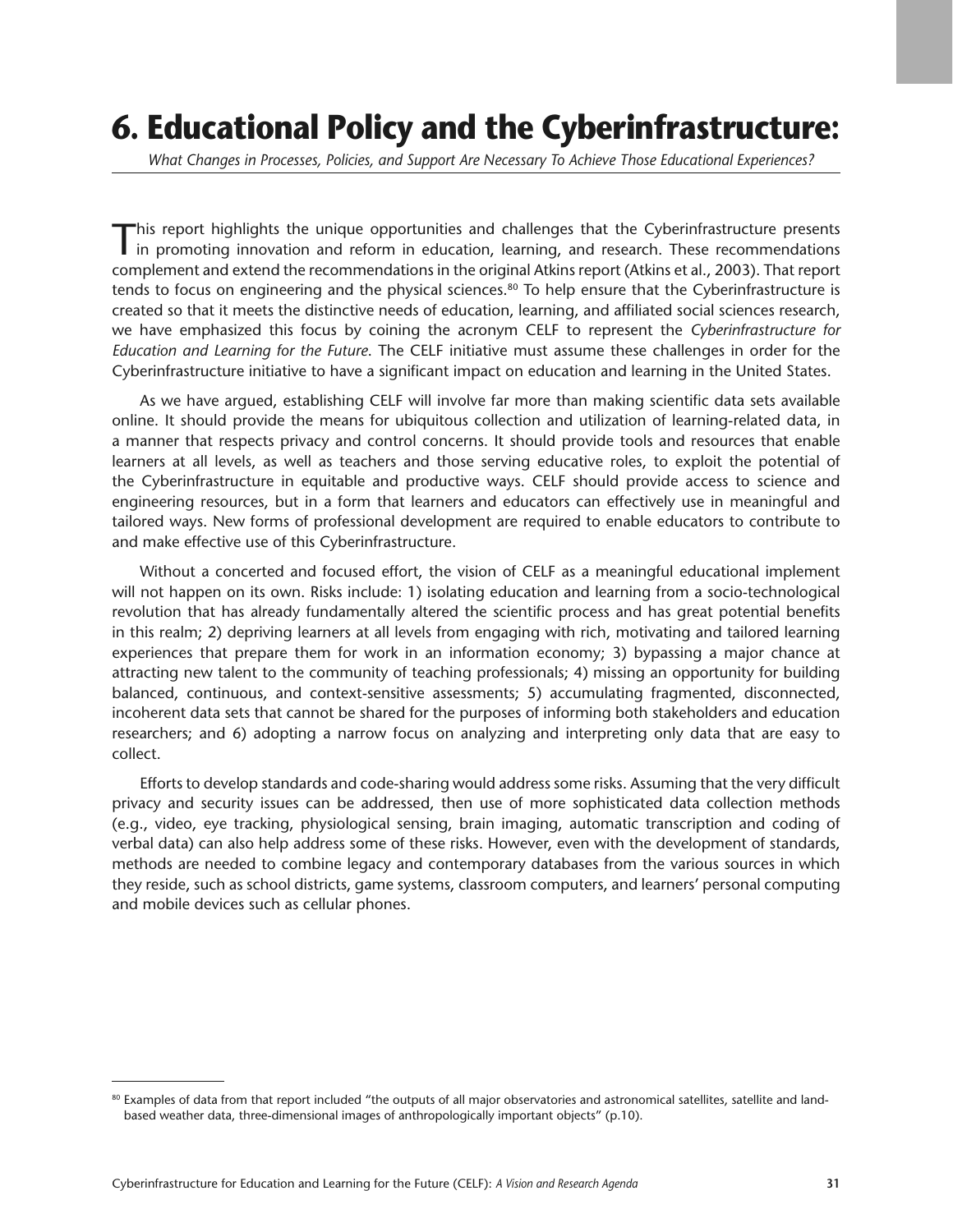If these needs are not addressed, Cyberinfrastructure research will have a minimal impact on educational practice. CELF needs to improve learning for all learners and not just the few. Research must address the fundamental requirement that this infrastructure will enable more inclusive and accessible education. Moreover, it is unlikely that the private sector will fill the gap, given that the current Cyberinfrastructure involves a multitude of incompatible protocols and standards, with little attention to interoperable instrumentation.

Consequently, policy changes are required both to fully implement educational Cyberinfrastructure and to properly exploit it. The following are some of the areas where educational Cyberinfrastructure has policy implications. Some of these policy recommendations are also made in the Final Report of the NSF SBE-CISE Workshop on Cyberinfrastructure and the Social Sciences.<sup>81</sup>

#### **Privacy, Security, and Integrity**

One clear example of demands on Cyberinfrastructure, raised particularly with regard to the handling of human data (as opposed to, say, astronomical data), is *privacy*. Under most conditions of use, data on human subjects and student classroom performance must be anonymized for scientific or public use. There are significant challenges for anonymization, and a community of data privacy and privacy technology researchers has emerged. Further challenges follow from the fact that different stakeholders may have different access needs for data about student or classroom performance. For instance, we may wish to provide students and their parents with full access to their own data; teachers with full access to data on students currently in their classes, but only summary access to their current students' past performance; and school community members, administrations and researchers with only certain kinds of summary information.

The data collected using CELF's capabilities could have a huge impact on educational decision making.<sup>82</sup> Consequently, the data must be protected from unauthorized access, tampering and modification. Instances of unauthorized access to student records are increasingly common and are liable to worsen if appropriate precautions are not taken.

#### **Preserving and Safeguarding Data**

Educational Cyberinfrastructure will collect and store huge amounts of data about learner performance. In order to fully reap the benefits of these data, they must be stored and maintained over a long period of time. This requires institutional commitments to maintain these data sets. Moreover, steps must be taken to maintain the integrity of data once they are collected. The data collection process must have sufficient redundancy and safeguards in case of hardware malfunction or operator error. Even seemingly innocuous actions such as software upgrades could cause data sets to be overwritten and lost.

<sup>81 &</sup>quot;Final Report: NSF SBE-CISE Workshop on Cyberinfrastructure and the Social Sciences", F. Berman and H. Brady, available at www.sdsc.edu/sbe/.

<sup>82</sup> For a report on New York City's citywide implementation of the Grow Report, a web-based data-driven decision making and instructional resource available to teachers, administrators and parents for all students in grades 3 through 8 (roughly 450,000 children), see Light, D., Honey, M., Heinze, C., Brunner, C., Wexler, D., Mandinach, E., & Fasca, C. (2005). *Linking Data and Learning: The Grow Network Study.* New York: Center for Children and Technology, (Downloaded July 6, 2005 from http://www2. edc.org/CCT/publications\_report\_summary.asp?numPubld=192).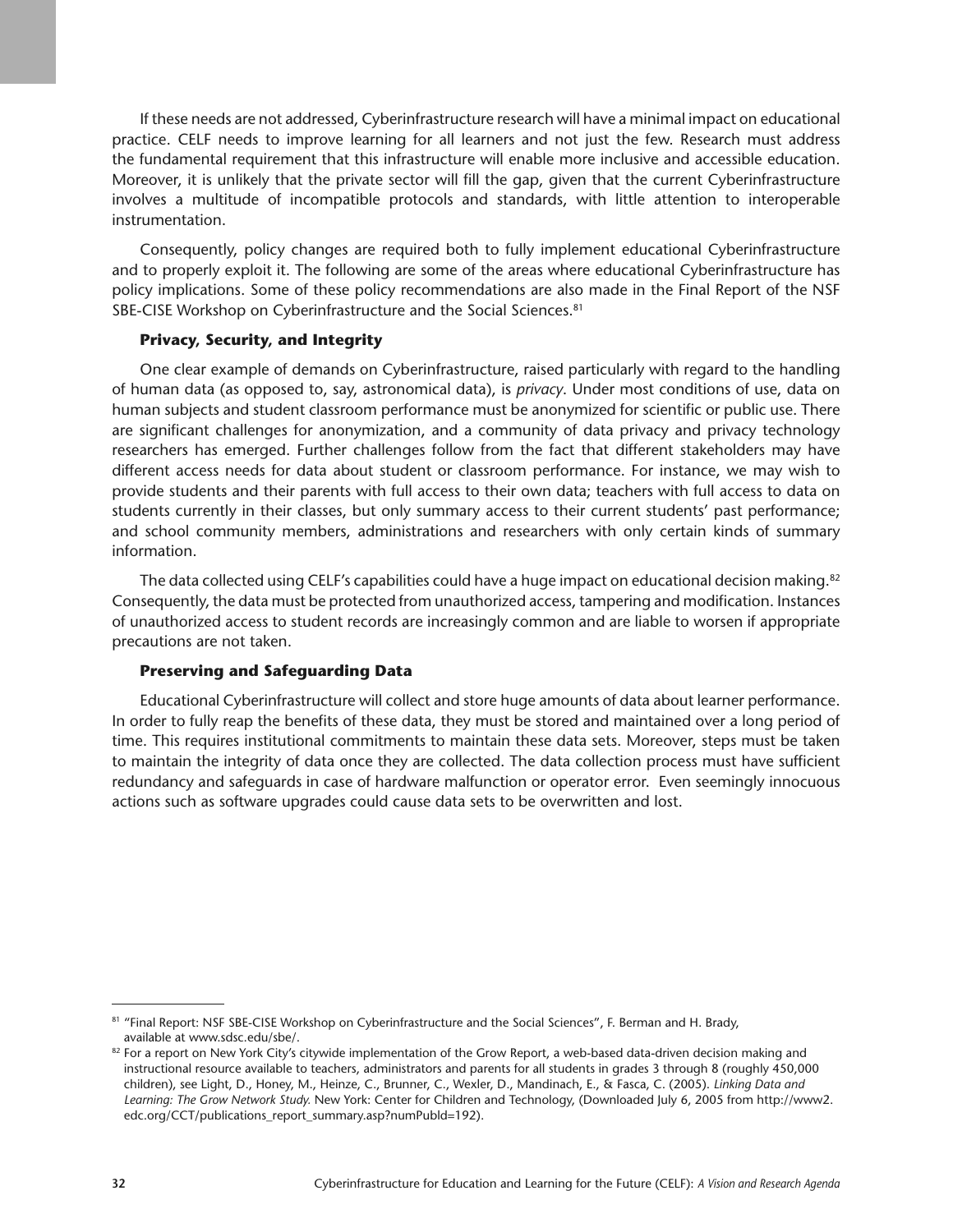#### **Utilization**

The educational Cyberinfrastructure of CELF will be beneficial only if it is well utilized. Data must be collected and saved, and not discarded. Educational technologists can strive to make educational Cyberinfrastructure as easy to use as possible, but maintaining it still requires commitment at all levels. Otherwise data are likely to be fragmentary and easily lost. Where the Cyberinfrastructure requires new types of data to be collected, such as video recordings and self-assessment instruments, policies must be in place to ensure compliance. These may be of less concern for government-funded research projects in which researchers are available to ensure compliance, but are critical as educational institutions move to adopt CELF for their own uses in mission-critical applications.

#### **Equity of Access and Ability to Use the System**

Equity issues must remain a central concern in the Cyberinfrastructure R&D agenda. Currently, students do not have equal access to high-quality instructional resources, nor do they have equal access to highly qualified teachers, particularly for higher-level science and mathematics courses. With the increasing diversity of native languages in the nation's schools and workplaces, the challenges of meeting multilingual needs are an important aspect of this access problem. Ensuring that materials are designed to address the learning challenges of underserved populations and communities is a national imperative.

#### **Ownership**

In order for educational Cyberinfrastructure to make the transition into widespread use, issues of ownership and control must be kept in mind. First of all, learners and parents should have rights to control who has access to data that are collected about them. Yet it is ultimately the educational institutions that are responsible for ensuring that the data are properly collected and maintained.

#### **Educating the Public About Policies**

The educational processes envisioned by CELF and the scenarios we have characterized require the involvement and concurrence of the public at large. The public needs to be informed of the potential benefits of the new technologies and methods, and of the protections and safeguards built in to ensure integrity and proper use. Public involvement will be required to set priorities for the use of CELF, and public support will be necessary for its proper implementation. Above all, we must make sure that there is public support for learners acquiring the types of knowledge and skills that CELF promotes and measures.

#### **Evidence**-**Based Assessment and Decision Making**

CELF will make possible new methods for assessing the performance of learners, teachers, schools, and school districts. It is incumbent upon the research community to ensure that these assessments are reliable so they can be justifiably employed by decision makers at all levels. They need to provide a picture of learner performance that is as accurate as possible, in a way that resists attempts to distort results by "teaching to the test." Once this has been accomplished, policy makers need to embrace these new assessment methods, and use them to take steps to improve the educational process. Only then will the revolutionary potentials of the Cyberinfrastructure for Education and Learning for the Future be achieved.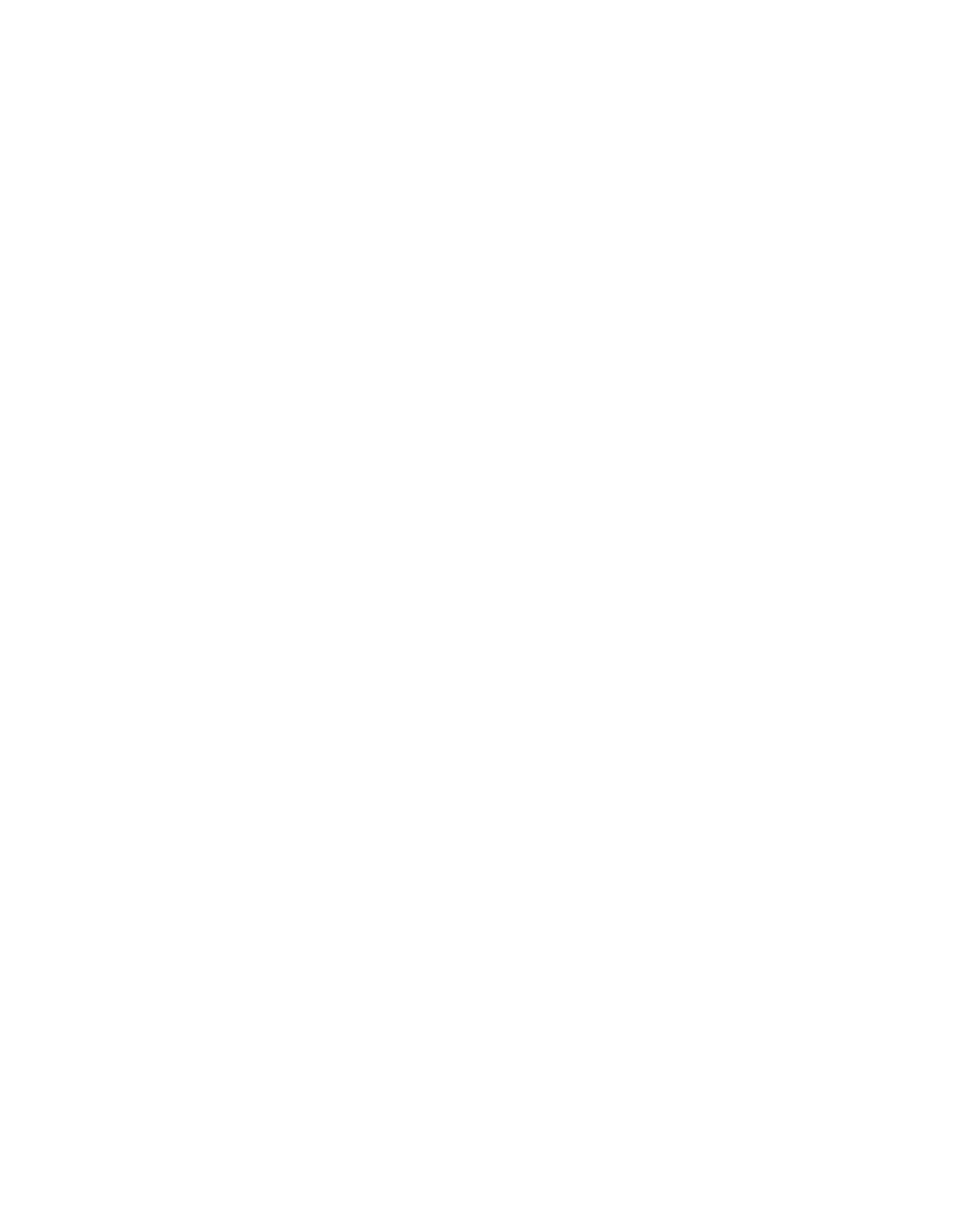### **7. Conclusions**

This report has presented a vision of a Cyberinfrastructure for Education and Learning for the Future (CELF). Cyberinfrastructure is seen as allowing unprecedented access to educational resources—including mentors, experts, online educational activities, games and virtual environments—and as providing learners with opportunities to interact with tools of professional science (scientific models, simulations, data sets, sensors and instruments). This is coupled with timely, accurate assessment and recording of student learning, which will make it possible to collect and analyze data from millions of educational activities nationwide. This will inevitably increase resources, possibilities and challenges for teachers and other educators.

CELF is not limited to the classroom, but will transcend the boundaries of formal education, informal learning, and lifelong learning as it addresses all stages from "pre-K to gray." In so doing, it enables more inclusive and accessible education. It will provide the necessary platform for large-scale research on education and the sciences of learning. This, in turn, will enable new advances in both the sciences of learning and in the technologies used in learning and assessment that have the prospect of scaling and impact if effective public-private partnerships can be established (Pea et al., 2003, see footnote 67).

We have acknowledged the tendency to claim technological innovations as providing a "magic bullet" to cure education ills; however, we argue that there are substantial long-term benefits from using Cyberinfrastructure for learning. These include help in recruiting and educating the next generation of scientists, teachers, and citizens who are literate in STEM disciplines, as well as continuing to support the professional practices of current scientists and educators.

We considered four illustrative CELF themes: 1) blending formal and informal learning, 2) lifelong learning chronicles, 3) teaching through the Cyberinfrastructure, and 4) communities of learners. Each presents considerable opportunities and benefits for learning and education, as well as potential risks that must be overcome. They require major technological innovation and present considerable research challenges to the education, learning sciences, and computing communities.

The vision presented in this report cannot be realized without transforming facets of the wider context in which CELF is situated. Consequently, we have begun to consider the significant societal and policy changes that would be needed in order to realize this vision.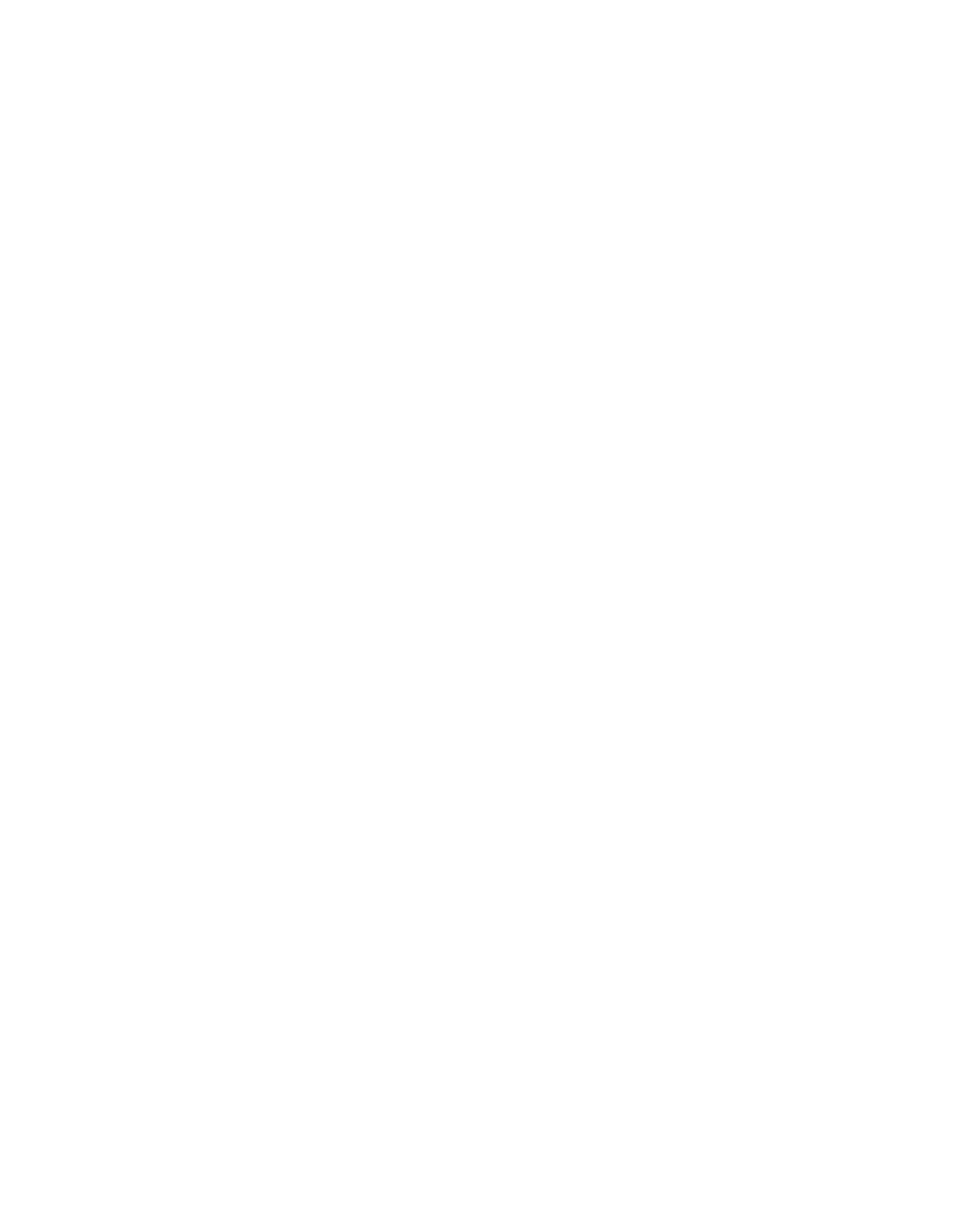### **Appendix A. List of Workshop Participants**

#### **Workshop 1**

*Modeling, Simulation and Gaming Technologies Applied to Education* September 27-29, 2004

| Sasha Barab          | Indiana University                    |
|----------------------|---------------------------------------|
| Janis Cannon-Bowers  | University of Central Florida         |
| <b>Idit Caperton</b> | MaMaMedia Inc                         |
| Justine Cassell      | Northwestern University               |
| <b>Steve Cutchin</b> | San Diego Supercomputer Center        |
| Chris Dede           | <b>Harvard University</b>             |
| Erik Duval           | Katholieke Universiteit Leuven        |
| Mike Eisenberg       | University of Colorado                |
| Carrie Heeter        | Michigan State University             |
| Henry Jenkins        | Massachusetts Institute of Technology |
| W. Lewis Johnson     | University of Southern California     |
| Yasmin Kafai         | University of California-Los Angeles  |
| Roy Pea              | <b>Stanford University</b>            |
| Marc Prensky         | Games 2 Train Corp.                   |
| William Sandoval     | University of California-Los Angeles  |
| Brian M. Slator      | North Dakota State University         |
|                      |                                       |

#### **Workshop 2**

*Cognitive Implications of Virtual or Web-Enabled Environments* November 30 – December 1, 2004

| Shaaron Ainsworth     | University of Nottingham                        |
|-----------------------|-------------------------------------------------|
| James Anderson        | <b>Brown University</b>                         |
| Amy Baylor            | Florida State University                        |
| Carole R. Beal        | University of Southern California               |
| Marie Bienkowski      | SRI                                             |
| Clark Chinn           | <b>Rutgers University</b>                       |
| Susan Goldman         | University of Illinois-Chicago                  |
| James Hollan          | University of California-San Diego              |
| Don Janelle           | University of California-Santa Barbara          |
| Kenneth Koedinger     | Carnegie Mellon University                      |
| Jay Lemke             | University of Michigan                          |
| Nancy Nersessian      | Georgia Institute of Technology                 |
| Yvonne Rogers         | Indiana University                              |
| Wes Shumar            | <b>Drexel University</b>                        |
| <b>Ronald Stevens</b> | University of California-Los Angeles            |
| Stephanie Teasley     | University of Michigan                          |
| Umesh Thakkar         | National Center for Supercomputing Applications |
| David Uttal           | Northwestern University                         |
| Jennifer Wiley        | University of Illinois-Chicago                  |
|                       |                                                 |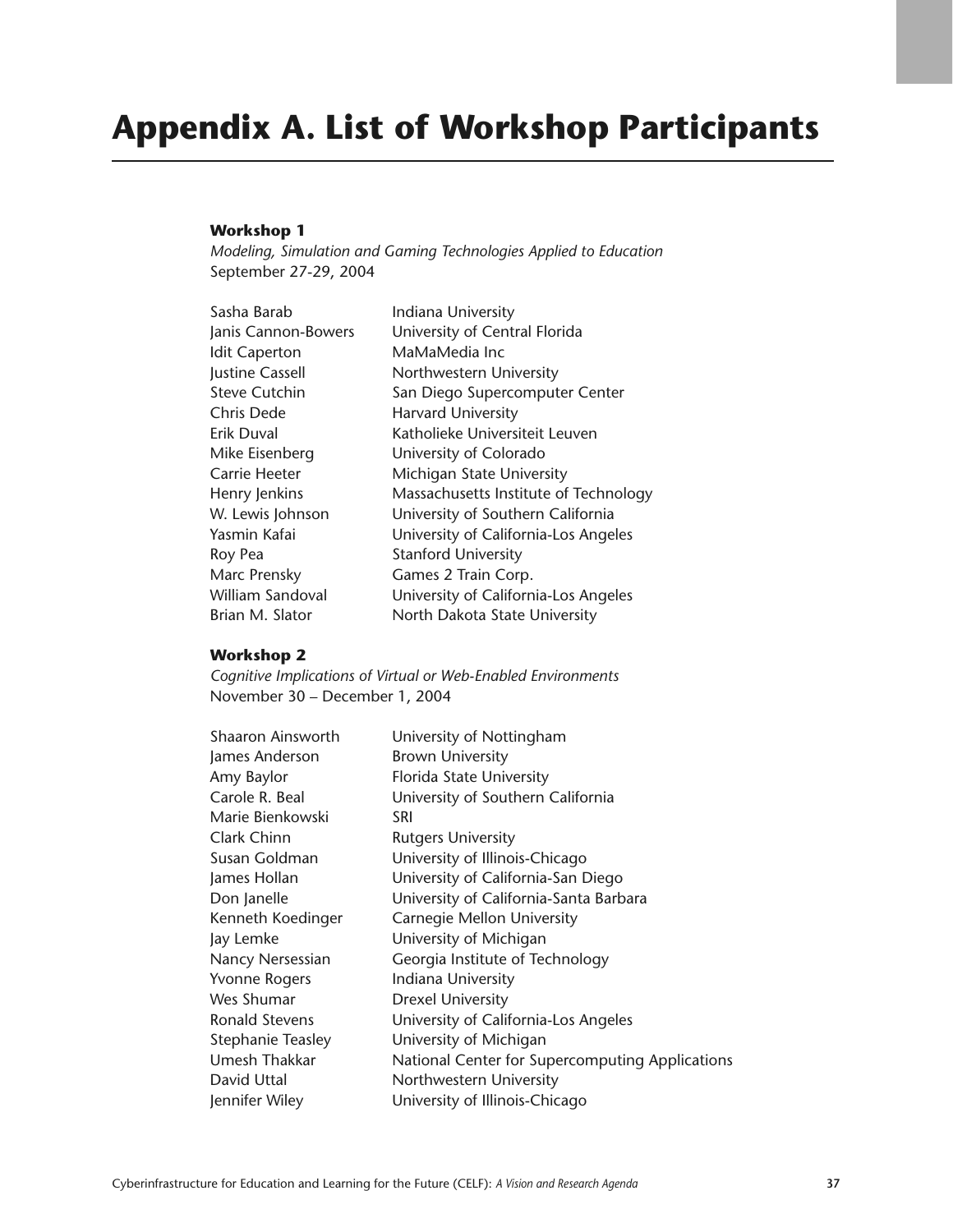#### **Workshop 3**

*How Emerging Technology and Cyberinfrastructure Might Revolutionize the Role of Assessment in Learning* February 16-17, 2005

| Sivakuma Alagumalai  | University of Adelaide               |
|----------------------|--------------------------------------|
| Christine L. Borgman | University of California-Los Angeles |
| Neil Heffernan       | Worcester Polytechnic Institute      |
| Margaret Honey       | <b>Education Development Center</b>  |
| Sherry Hsi           | Exploratorium                        |
| Steve Klein          | RAND Corp.                           |
| Kenneth Koedinger    | Carnegie Mellon University           |
| Claudia Leacock      | Pearson Knowledge Technologies       |
| <b>Bill Penuel</b>   | SRI                                  |
| Mimi Recker          | <b>Utah State University</b>         |
| K. Ann Renninger     | Swarthmore College                   |
| Gloria Rogers        | ABET, Inc.                           |
| Valerie Shute        | <b>Educational Testing Service</b>   |
| Jennifer Turns       | University of Washington             |

#### **Workshop 4**

*The Interplay Between Communities of Learning or Practice and Cyberinfrastructure* March 24-25, 2005

| <b>Rick Adrion</b>    | University of Massachusetts-Amherst          |
|-----------------------|----------------------------------------------|
| Amy Bruckman          | Georgia Institute of Technology              |
| Kevin Clark           | <b>George Mason University</b>               |
| <b>Anthony DePass</b> | Long Island University                       |
| Joni Falk             | TERC, Inc., and MSPnet                       |
| J.C. Herz             | Author                                       |
| Eric Hsu              | San Francisco State University               |
| Ted Kahn              | DesignWorlds for Learning, Inc.              |
| Marcia C. Linn        | University of California-Berkeley            |
| Mary Marlino          | Digital Library for Earth Systems Simulation |
| Brandon Muramatsu     | <b>Utah State University</b>                 |
| Jim Myers             | Pacific Northwest Laboratory                 |
| Yael Ravin            | IBM                                          |
| Mary Beth Rosson      | Pennsylvania State University                |
| Mark Schlager         | SRI and tappedin.org                         |
| Deborah Tatar         | Virginia Tech University                     |
| Alf Weaver            | University of Virginia                       |
| Stephen Weimar        | The Math Forum                               |
| Gerry Wheeler         | National Science Teachers Association        |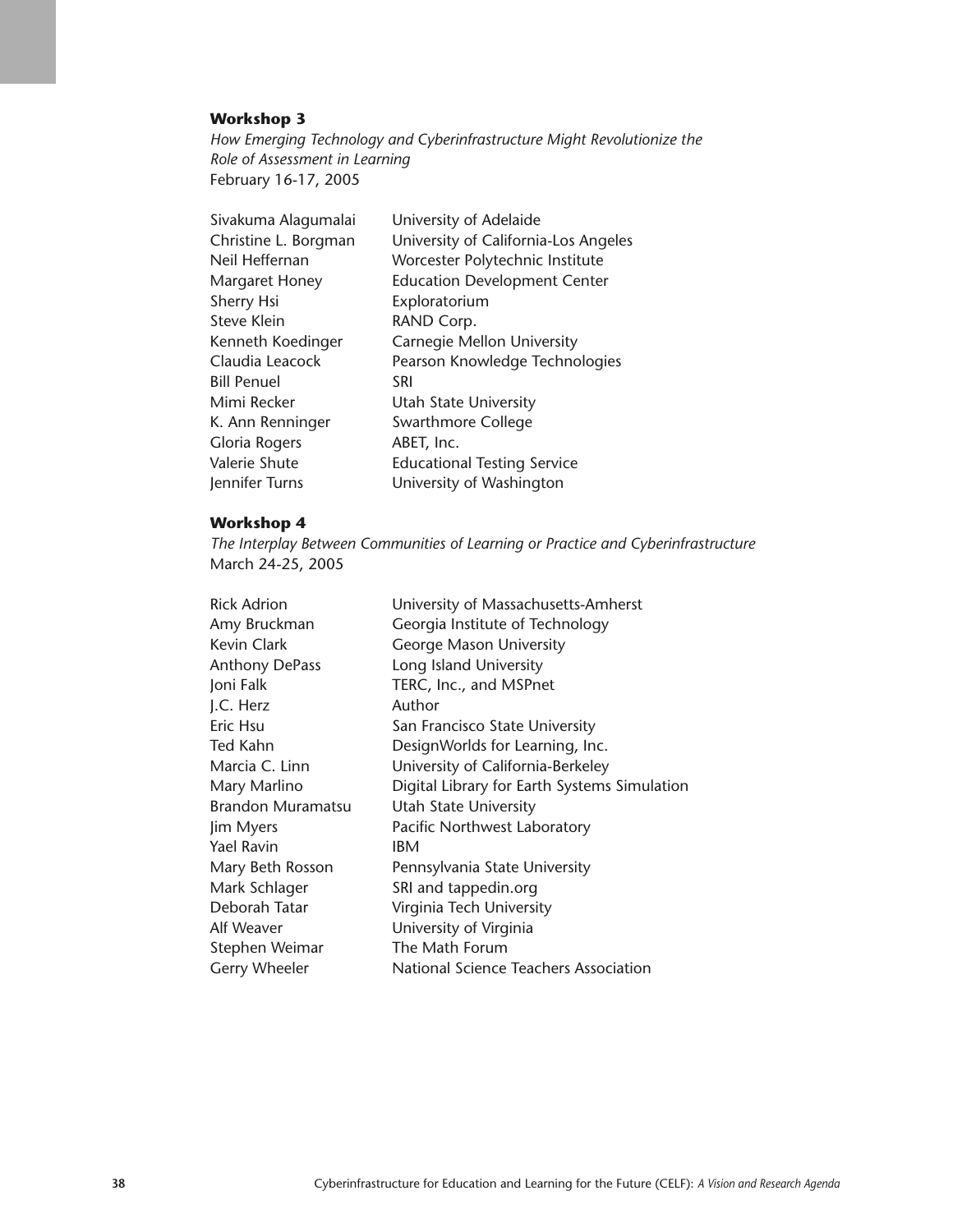# **Appendix B. Workshop Questions**

Participants were asked to respond to a series of questions prior to attending each workshop. Their answers served to frame the discussion and to provide the other participants with insight into the various perspectives included.

#### **Workshop 1**

Modeling, Simulation and Gaming Technologies Applied to Education

- 1. What is the potential of these technologies for learning of science, technology, engineering and mathematics (STEM)? Could they enable new kinds of learning?
- 2. What are examples of products or prototypes that you think represent a significant future trend? (Provide enough information for us to follow up on details.)
	- a. Are these products or prototypes (as a category) designed to enable learning of particular STEM content?
	- b. Are these products or prototypes designed for particular types of learners (age group, informal/ personal leisure/formal, gender, or other characteristics such as particular learning preferences)?
	- c. What technology infrastructure is needed or assumed for large-scale use, in either formal (e.g., school) or informal (e.g., museum or home) learning environments?
- 3. Who are leading players in the field as a researcher or a developer?
- 4. Who has a stake in the future of the application to learning and why?
- 5. Name some areas of research that would advance the application of the technology to learning in five to ten years.
- 6. What should NSF's role be in promoting the application of this technology to learning in the next five to ten years?
- 7. Are there 3 to 5 key citations you would recommend?

#### **Workshop 2**

Cognitive Implications of Virtual or Web-enabled Environments

- 1. What are the most critical research and development questions in both cognitive science and technology that will drive our understanding of how virtual learning environments can be used to radically transform Science, Technology, Engineering and Mathematics (STEM) learning?
- 2. What are the potential benefits and pitfalls with virtual learning environments, from both the cognitive and technological perspective?
- 3. What are the most exciting possibilities for virtual learning environments to enhance STEM learning over the next five years?
- 4. Considering advances in both technology and cognitive theory, how might virtual learning environments transform both the content and the delivery of STEM education in both formal (universities and schools) and informal (home, museums, on-line learning communities) settings?
- 5. What other experts, references, organizations, should NSF consult as we develop a five year research plan?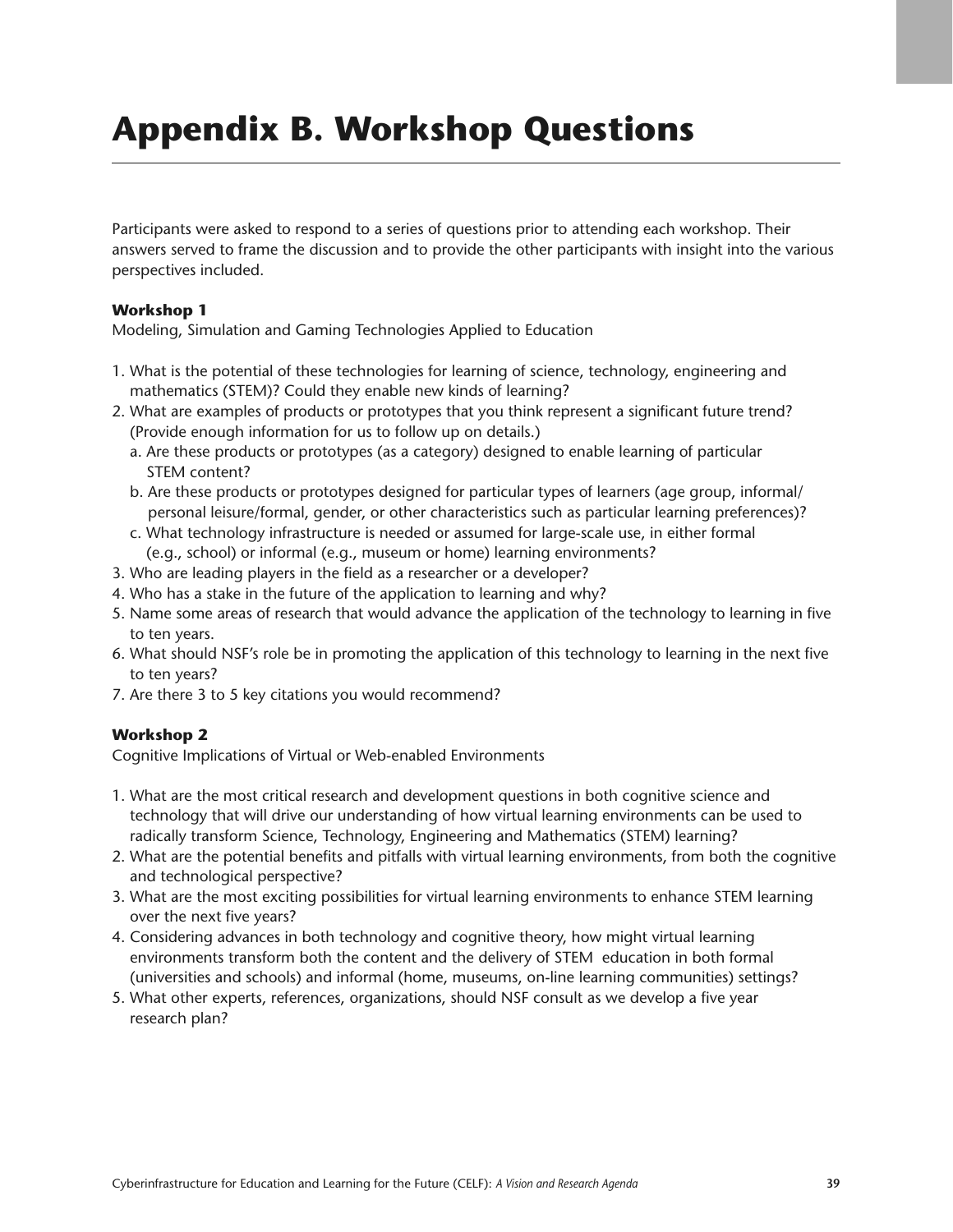#### **Workshop 3**

How Emerging Technology and Cyberinfrastructure Might Revolutionize the Role of Assessment in Learning

- 1. How might cyberlearning technologies enable us to pose assessment questions that were, in the past, practically impossible to address? What questions are most important, and who (e.g., students, teachers, administrators, employers or policymakers) will benefit from answers to them?
- 2. What opportunities will new technologies afford for developing innovative assessment methods, especially ones that collect and analyze fine-grained data on Science, Technology, Engineering and Mathematics (STEM) learning and performance? How will these methods integrate education research and practice?
- 3. What are the prospects for continuous evaluation and assessment in STEM learning? How will this affect our ability to dynamically adapt educational designs and tailor learning experiences to meet the affective, cognitive and social needs of diverse groups of students?
- 4. What new roles will teachers play in classrooms and learning environments that incorporate technology-enabled assessments, and what tools will they need to play them effectively?
- 5. What are the risks as well as benefits of new technology-enabled assessments? For example, what are the potential dangers of establishing and sharing persistent portfolios of students' learning and performance? What are the current constraints (policy, cultural, technological and legal) on introducing invasive automatic assessment into learning environments? What new policies and tools can mitigate the risks?
- 6. What other experts, references, and organizations should NSF consult as we develop a research plan for the next 5 years—and beyond?

#### **Workshop 4**

The Interplay Between Communities of Learning or Practice and Cyberinfrastructure

- 1. How are current communities of learning or communities of practice that are facilitated by cyberinfrastructure different from earlier examples?
- 2. What new aspects of communities of learning owe their existence particularly to cyberinfrastructure? What aspects of earlier communities of learning are particularly enhanced by cyberinfrastructure? In both cases, why are these of interest and of value?
- 3. Why is it important to understand the intracommunity interaction dynamics in communities of learning and how does cyberinfrastructure permit the capture and analysis of these dynamics? What questions about these dynamics are important to ask, but cannot currently be answered? What advances in cyberinfrastructure would enable these questions to be answered?
- 4. What are the policy implications and issues that accompany investigations of behavior within communities of learning, for example, privacy and confidentiality?
- 5. What does it mean to belong to a community of learning or practice? If cyberinfrastructure enables a broader "membership" that cuts across "traditional boundaries" what, if any, are the advantages or disadvantages? Do "members" naturally evolve certain roles? What is the role of face-to-face interaction?
- 6. What is responsible for the persistence or sustainability of communities of learning/ practice and what if any is the role of cyberinfrastructure? Can aspects of cyberinfrastructure actually inhibit persistence? Is there such a thing as an ideal size for a community of learning? What is the role of face-to-face interaction?
- 7. Assuming that not all communities of learning/practice are alike, is there a taxonomy for communities of learning/practice?
- 8. What other questions are important to ask about communities of learning and cyberinfrastructure?
- 9. What other experts, references, and organizations should NSF consult as it develops a research and development plan for the next 5 years—and beyond?